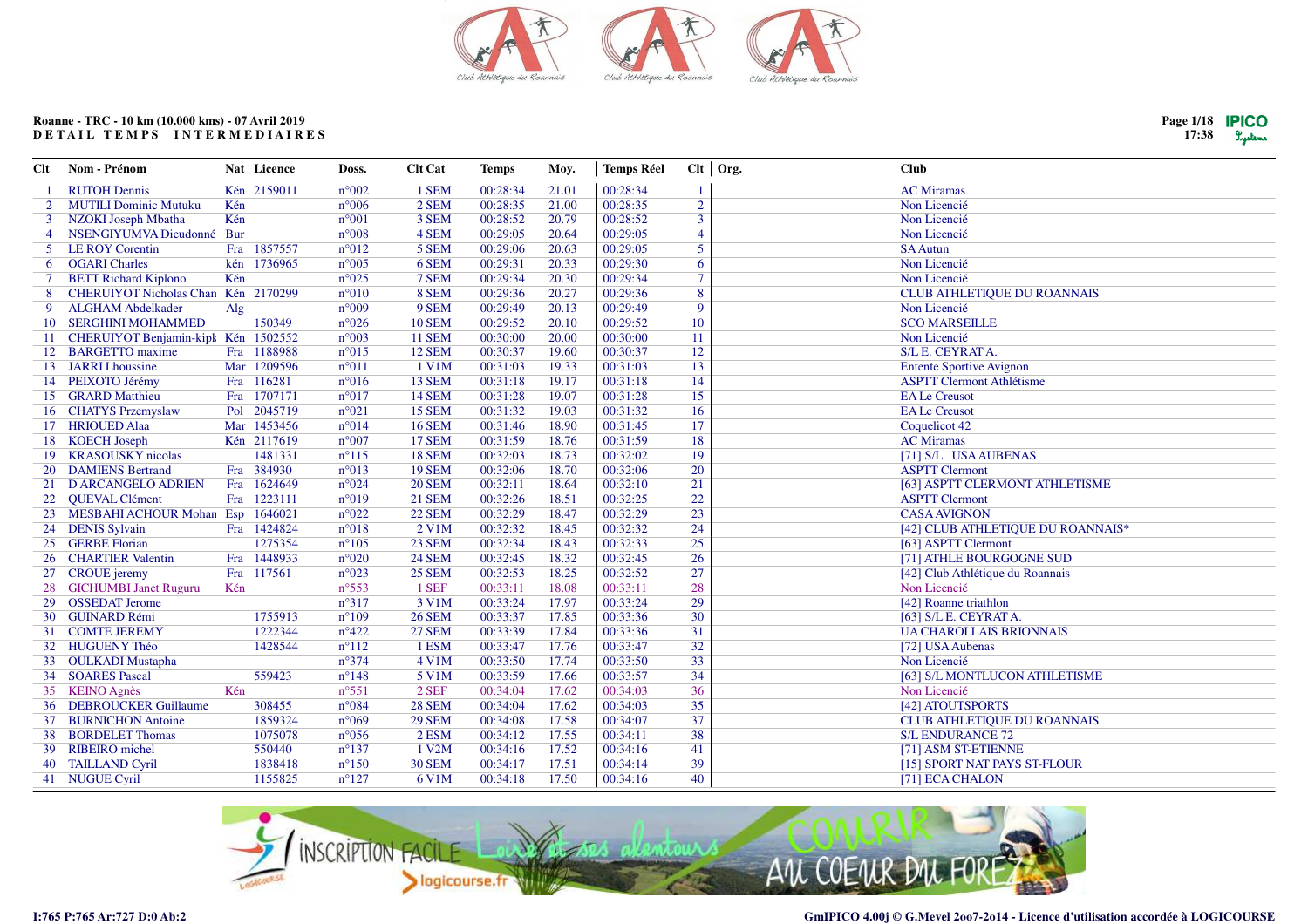

| Page 2/18 | <b>IPICO</b> |
|-----------|--------------|
| 17:38     | Lustens      |

| Clt | Nom - Prénom              | Nat Licence | Doss.          | <b>Clt Cat</b>     | <b>Temps</b> | Moy.  | <b>Temps Réel</b> |    | $Clt$ Org.              | <b>Club</b>                       |
|-----|---------------------------|-------------|----------------|--------------------|--------------|-------|-------------------|----|-------------------------|-----------------------------------|
|     | 42 CHAPON David           | 1346643     | $n^{\circ}073$ | 7 V1M              | 00:34:27     | 17.42 | 00:34:27          | 43 |                         | [71] CLUB ATHLETIQUE DU ROANNAIS* |
|     | <b>43 GUIGAND OLIVIER</b> | 2153772     | $n^{\circ}108$ | 8 V1M              | 00:34:28     | 17.41 | 00:34:26          | 42 |                         | [42] ASM ST-ETIENNE               |
|     | 44 LEROY Loic             | 1538786     | $n^{\circ}118$ | 3 ESM              | 00:34:31     | 17.39 | 00:34:29          | 44 |                         | [43] VELAY ATHLETISME             |
|     | 45 TRIOMPHE Aurélien      | 1461100     | $n^{\circ}042$ | <b>31 SEM</b>      | 00:34:37     | 17.34 | 00:34:35          | 45 | <b>INTERSPORT MABLY</b> | <b>RC</b> Mably                   |
|     | 46 DELAYRE julien         | 1731432     | $n^{\circ}086$ | 32 SEM             | 00:34:40     | 17.31 | 00:34:39          | 46 |                         | [63] TEAM RUN FOREZ               |
|     | 47 CHASTANG julien        | 881689      | $n^{\circ}075$ | 9 V1M              | 00:34:42     | 17.30 | 00:34:41          | 47 |                         | [43] VELAY ATHLETISME             |
|     | 48 FRADIN quentin         | 1395862     | n°096          | 4 ESM              | 00:34:47     | 17.25 | 00:34:46          | 48 |                         | [37] ASPTT CLERMONT ATHLETISME    |
|     | 49 CHASTEL didier         | 343559      | $n^{\circ}207$ | 10 V1M             | 00:34:50     | 17.23 | 00:34:47          | 50 |                         | [43] AC ONDAINE FIRMINY           |
|     | 50 CHANET FLORIAN         |             | $n^{\circ}409$ | <b>33 SEM</b>      | 00:34:50     | 17.23 | 00:34:46          | 49 |                         | Non Licencié                      |
|     | 51 DE BRITO Mattieu       |             | $n^{\circ}223$ | <b>34 SEM</b>      | 00:34:56     | 17.18 | 00:34:53          | 51 |                         | [10] Non Licencié                 |
| 52  | <b>BENFATAH MANSOUR</b>   | 1086092     | n°033          | 2 V2M              | 00:34:58     | 17.17 | 00:34:57          | 52 | <b>VILLE DE ROANNE</b>  | [42] ORMA Riorges                 |
|     | 53 GAGNAIRE clement       |             | $n^{\circ}252$ | 5 ESM              | 00:35:00     | 17.15 | 00:34:58          | 53 |                         | [42] MASSILIA TRIATHLON           |
|     | 54 GENILLON guéric        |             | $n^{\circ}256$ | 11 V1M             | 00:35:04     | 17.11 | 00:35:01          | 54 |                         | $[71]$ RCDC                       |
|     | 55 CORNELOUP Florian      | 213170      | n°081          | <b>35 SEM</b>      | 00:35:08     | 17.08 | 00:35:07          | 55 |                         | CLUB ATHLETIQUE DU ROANNAIS*      |
|     | 56 PONCHON freddy         | 264158      | $n^{\circ}133$ | 12 V1M             | 00:35:15     | 17.03 | 00:35:14          | 56 |                         | [69] S/L CAMN VILLEURBANNE        |
|     | 57 PRIETO Frederic        |             | $n^{\circ}333$ | 13 V1M             | 00:35:26     | 16.94 | 00:35:22          | 57 |                         | [30] Non Licencié                 |
|     | 58 BERNARD Richard        | 246613      | $n^{\circ}179$ | 14 V1M             | 00:35:27     | 16.93 | 00:35:25          | 58 |                         | [42] CLUB ATHLETISUE DU ROANNAIS  |
|     | 59 NIYONIZIGIYE Francine  | Bur 1344830 | $n^{\circ}554$ | 3 SEF              | 00:35:33     | 16.88 | 00:35:33          | 60 |                         | Lyon Athlétisme                   |
|     | 60 BONNET Antonin         | 1881642     | n°381          | 1 JUM              | 00:35:34     | 16.88 | 00:35:32          | 59 |                         | <b>Velay Athletisme</b>           |
|     | 61 PAUL Jeremy            |             | $n^{\circ}322$ | <b>36 SEM</b>      | 00:35:37     | 16.85 | 00:35:34          | 61 |                         | [42] Non Licencié                 |
|     | 62 CONVERTINI Lucas       | 2062495     | $n^{\circ}080$ | 6 ESM              | 00:35:42     | 16.81 | 00:35:41          | 62 |                         | [63] S/L STADE CLERMONTOIS        |
| 63  | <b>BULIDON FREDERICK</b>  |             | $n^{\circ}196$ | 15 V1M             | 00:35:48     | 16.77 | 00:35:44          | 63 |                         | [63] Non Licencié                 |
| 64  | <b>IDMHAND</b> Fatiha     | 1095025     | $n^{\circ}555$ | 1 V <sub>1</sub> F | 00:36:00     | 16.67 | 00:35:59          | 64 |                         | Club Athlétique du Roannais       |
|     | 65 PELLE Marc             |             | $n^{\circ}323$ | 16 V1M             | 00:36:03     | 16.65 | 00:36:00          | 65 |                         | [63] Non Licencié                 |
|     | 66 CHANELIERE Didier      | 1191354     | $n^{\circ}072$ | 3 V2M              | 00:36:06     | 16.63 | 00:36:04          | 67 |                         | [42] CLUB ATHLETIQUE DU ROANNAIS* |
|     | 67 SALGUEIRO Alfred       | 1374357     | $n^{\circ}145$ | 17 V1M             | 00:36:06     | 16.63 | 00:36:03          | 66 |                         | [63] ASPTT ATHLETISME CLERMONT FD |
|     | 68 ROUSSEL Thierry        | 245299      | $n^{\circ}142$ | 4 V2M              | 00:36:16     | 16.55 | 00:36:14          | 68 |                         | [31] S/L MONTLUCON ATHLETISME     |
| -69 | <b>GAILLAT Dimitri</b>    | 1479542     | n°099          | <b>37 SEM</b>      | 00:36:19     | 16.53 | 00:36:18          | 69 |                         | [42] COQUELICOT 42*               |
|     | 70 GAUDIN Anthony         | 1878671     | $n^{\circ}103$ | <b>38 SEM</b>      | 00:36:19     | 16.52 | 00:36:18          | 70 |                         | [71] CLUB ATHLETIQUE DU ROANNAIS* |
|     | 71 ENJOLRAS olivier       |             | $n^{\circ}238$ | 18 V1M             | 00:36:22     | 16.50 | 00:36:18          | 71 |                         | [63] Non Licencié                 |
|     | 72 BLANCHARD cyril        | 1462084     | $n^{\circ}051$ | <b>39 SEM</b>      | 00:36:24     | 16.49 | 00:36:22          | 72 |                         | [71] UA CHAROLAIS BRIONNAIS       |
|     | 73 DUFLOS SEBASTIEN       | 1212467     | $n^{\circ}040$ | <b>40 SEM</b>      | 00:36:25     | 16.48 | 00:36:24          | 75 | <b>BOCCARD</b>          | [42] Club Athlétique du Roannais  |
|     | 74 PROPHETE Corentin      |             | $n^{\circ}334$ | 41 SEM             | 00:36:26     | 16.47 | 00:36:23          | 73 |                         | [32] Non Licencié                 |
|     | <b>75 GUETTON BRICE</b>   |             | $n^{\circ}274$ | 42 SEM             | 00:36:30     | 16.45 | 00:36:23          | 74 |                         | <b>ROANNE TRI</b>                 |
|     | 76 MASCLAUX Frédéric      | 1879251     | $n^{\circ}123$ | 5 V2M              | 00:36:30     | 16.44 | 00:36:25          | 76 |                         | [63] ASPTT CLERMONT ATHLETISME    |
|     | 77 RODRIGUEZ johan        |             | $n^{\circ}344$ | 43 SEM             | 00:36:32     | 16.42 | 00:36:30          | 78 |                         | [69] Non Licencié                 |
|     | <b>78 DEVAUX MATHIS</b>   |             | $n^{\circ}231$ | 2 JUM              | 00:36:33     | 16.42 | 00:36:30          | 77 |                         | [32] Non Licencié                 |
|     | 79 GINET raphael          | 673086      | $n^{\circ}106$ | 19 V1M             | 00:36:42     | 16.35 | 00:36:41          | 79 |                         | [42] Club Athlétique du Roannais  |
|     | 80 DESWARTE Grégoire      | 1506380     | n°088          | 44 SEM             | 00:36:46     | 16.33 | 00:36:44          | 81 |                         | [25] ASPTT CLERMONT ATHLETISME    |
| 81  | <b>CLEMENT Philippe</b>   |             | $n^{\circ}212$ | 45 SEM             | 00:36:47     | 16.32 | 00:36:43          | 80 |                         | [42] Amicale Laïque Charlieu      |
|     | 82 CHAMPALLE Thierry      | 301704      | $n^{\circ}071$ | 6 V2M              | 00:36:48     | 16.31 | 00:36:46          | 82 |                         | [42] CLUB ATHLETIQUE DU ROANNAIS* |

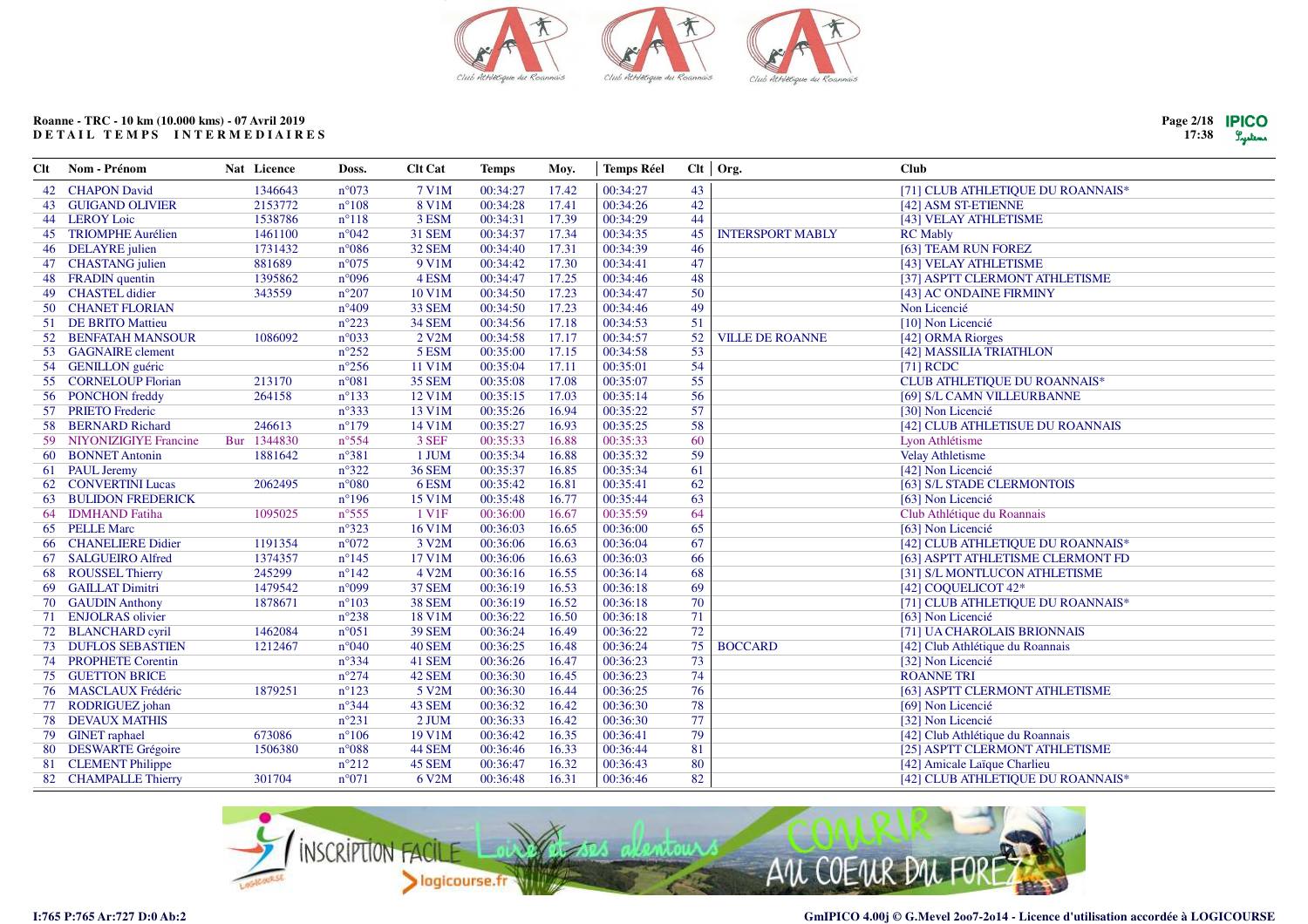

| Clt | Nom - Prénom              | Nat Licence | Doss.          | <b>Clt Cat</b>    | <b>Temps</b> | Moy.  | <b>Temps Réel</b> |     | $Clt$ Org.               | <b>Club</b>                        |
|-----|---------------------------|-------------|----------------|-------------------|--------------|-------|-------------------|-----|--------------------------|------------------------------------|
| 83  | <b>JEAN Michael</b>       |             | $n^{\circ}281$ | <b>46 SEM</b>     | 00:37:10     | 16.15 | 00:37:07          | 83  |                          | [63] Non Licencié                  |
| 84  | <b>CHARDON Jérémy</b>     |             | $n^{\circ}203$ | 47 SEM            | 00:37:11     | 16.14 | 00:37:08          | 84  |                          | [42] Non Licencié                  |
| 85  | <b>PETIT Michel</b>       | 1636104     | $n^{\circ}132$ | 20 V1M            | 00:37:11     | 16.14 | 00:37:09          | 85  |                          | [42] Club Athlétique du Roannais   |
|     | 86 JAGOREL Alexis         | 1968426     | $n^{\circ}113$ | 48 SEM            | 00:37:12     | 16.13 | 00:37:10          | 86  |                          | <b>CLUB ATHLETIQUE DU ROANNAIS</b> |
| 87  | <b>BONNETAIN Jean-Luc</b> | 1953844     | $n^{\circ}054$ | 7 V2M             | 00:37:13     | 16.13 | 00:37:11          | 87  |                          | [71] ATHLE BOURGOGNE SUD           |
| 88  | <b>BREVET</b> albéric     |             | $n^{\circ}193$ | 49 SEM            | 00:37:23     | 16.05 | 00:37:19          | 88  |                          | [42] Non Licencié                  |
| 89  | <b>FAYOLLE Damien</b>     | 2061301     | n°094          | <b>50 SEM</b>     | 00:37:28     | 16.01 | 00:37:27          | 89  |                          | <b>UA CHAROLAIS BRIONNAIS</b>      |
| 90  | <b>LEJEUNE David</b>      | 1441938     | $n^{\circ}117$ | <b>51 SEM</b>     | 00:37:38     | 15.95 | 00:37:37          | 90  |                          | [63] S/L E. CEYRAT A.              |
|     | 91 FERRARI Jérémy         |             | $n^{\circ}244$ | <b>52 SEM</b>     | 00:37:44     | 15.91 | 00:37:41          | 91  |                          | [42] Roanne Triathlon              |
|     | 92 PAJOT Raphaël          |             | n°319          | <b>53 SEM</b>     | 00:37:49     | 15.87 | 00:37:46          | 92  |                          | [42] Y'A.C.A. Courir               |
| 93  | <b>BAADECHE Housni</b>    |             | $n^{\circ}169$ | <b>54 SEM</b>     | 00:37:52     | 15.85 | 00:37:49          | 95  |                          | Non Licencié                       |
| 94  | <b>SCALLIET</b> thomas    |             | $n^{\circ}349$ | 21 V1M            | 00:37:53     | 15.84 | 00:37:48          | 94  |                          | [43] Non Licencié                  |
| 95  | <b>DESSERTINE Benoît</b>  |             | $n^{\circ}230$ | <b>55 SEM</b>     | 00:37:55     | 15.83 | 00:37:46          | 93  |                          | [69] Non Licencié                  |
|     | 96 MARCHAND Laurent       | 1732390     | $n^{\circ}120$ | 22 V1M            | 00:37:57     | 15.82 | 00:37:52          | 96  |                          | [42] CALC Charlieu                 |
|     | 97 PRELOT Quentin         |             | $n^{\circ}332$ | <b>56 SEM</b>     | 00:37:59     | 15.80 | 00:37:55          | 97  |                          | [42] Non Licencié                  |
|     | 98 DOUCET Thomas          | 188078      | $n^{\circ}090$ | 3 JUM             | 00:38:01     | 15.78 | 00:38:00          | 100 |                          | <b>CLUB ATHLETIQUE DU ROANNAIS</b> |
|     | 99 PARADINAS Cedric       |             | $n^{\circ}321$ | <b>57 SEM</b>     | 00:38:02     | 15.78 | 00:37:57          | 98  |                          | [17] Non Licencié                  |
|     | 100 JACQUET Jeoffrey      |             | $n^{\circ}279$ | 7 ESM             | 00:38:06     | 15.75 | 00:38:00          | 99  |                          | [42] Non Licencié                  |
|     | 101 JEUNE Pascal          | 1475577     | $n^{\circ}037$ | 8 V2M             | 00:38:07     | 15.75 | 00:38:05          | 102 | <b>MLLE DESSERT</b>      | [42] Club Athlétique du Roannais   |
|     | 102 GESTIN Luc            |             | $n^{\circ}257$ | <b>58 SEM</b>     | 00:38:09     | 15.73 | 00:38:01          | 101 |                          | [42] Non Licencié                  |
|     | 103 MARILLER Christophe   | 20163929    | $n^{\circ}121$ | <b>59 SEM</b>     | 00:38:12     | 15.71 | 00:38:12          | 104 |                          | <b>CLUB ATHLETIQUE DU ROANNAIS</b> |
|     | 104 GRANGEON Guillaume    | 2023181     | $n^{\circ}107$ | <b>60 SEM</b>     | 00:38:12     | 15.71 | 00:38:12          | 105 |                          | [42] COOUELICOT 42*                |
|     | 105 TERRIER Sébastien     | 1653283     | $n^{\circ}151$ | 61 SEM            | 00:38:15     | 15.69 | 00:38:12          | 106 |                          | [71] UA CHAROLAIS BRIONNAIS        |
|     | 106 MALZIEU REMI          |             | $n^{\circ}410$ | 62 SEM            | 00:38:17     | 15.68 | 00:38:11          | 103 |                          | Non Licencié                       |
|     | 107 BOULEDRAK radoin      |             | $n^{\circ}191$ | 23 V1M            | 00:38:19     | 15.66 | 00:38:15          | 107 |                          | [69] Non Licencié                  |
|     | 108 MAQUET Diane          | 1121504     | $n^{\circ}556$ | 2 V <sub>1F</sub> | 00:38:21     | 15.65 | 00:38:18          | 108 | <b>VALENTIN TRAITEUR</b> | Club Athlétique du Roannais        |
|     | 109 ERARD jacques         | 474881      | n°093          | 1 V3M             | 00:38:22     | 15.64 | 00:38:19          | 109 |                          | [42] CLUB ATHLETIQUE DU ROANNAIS*  |
|     | 110 AGOUD Yassine         |             | $n^{\circ}395$ | 63 SEM            | 00:38:25     | 15.62 | 00:38:21          | 111 |                          | Non Licencié                       |
|     | 111 BERNARD anthony       |             | $n^{\circ}432$ | 64 SEM            | 00:38:26     | 15.61 | 00:38:22          | 112 |                          | Non Licencié                       |
|     | 112 DUBOST raphael        |             | $n^{\circ}232$ | 24 V1M            | 00:38:29     | 15.60 | 00:38:24          | 113 |                          | [71] Non Licencié                  |
|     | 113 DESSEIGNET KEVIN      |             | $n^{\circ}371$ | 4 JUM             | 00:38:32     | 15.57 | 00:38:20          | 110 |                          | Non Licencié                       |
|     | 114 PIRES Manon           | 1859025     | n°596          | 4 SEF             | 00:38:34     | 15.56 | 00:38:33          | 115 |                          | ASPTT CLERMONT ATHLETISME          |
|     | 115 DUBOIS Benjamin       |             | $n^{\circ}847$ | 65 SEM            | 00:38:37     | 15.54 | 00:38:25          | 114 | <b>CEGELEC</b>           | [42] Non Licencié                  |
|     | 116 SCORDIA Julien        | 1889596     | $n^{\circ}392$ | 25 V1M            | 00:38:40     | 15.52 | 00:38:34          | 116 |                          | Running Club de Mably              |
|     | 117 BARD Adrien           |             | $n^{\circ}170$ | <b>66 SEM</b>     | 00:38:42     | 15.51 | 00:38:37          | 117 |                          | [42] CAL Charlieu                  |
|     | 118 WOLF MARCEL           | 675025      | $n^{\circ}031$ | 9 V2M             | 00:38:47     | 15.47 | 00:38:45          | 120 | <b>VILLE DE ROANNE</b>   | [42] ORMA Riorges                  |
|     | 119 GIRERD Claude         |             | $n^{\circ}263$ | 10 V2M            | 00:38:49     | 15.46 | 00:38:45          | 119 |                          | [69] ASVEL Triathlon               |
|     | 120 TERRAT florian        |             | $n^{\circ}354$ | <b>67 SEM</b>     | 00:38:51     | 15.45 | 00:38:48          | 121 |                          | [42] YACA COURIR CUBLIZE           |
|     | 121 CUPILLARD Christophe  |             | $n^{\circ}219$ | 68 SEM            | 00:38:51     | 15.45 | 00:38:48          | 122 |                          | [42] Non Licencié                  |
|     | 122 ACHOUR Yazid          |             | n°922          | 26 V1M            | 00:38:52     | 15.44 | 00:38:44          | 118 | <b>TEAM FORMUP</b>       | [42] Non Licencié                  |
|     | 123 DEQUIDT celine        | 1008746     | $n^{\circ}577$ | 5 SEF             | 00:38:55     | 15.42 | 00:38:52          | 123 |                          | [63] ASPTT CLERMONT ATHLETISME     |
|     |                           |             |                |                   |              |       |                   |     |                          |                                    |

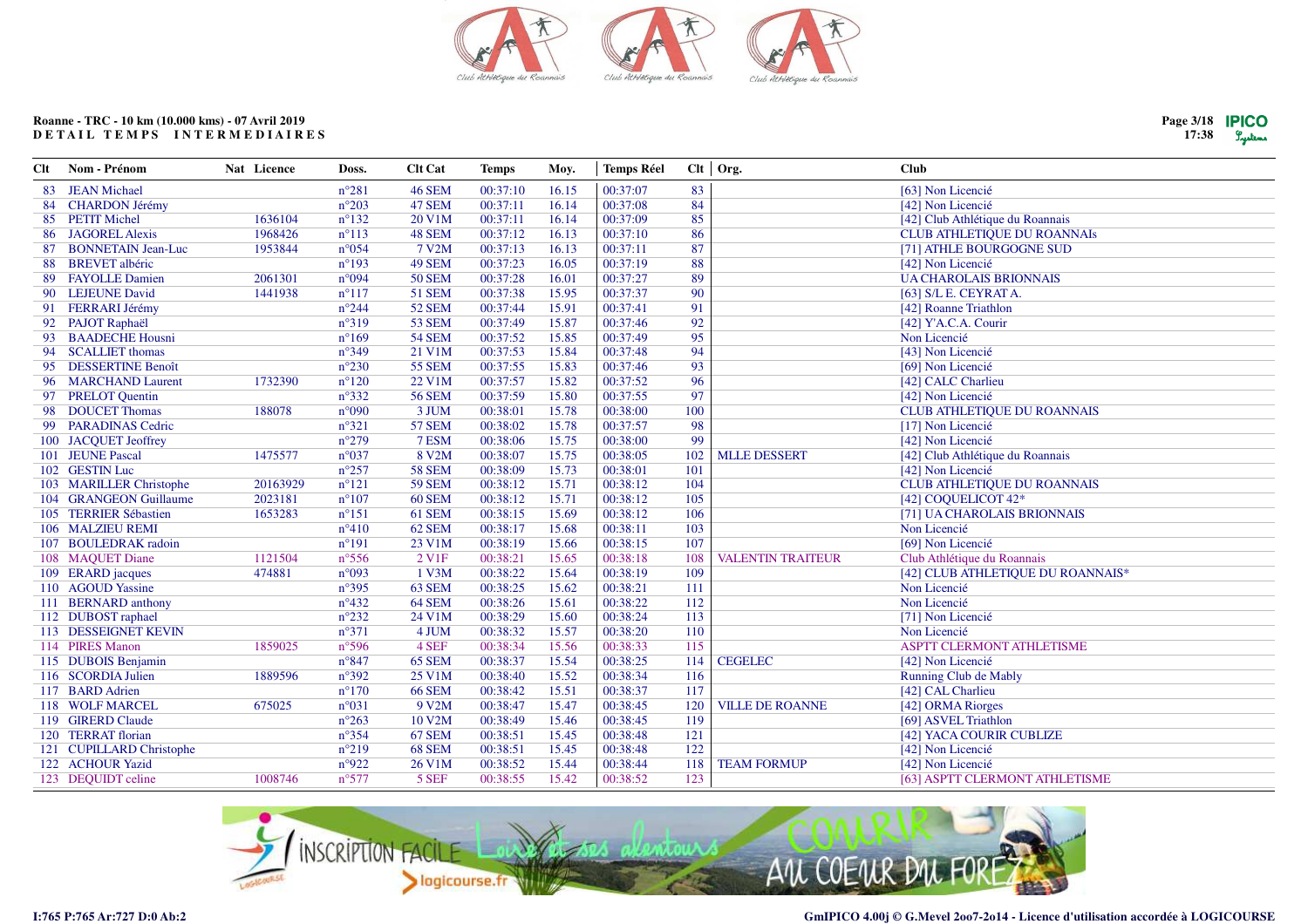

**Temps Réel** 

Clt | Org.

**Club** 

Moy.

**Temps** 

# Roanne - TRC - 10 km (10.000 kms) - 07 Avril 2019 DETAIL TEMPS INTERMEDIAIRES

Nat Licence

**Clt** 

Nom - Prénom

Clt Cat

Doss.

| $n^{\circ}308$<br>69 SEM<br>00:38:59<br>124<br>125 MESSAOUDI nassim<br>15.39<br>00:38:52<br>Non Licencié<br>126 MOLLIÉ Sylvain<br>125<br>$n^{\circ}310$<br>27 V1M<br>00:39:02<br>15.37<br>00:38:55<br>[42] Roanne triathlon<br>127 MIGUET guillaume<br>1926328<br>$n^{\circ}126$<br>28 V1M<br>00:39:03<br>15.37<br>00:38:59<br>129<br>[71] UA CHAROLAIS BRIONNAIS<br>$n^{\circ}424$<br>29 V1M<br>00:39:04<br>15.36<br>127<br><b>128 LARGER STEPHANE</b><br>00:38:56<br>Non Licencié<br>128<br>129 PAYANT Théophile<br>$n^{\circ}129$<br>9 ESM<br>00:39:05<br>15.36<br>00:38:57<br>[42] ROANNE TRIATHLON<br>133<br>1822498<br>$n^{\circ}089$<br>30 V1M<br>00:39:09<br>15.33<br>130 DETRAVE Christophe<br>00:39:08<br>[71] ATHLE BOURGOGNE SUD<br>131<br>131 GARAND camille<br>$n^{\circ}581$<br>1 CAF<br>00:39:10<br>15.32<br>00:39:07<br>S/L USA AUBENAS<br>1866852<br>00:39:07<br>132<br>132 RODIER hervé<br>321461<br>$n^{\circ}140$<br>11 V2M<br>00:39:11<br>15.32<br>[72] S/L USA AUBENAS<br>130<br>283610<br>31 V1M<br>00:39:13<br>15.31<br>00:39:04<br>133 SCALOGNA jocelyn<br>$n^{\circ}146$<br>[71] GRAND CHALON ATHLETISME<br>6 SEF<br>134<br>134 POIZAT laurie<br>558646<br>n°597<br>00:39:14<br>15.30<br>00:39:11<br>[63] ASPTT CLERMONT ATHLETISME<br>135<br>135 ROUCHOUZE Alexis<br>2067515<br>$n^{\circ}141$<br><b>70 SEM</b><br>00:39:21<br>15.25<br>00:39:16<br>[42] RUNNING CLUB DE MABLY<br>$n^{\circ}278$<br>00:39:22<br>15.25<br>136<br>136 ISNARD Christian<br>32 V1M<br>00:39:17<br>Non Licencié<br>137 RUBERTI Mattéo<br>1 CAM<br>00:39:25<br>00:39:23<br>139<br>$n^{\circ}144$<br>15.23<br>[42] COMITE SPORTIF DU LAC DES SAPINS<br>138 RUBERTI Frédéric<br>$n^{\circ}143$<br>33 V1M<br>00:39:25<br>15.22<br>00:39:23<br>141<br>1642172<br>[42] TEAM INTERSPORT<br>n°935<br>00:39:26<br>15.22<br>00:39:23<br>138<br>139 FERREIRA SYLVAIN<br>34 V1M<br><b>SOROFI</b><br>[42] Non Licencié<br>140 VASSAL Fabrice<br>555718<br>$n^{\circ}155$<br>12 V2M<br>00:39:27<br>15.21<br>00:39:23<br>140<br>[35] EACC DOMPIERRE<br>35 V1M<br>15.21<br>141 VEILLAUD dominique<br>1560912<br>$n^{\circ}156$<br>00:39:28<br>00:39:24<br>142<br>[71] UA CHAROLAIS BRIONNAIS<br><b>142 MEUNIER BENJAMIN</b><br>n°932<br><b>71 SEM</b><br>00:39:30<br>00:39:22<br><b>BOCCARD</b><br>15.19<br>137<br>[42] Non Licencié<br><b>72 SEM</b><br>15.19<br>143<br>143 HEROS Marvin<br>2068725<br>$n^{\circ}111$<br>00:39:30<br>00:39:24<br>[42] RUNNING CLUB DE MABLY<br>144 PUILLET Jean-Paul<br>354429<br>$n^{\circ}136$<br>2 V3M<br>00:39:40<br>15.13<br>00:39:40<br>146<br>[69] CLUB ATHLETIQUE DU ROANNAIS<br>$n^{\circ}259$<br>13 V2M<br>00:39:42<br>144<br>145 GIGNOUX Jean-Pierre<br>15.12<br>00:39:37<br>[42] Non Licencié<br>145<br>146 VALLAS Sébastien<br>$n^{\circ}361$<br><b>10 ESM</b><br>00:39:43<br>15.11<br>00:39:39<br>[42] Non Licencié<br><b>147 GARNIER JEROME</b><br>$n^{\circ}102$<br>36 V1M<br>00:39:43<br>00:39:40<br>147<br>1848632<br>15.11<br>[63] S/LAS MONTFERRAND<br>$n^{\circ}224$<br>37 V1M<br>149<br>148 DE CAMPOS manuel<br>00:39:48<br>15.08<br>00:39:45<br>[42] Non Licencié<br>148<br>149 BRIAT Olivier<br>$n^{\circ}064$<br>38 V1M<br>00:39:49<br>15.07<br>00:39:44<br>1901212<br>[63] ASPTT CLERMONT ATHLETISME<br>$n^{\circ}249$<br>00:39:57<br>15.02<br>00:39:47<br>151<br>150 FOUGERARD Laurent<br>14 V2M<br>[42] Non Licencié<br>151 MASSE Jean-Philippe<br>$n^{\circ}303$<br><b>73 SEM</b><br>00:39:57<br>00:39:46<br>150<br>[38] Non Licencié<br>15.02<br>00:39:56<br>153<br>152 GOUTARD Romain<br>$n^{\circ}267$<br><b>74 SEM</b><br>00:40:00<br>15.00<br>[42] Non Licencié<br>152<br>153 PROTON anthony<br>$n^{\circ}335$<br><b>75 SEM</b><br>00:39:50<br>00:40:01<br>15.00<br>Non Licencié<br>n°834<br>154<br>154 BOURDILLON Gilles<br><b>76 SEM</b><br>00:40:18<br>14.89<br>00:40:06<br>[42] Non Licencié<br><b>OPHEOR</b><br>157<br>155 JOB Mathieu<br>$n^{\circ}114$<br><b>77 SEM</b><br>00:40:20<br>14.88<br>448108<br>00:40:17<br>[63] S/L AS MONTFERRAND<br>155<br>156 RODRIGUEZ Yohann<br>$n^{\circ}416$<br><b>78 SEM</b><br>00:40:21<br>14.87<br>00:40:14<br>Non Licencié<br>15 V2M<br>160<br>157 BRUSSEAU stephane<br>$n^{\circ}066$<br>00:40:33<br>14.80<br>00:40:32<br>[42] RUNNING CLUB DE MABLY<br>2037548<br>158 MAMESSIER Arnaud<br>$n^{\circ}846$<br>39 V1M<br>00:40:34<br>158<br>14.79<br>00:40:21<br><b>CEGELEC</b><br>[42] Non Licencié<br>161<br>159 MICHAUD arnaud<br>$n^{\circ}125$<br>40 V1M<br>00:40:35<br>14.79<br>00:40:33<br>736060<br>[71] UA CHAROLAIS BRIONNAIS<br>$n^{\circ}164$<br>159<br>41 V1M<br>00:40:37<br>14.77<br>00:40:25<br>160 ATTIA abdelsalem<br>[42] Non Licencié<br>n°044<br><b>79 SEM</b><br>163<br>161 AYRAL thierry<br>1324430<br>00:40:39<br>14.76<br>00:40:36<br>[69] S/L ASUL BRON<br>162 ALVES Anthony<br><b>80 SEM</b><br>156<br>$n^{\circ}161$<br>00:40:44<br>14.74<br>00:40:17<br>[42] Non Licencié<br><b>163 LOTISSIER GREG</b><br>$n^{\circ}372$<br><b>81 SEM</b><br>00:40:51<br>00:40:46<br>166<br>Non Licencié<br>14.69<br>167<br>$n^{\circ}302$<br>14.69<br>164 MARTIN justo<br>42 V1M<br>00:40:51<br>00:40:47<br>[42] Non Licencié | 124 MAUPETIT Romain | 2083453 | $n^{\circ}124$ | 8 ESM | 00:38:58 | 15.40 | 00:38:55 | 126 | <b>CLUB ATHLETIQUE DU ROANNAIS</b> |
|--------------------------------------------------------------------------------------------------------------------------------------------------------------------------------------------------------------------------------------------------------------------------------------------------------------------------------------------------------------------------------------------------------------------------------------------------------------------------------------------------------------------------------------------------------------------------------------------------------------------------------------------------------------------------------------------------------------------------------------------------------------------------------------------------------------------------------------------------------------------------------------------------------------------------------------------------------------------------------------------------------------------------------------------------------------------------------------------------------------------------------------------------------------------------------------------------------------------------------------------------------------------------------------------------------------------------------------------------------------------------------------------------------------------------------------------------------------------------------------------------------------------------------------------------------------------------------------------------------------------------------------------------------------------------------------------------------------------------------------------------------------------------------------------------------------------------------------------------------------------------------------------------------------------------------------------------------------------------------------------------------------------------------------------------------------------------------------------------------------------------------------------------------------------------------------------------------------------------------------------------------------------------------------------------------------------------------------------------------------------------------------------------------------------------------------------------------------------------------------------------------------------------------------------------------------------------------------------------------------------------------------------------------------------------------------------------------------------------------------------------------------------------------------------------------------------------------------------------------------------------------------------------------------------------------------------------------------------------------------------------------------------------------------------------------------------------------------------------------------------------------------------------------------------------------------------------------------------------------------------------------------------------------------------------------------------------------------------------------------------------------------------------------------------------------------------------------------------------------------------------------------------------------------------------------------------------------------------------------------------------------------------------------------------------------------------------------------------------------------------------------------------------------------------------------------------------------------------------------------------------------------------------------------------------------------------------------------------------------------------------------------------------------------------------------------------------------------------------------------------------------------------------------------------------------------------------------------------------------------------------------------------------------------------------------------------------------------------------------------------------------------------------------------------------------------------------------------------------------------------------------------------------------------------------------------------------------------------------------------------------------------------------------------------------------------------------------------------------------------------------------------------------------------------------------------------------------------------------------------------------------------------------------------------------------------------------------------------------------------------------------------------------------------------------------------------------------------------------------------------------------------------------|---------------------|---------|----------------|-------|----------|-------|----------|-----|------------------------------------|
|                                                                                                                                                                                                                                                                                                                                                                                                                                                                                                                                                                                                                                                                                                                                                                                                                                                                                                                                                                                                                                                                                                                                                                                                                                                                                                                                                                                                                                                                                                                                                                                                                                                                                                                                                                                                                                                                                                                                                                                                                                                                                                                                                                                                                                                                                                                                                                                                                                                                                                                                                                                                                                                                                                                                                                                                                                                                                                                                                                                                                                                                                                                                                                                                                                                                                                                                                                                                                                                                                                                                                                                                                                                                                                                                                                                                                                                                                                                                                                                                                                                                                                                                                                                                                                                                                                                                                                                                                                                                                                                                                                                                                                                                                                                                                                                                                                                                                                                                                                                                                                                                                                                                                  |                     |         |                |       |          |       |          |     |                                    |
|                                                                                                                                                                                                                                                                                                                                                                                                                                                                                                                                                                                                                                                                                                                                                                                                                                                                                                                                                                                                                                                                                                                                                                                                                                                                                                                                                                                                                                                                                                                                                                                                                                                                                                                                                                                                                                                                                                                                                                                                                                                                                                                                                                                                                                                                                                                                                                                                                                                                                                                                                                                                                                                                                                                                                                                                                                                                                                                                                                                                                                                                                                                                                                                                                                                                                                                                                                                                                                                                                                                                                                                                                                                                                                                                                                                                                                                                                                                                                                                                                                                                                                                                                                                                                                                                                                                                                                                                                                                                                                                                                                                                                                                                                                                                                                                                                                                                                                                                                                                                                                                                                                                                                  |                     |         |                |       |          |       |          |     |                                    |
|                                                                                                                                                                                                                                                                                                                                                                                                                                                                                                                                                                                                                                                                                                                                                                                                                                                                                                                                                                                                                                                                                                                                                                                                                                                                                                                                                                                                                                                                                                                                                                                                                                                                                                                                                                                                                                                                                                                                                                                                                                                                                                                                                                                                                                                                                                                                                                                                                                                                                                                                                                                                                                                                                                                                                                                                                                                                                                                                                                                                                                                                                                                                                                                                                                                                                                                                                                                                                                                                                                                                                                                                                                                                                                                                                                                                                                                                                                                                                                                                                                                                                                                                                                                                                                                                                                                                                                                                                                                                                                                                                                                                                                                                                                                                                                                                                                                                                                                                                                                                                                                                                                                                                  |                     |         |                |       |          |       |          |     |                                    |
|                                                                                                                                                                                                                                                                                                                                                                                                                                                                                                                                                                                                                                                                                                                                                                                                                                                                                                                                                                                                                                                                                                                                                                                                                                                                                                                                                                                                                                                                                                                                                                                                                                                                                                                                                                                                                                                                                                                                                                                                                                                                                                                                                                                                                                                                                                                                                                                                                                                                                                                                                                                                                                                                                                                                                                                                                                                                                                                                                                                                                                                                                                                                                                                                                                                                                                                                                                                                                                                                                                                                                                                                                                                                                                                                                                                                                                                                                                                                                                                                                                                                                                                                                                                                                                                                                                                                                                                                                                                                                                                                                                                                                                                                                                                                                                                                                                                                                                                                                                                                                                                                                                                                                  |                     |         |                |       |          |       |          |     |                                    |
|                                                                                                                                                                                                                                                                                                                                                                                                                                                                                                                                                                                                                                                                                                                                                                                                                                                                                                                                                                                                                                                                                                                                                                                                                                                                                                                                                                                                                                                                                                                                                                                                                                                                                                                                                                                                                                                                                                                                                                                                                                                                                                                                                                                                                                                                                                                                                                                                                                                                                                                                                                                                                                                                                                                                                                                                                                                                                                                                                                                                                                                                                                                                                                                                                                                                                                                                                                                                                                                                                                                                                                                                                                                                                                                                                                                                                                                                                                                                                                                                                                                                                                                                                                                                                                                                                                                                                                                                                                                                                                                                                                                                                                                                                                                                                                                                                                                                                                                                                                                                                                                                                                                                                  |                     |         |                |       |          |       |          |     |                                    |
|                                                                                                                                                                                                                                                                                                                                                                                                                                                                                                                                                                                                                                                                                                                                                                                                                                                                                                                                                                                                                                                                                                                                                                                                                                                                                                                                                                                                                                                                                                                                                                                                                                                                                                                                                                                                                                                                                                                                                                                                                                                                                                                                                                                                                                                                                                                                                                                                                                                                                                                                                                                                                                                                                                                                                                                                                                                                                                                                                                                                                                                                                                                                                                                                                                                                                                                                                                                                                                                                                                                                                                                                                                                                                                                                                                                                                                                                                                                                                                                                                                                                                                                                                                                                                                                                                                                                                                                                                                                                                                                                                                                                                                                                                                                                                                                                                                                                                                                                                                                                                                                                                                                                                  |                     |         |                |       |          |       |          |     |                                    |
|                                                                                                                                                                                                                                                                                                                                                                                                                                                                                                                                                                                                                                                                                                                                                                                                                                                                                                                                                                                                                                                                                                                                                                                                                                                                                                                                                                                                                                                                                                                                                                                                                                                                                                                                                                                                                                                                                                                                                                                                                                                                                                                                                                                                                                                                                                                                                                                                                                                                                                                                                                                                                                                                                                                                                                                                                                                                                                                                                                                                                                                                                                                                                                                                                                                                                                                                                                                                                                                                                                                                                                                                                                                                                                                                                                                                                                                                                                                                                                                                                                                                                                                                                                                                                                                                                                                                                                                                                                                                                                                                                                                                                                                                                                                                                                                                                                                                                                                                                                                                                                                                                                                                                  |                     |         |                |       |          |       |          |     |                                    |
|                                                                                                                                                                                                                                                                                                                                                                                                                                                                                                                                                                                                                                                                                                                                                                                                                                                                                                                                                                                                                                                                                                                                                                                                                                                                                                                                                                                                                                                                                                                                                                                                                                                                                                                                                                                                                                                                                                                                                                                                                                                                                                                                                                                                                                                                                                                                                                                                                                                                                                                                                                                                                                                                                                                                                                                                                                                                                                                                                                                                                                                                                                                                                                                                                                                                                                                                                                                                                                                                                                                                                                                                                                                                                                                                                                                                                                                                                                                                                                                                                                                                                                                                                                                                                                                                                                                                                                                                                                                                                                                                                                                                                                                                                                                                                                                                                                                                                                                                                                                                                                                                                                                                                  |                     |         |                |       |          |       |          |     |                                    |
|                                                                                                                                                                                                                                                                                                                                                                                                                                                                                                                                                                                                                                                                                                                                                                                                                                                                                                                                                                                                                                                                                                                                                                                                                                                                                                                                                                                                                                                                                                                                                                                                                                                                                                                                                                                                                                                                                                                                                                                                                                                                                                                                                                                                                                                                                                                                                                                                                                                                                                                                                                                                                                                                                                                                                                                                                                                                                                                                                                                                                                                                                                                                                                                                                                                                                                                                                                                                                                                                                                                                                                                                                                                                                                                                                                                                                                                                                                                                                                                                                                                                                                                                                                                                                                                                                                                                                                                                                                                                                                                                                                                                                                                                                                                                                                                                                                                                                                                                                                                                                                                                                                                                                  |                     |         |                |       |          |       |          |     |                                    |
|                                                                                                                                                                                                                                                                                                                                                                                                                                                                                                                                                                                                                                                                                                                                                                                                                                                                                                                                                                                                                                                                                                                                                                                                                                                                                                                                                                                                                                                                                                                                                                                                                                                                                                                                                                                                                                                                                                                                                                                                                                                                                                                                                                                                                                                                                                                                                                                                                                                                                                                                                                                                                                                                                                                                                                                                                                                                                                                                                                                                                                                                                                                                                                                                                                                                                                                                                                                                                                                                                                                                                                                                                                                                                                                                                                                                                                                                                                                                                                                                                                                                                                                                                                                                                                                                                                                                                                                                                                                                                                                                                                                                                                                                                                                                                                                                                                                                                                                                                                                                                                                                                                                                                  |                     |         |                |       |          |       |          |     |                                    |
|                                                                                                                                                                                                                                                                                                                                                                                                                                                                                                                                                                                                                                                                                                                                                                                                                                                                                                                                                                                                                                                                                                                                                                                                                                                                                                                                                                                                                                                                                                                                                                                                                                                                                                                                                                                                                                                                                                                                                                                                                                                                                                                                                                                                                                                                                                                                                                                                                                                                                                                                                                                                                                                                                                                                                                                                                                                                                                                                                                                                                                                                                                                                                                                                                                                                                                                                                                                                                                                                                                                                                                                                                                                                                                                                                                                                                                                                                                                                                                                                                                                                                                                                                                                                                                                                                                                                                                                                                                                                                                                                                                                                                                                                                                                                                                                                                                                                                                                                                                                                                                                                                                                                                  |                     |         |                |       |          |       |          |     |                                    |
|                                                                                                                                                                                                                                                                                                                                                                                                                                                                                                                                                                                                                                                                                                                                                                                                                                                                                                                                                                                                                                                                                                                                                                                                                                                                                                                                                                                                                                                                                                                                                                                                                                                                                                                                                                                                                                                                                                                                                                                                                                                                                                                                                                                                                                                                                                                                                                                                                                                                                                                                                                                                                                                                                                                                                                                                                                                                                                                                                                                                                                                                                                                                                                                                                                                                                                                                                                                                                                                                                                                                                                                                                                                                                                                                                                                                                                                                                                                                                                                                                                                                                                                                                                                                                                                                                                                                                                                                                                                                                                                                                                                                                                                                                                                                                                                                                                                                                                                                                                                                                                                                                                                                                  |                     |         |                |       |          |       |          |     |                                    |
|                                                                                                                                                                                                                                                                                                                                                                                                                                                                                                                                                                                                                                                                                                                                                                                                                                                                                                                                                                                                                                                                                                                                                                                                                                                                                                                                                                                                                                                                                                                                                                                                                                                                                                                                                                                                                                                                                                                                                                                                                                                                                                                                                                                                                                                                                                                                                                                                                                                                                                                                                                                                                                                                                                                                                                                                                                                                                                                                                                                                                                                                                                                                                                                                                                                                                                                                                                                                                                                                                                                                                                                                                                                                                                                                                                                                                                                                                                                                                                                                                                                                                                                                                                                                                                                                                                                                                                                                                                                                                                                                                                                                                                                                                                                                                                                                                                                                                                                                                                                                                                                                                                                                                  |                     |         |                |       |          |       |          |     |                                    |
|                                                                                                                                                                                                                                                                                                                                                                                                                                                                                                                                                                                                                                                                                                                                                                                                                                                                                                                                                                                                                                                                                                                                                                                                                                                                                                                                                                                                                                                                                                                                                                                                                                                                                                                                                                                                                                                                                                                                                                                                                                                                                                                                                                                                                                                                                                                                                                                                                                                                                                                                                                                                                                                                                                                                                                                                                                                                                                                                                                                                                                                                                                                                                                                                                                                                                                                                                                                                                                                                                                                                                                                                                                                                                                                                                                                                                                                                                                                                                                                                                                                                                                                                                                                                                                                                                                                                                                                                                                                                                                                                                                                                                                                                                                                                                                                                                                                                                                                                                                                                                                                                                                                                                  |                     |         |                |       |          |       |          |     |                                    |
|                                                                                                                                                                                                                                                                                                                                                                                                                                                                                                                                                                                                                                                                                                                                                                                                                                                                                                                                                                                                                                                                                                                                                                                                                                                                                                                                                                                                                                                                                                                                                                                                                                                                                                                                                                                                                                                                                                                                                                                                                                                                                                                                                                                                                                                                                                                                                                                                                                                                                                                                                                                                                                                                                                                                                                                                                                                                                                                                                                                                                                                                                                                                                                                                                                                                                                                                                                                                                                                                                                                                                                                                                                                                                                                                                                                                                                                                                                                                                                                                                                                                                                                                                                                                                                                                                                                                                                                                                                                                                                                                                                                                                                                                                                                                                                                                                                                                                                                                                                                                                                                                                                                                                  |                     |         |                |       |          |       |          |     |                                    |
|                                                                                                                                                                                                                                                                                                                                                                                                                                                                                                                                                                                                                                                                                                                                                                                                                                                                                                                                                                                                                                                                                                                                                                                                                                                                                                                                                                                                                                                                                                                                                                                                                                                                                                                                                                                                                                                                                                                                                                                                                                                                                                                                                                                                                                                                                                                                                                                                                                                                                                                                                                                                                                                                                                                                                                                                                                                                                                                                                                                                                                                                                                                                                                                                                                                                                                                                                                                                                                                                                                                                                                                                                                                                                                                                                                                                                                                                                                                                                                                                                                                                                                                                                                                                                                                                                                                                                                                                                                                                                                                                                                                                                                                                                                                                                                                                                                                                                                                                                                                                                                                                                                                                                  |                     |         |                |       |          |       |          |     |                                    |
|                                                                                                                                                                                                                                                                                                                                                                                                                                                                                                                                                                                                                                                                                                                                                                                                                                                                                                                                                                                                                                                                                                                                                                                                                                                                                                                                                                                                                                                                                                                                                                                                                                                                                                                                                                                                                                                                                                                                                                                                                                                                                                                                                                                                                                                                                                                                                                                                                                                                                                                                                                                                                                                                                                                                                                                                                                                                                                                                                                                                                                                                                                                                                                                                                                                                                                                                                                                                                                                                                                                                                                                                                                                                                                                                                                                                                                                                                                                                                                                                                                                                                                                                                                                                                                                                                                                                                                                                                                                                                                                                                                                                                                                                                                                                                                                                                                                                                                                                                                                                                                                                                                                                                  |                     |         |                |       |          |       |          |     |                                    |
|                                                                                                                                                                                                                                                                                                                                                                                                                                                                                                                                                                                                                                                                                                                                                                                                                                                                                                                                                                                                                                                                                                                                                                                                                                                                                                                                                                                                                                                                                                                                                                                                                                                                                                                                                                                                                                                                                                                                                                                                                                                                                                                                                                                                                                                                                                                                                                                                                                                                                                                                                                                                                                                                                                                                                                                                                                                                                                                                                                                                                                                                                                                                                                                                                                                                                                                                                                                                                                                                                                                                                                                                                                                                                                                                                                                                                                                                                                                                                                                                                                                                                                                                                                                                                                                                                                                                                                                                                                                                                                                                                                                                                                                                                                                                                                                                                                                                                                                                                                                                                                                                                                                                                  |                     |         |                |       |          |       |          |     |                                    |
|                                                                                                                                                                                                                                                                                                                                                                                                                                                                                                                                                                                                                                                                                                                                                                                                                                                                                                                                                                                                                                                                                                                                                                                                                                                                                                                                                                                                                                                                                                                                                                                                                                                                                                                                                                                                                                                                                                                                                                                                                                                                                                                                                                                                                                                                                                                                                                                                                                                                                                                                                                                                                                                                                                                                                                                                                                                                                                                                                                                                                                                                                                                                                                                                                                                                                                                                                                                                                                                                                                                                                                                                                                                                                                                                                                                                                                                                                                                                                                                                                                                                                                                                                                                                                                                                                                                                                                                                                                                                                                                                                                                                                                                                                                                                                                                                                                                                                                                                                                                                                                                                                                                                                  |                     |         |                |       |          |       |          |     |                                    |
|                                                                                                                                                                                                                                                                                                                                                                                                                                                                                                                                                                                                                                                                                                                                                                                                                                                                                                                                                                                                                                                                                                                                                                                                                                                                                                                                                                                                                                                                                                                                                                                                                                                                                                                                                                                                                                                                                                                                                                                                                                                                                                                                                                                                                                                                                                                                                                                                                                                                                                                                                                                                                                                                                                                                                                                                                                                                                                                                                                                                                                                                                                                                                                                                                                                                                                                                                                                                                                                                                                                                                                                                                                                                                                                                                                                                                                                                                                                                                                                                                                                                                                                                                                                                                                                                                                                                                                                                                                                                                                                                                                                                                                                                                                                                                                                                                                                                                                                                                                                                                                                                                                                                                  |                     |         |                |       |          |       |          |     |                                    |
|                                                                                                                                                                                                                                                                                                                                                                                                                                                                                                                                                                                                                                                                                                                                                                                                                                                                                                                                                                                                                                                                                                                                                                                                                                                                                                                                                                                                                                                                                                                                                                                                                                                                                                                                                                                                                                                                                                                                                                                                                                                                                                                                                                                                                                                                                                                                                                                                                                                                                                                                                                                                                                                                                                                                                                                                                                                                                                                                                                                                                                                                                                                                                                                                                                                                                                                                                                                                                                                                                                                                                                                                                                                                                                                                                                                                                                                                                                                                                                                                                                                                                                                                                                                                                                                                                                                                                                                                                                                                                                                                                                                                                                                                                                                                                                                                                                                                                                                                                                                                                                                                                                                                                  |                     |         |                |       |          |       |          |     |                                    |
|                                                                                                                                                                                                                                                                                                                                                                                                                                                                                                                                                                                                                                                                                                                                                                                                                                                                                                                                                                                                                                                                                                                                                                                                                                                                                                                                                                                                                                                                                                                                                                                                                                                                                                                                                                                                                                                                                                                                                                                                                                                                                                                                                                                                                                                                                                                                                                                                                                                                                                                                                                                                                                                                                                                                                                                                                                                                                                                                                                                                                                                                                                                                                                                                                                                                                                                                                                                                                                                                                                                                                                                                                                                                                                                                                                                                                                                                                                                                                                                                                                                                                                                                                                                                                                                                                                                                                                                                                                                                                                                                                                                                                                                                                                                                                                                                                                                                                                                                                                                                                                                                                                                                                  |                     |         |                |       |          |       |          |     |                                    |
|                                                                                                                                                                                                                                                                                                                                                                                                                                                                                                                                                                                                                                                                                                                                                                                                                                                                                                                                                                                                                                                                                                                                                                                                                                                                                                                                                                                                                                                                                                                                                                                                                                                                                                                                                                                                                                                                                                                                                                                                                                                                                                                                                                                                                                                                                                                                                                                                                                                                                                                                                                                                                                                                                                                                                                                                                                                                                                                                                                                                                                                                                                                                                                                                                                                                                                                                                                                                                                                                                                                                                                                                                                                                                                                                                                                                                                                                                                                                                                                                                                                                                                                                                                                                                                                                                                                                                                                                                                                                                                                                                                                                                                                                                                                                                                                                                                                                                                                                                                                                                                                                                                                                                  |                     |         |                |       |          |       |          |     |                                    |
|                                                                                                                                                                                                                                                                                                                                                                                                                                                                                                                                                                                                                                                                                                                                                                                                                                                                                                                                                                                                                                                                                                                                                                                                                                                                                                                                                                                                                                                                                                                                                                                                                                                                                                                                                                                                                                                                                                                                                                                                                                                                                                                                                                                                                                                                                                                                                                                                                                                                                                                                                                                                                                                                                                                                                                                                                                                                                                                                                                                                                                                                                                                                                                                                                                                                                                                                                                                                                                                                                                                                                                                                                                                                                                                                                                                                                                                                                                                                                                                                                                                                                                                                                                                                                                                                                                                                                                                                                                                                                                                                                                                                                                                                                                                                                                                                                                                                                                                                                                                                                                                                                                                                                  |                     |         |                |       |          |       |          |     |                                    |
|                                                                                                                                                                                                                                                                                                                                                                                                                                                                                                                                                                                                                                                                                                                                                                                                                                                                                                                                                                                                                                                                                                                                                                                                                                                                                                                                                                                                                                                                                                                                                                                                                                                                                                                                                                                                                                                                                                                                                                                                                                                                                                                                                                                                                                                                                                                                                                                                                                                                                                                                                                                                                                                                                                                                                                                                                                                                                                                                                                                                                                                                                                                                                                                                                                                                                                                                                                                                                                                                                                                                                                                                                                                                                                                                                                                                                                                                                                                                                                                                                                                                                                                                                                                                                                                                                                                                                                                                                                                                                                                                                                                                                                                                                                                                                                                                                                                                                                                                                                                                                                                                                                                                                  |                     |         |                |       |          |       |          |     |                                    |
|                                                                                                                                                                                                                                                                                                                                                                                                                                                                                                                                                                                                                                                                                                                                                                                                                                                                                                                                                                                                                                                                                                                                                                                                                                                                                                                                                                                                                                                                                                                                                                                                                                                                                                                                                                                                                                                                                                                                                                                                                                                                                                                                                                                                                                                                                                                                                                                                                                                                                                                                                                                                                                                                                                                                                                                                                                                                                                                                                                                                                                                                                                                                                                                                                                                                                                                                                                                                                                                                                                                                                                                                                                                                                                                                                                                                                                                                                                                                                                                                                                                                                                                                                                                                                                                                                                                                                                                                                                                                                                                                                                                                                                                                                                                                                                                                                                                                                                                                                                                                                                                                                                                                                  |                     |         |                |       |          |       |          |     |                                    |
|                                                                                                                                                                                                                                                                                                                                                                                                                                                                                                                                                                                                                                                                                                                                                                                                                                                                                                                                                                                                                                                                                                                                                                                                                                                                                                                                                                                                                                                                                                                                                                                                                                                                                                                                                                                                                                                                                                                                                                                                                                                                                                                                                                                                                                                                                                                                                                                                                                                                                                                                                                                                                                                                                                                                                                                                                                                                                                                                                                                                                                                                                                                                                                                                                                                                                                                                                                                                                                                                                                                                                                                                                                                                                                                                                                                                                                                                                                                                                                                                                                                                                                                                                                                                                                                                                                                                                                                                                                                                                                                                                                                                                                                                                                                                                                                                                                                                                                                                                                                                                                                                                                                                                  |                     |         |                |       |          |       |          |     |                                    |
|                                                                                                                                                                                                                                                                                                                                                                                                                                                                                                                                                                                                                                                                                                                                                                                                                                                                                                                                                                                                                                                                                                                                                                                                                                                                                                                                                                                                                                                                                                                                                                                                                                                                                                                                                                                                                                                                                                                                                                                                                                                                                                                                                                                                                                                                                                                                                                                                                                                                                                                                                                                                                                                                                                                                                                                                                                                                                                                                                                                                                                                                                                                                                                                                                                                                                                                                                                                                                                                                                                                                                                                                                                                                                                                                                                                                                                                                                                                                                                                                                                                                                                                                                                                                                                                                                                                                                                                                                                                                                                                                                                                                                                                                                                                                                                                                                                                                                                                                                                                                                                                                                                                                                  |                     |         |                |       |          |       |          |     |                                    |
|                                                                                                                                                                                                                                                                                                                                                                                                                                                                                                                                                                                                                                                                                                                                                                                                                                                                                                                                                                                                                                                                                                                                                                                                                                                                                                                                                                                                                                                                                                                                                                                                                                                                                                                                                                                                                                                                                                                                                                                                                                                                                                                                                                                                                                                                                                                                                                                                                                                                                                                                                                                                                                                                                                                                                                                                                                                                                                                                                                                                                                                                                                                                                                                                                                                                                                                                                                                                                                                                                                                                                                                                                                                                                                                                                                                                                                                                                                                                                                                                                                                                                                                                                                                                                                                                                                                                                                                                                                                                                                                                                                                                                                                                                                                                                                                                                                                                                                                                                                                                                                                                                                                                                  |                     |         |                |       |          |       |          |     |                                    |
|                                                                                                                                                                                                                                                                                                                                                                                                                                                                                                                                                                                                                                                                                                                                                                                                                                                                                                                                                                                                                                                                                                                                                                                                                                                                                                                                                                                                                                                                                                                                                                                                                                                                                                                                                                                                                                                                                                                                                                                                                                                                                                                                                                                                                                                                                                                                                                                                                                                                                                                                                                                                                                                                                                                                                                                                                                                                                                                                                                                                                                                                                                                                                                                                                                                                                                                                                                                                                                                                                                                                                                                                                                                                                                                                                                                                                                                                                                                                                                                                                                                                                                                                                                                                                                                                                                                                                                                                                                                                                                                                                                                                                                                                                                                                                                                                                                                                                                                                                                                                                                                                                                                                                  |                     |         |                |       |          |       |          |     |                                    |
|                                                                                                                                                                                                                                                                                                                                                                                                                                                                                                                                                                                                                                                                                                                                                                                                                                                                                                                                                                                                                                                                                                                                                                                                                                                                                                                                                                                                                                                                                                                                                                                                                                                                                                                                                                                                                                                                                                                                                                                                                                                                                                                                                                                                                                                                                                                                                                                                                                                                                                                                                                                                                                                                                                                                                                                                                                                                                                                                                                                                                                                                                                                                                                                                                                                                                                                                                                                                                                                                                                                                                                                                                                                                                                                                                                                                                                                                                                                                                                                                                                                                                                                                                                                                                                                                                                                                                                                                                                                                                                                                                                                                                                                                                                                                                                                                                                                                                                                                                                                                                                                                                                                                                  |                     |         |                |       |          |       |          |     |                                    |
|                                                                                                                                                                                                                                                                                                                                                                                                                                                                                                                                                                                                                                                                                                                                                                                                                                                                                                                                                                                                                                                                                                                                                                                                                                                                                                                                                                                                                                                                                                                                                                                                                                                                                                                                                                                                                                                                                                                                                                                                                                                                                                                                                                                                                                                                                                                                                                                                                                                                                                                                                                                                                                                                                                                                                                                                                                                                                                                                                                                                                                                                                                                                                                                                                                                                                                                                                                                                                                                                                                                                                                                                                                                                                                                                                                                                                                                                                                                                                                                                                                                                                                                                                                                                                                                                                                                                                                                                                                                                                                                                                                                                                                                                                                                                                                                                                                                                                                                                                                                                                                                                                                                                                  |                     |         |                |       |          |       |          |     |                                    |
|                                                                                                                                                                                                                                                                                                                                                                                                                                                                                                                                                                                                                                                                                                                                                                                                                                                                                                                                                                                                                                                                                                                                                                                                                                                                                                                                                                                                                                                                                                                                                                                                                                                                                                                                                                                                                                                                                                                                                                                                                                                                                                                                                                                                                                                                                                                                                                                                                                                                                                                                                                                                                                                                                                                                                                                                                                                                                                                                                                                                                                                                                                                                                                                                                                                                                                                                                                                                                                                                                                                                                                                                                                                                                                                                                                                                                                                                                                                                                                                                                                                                                                                                                                                                                                                                                                                                                                                                                                                                                                                                                                                                                                                                                                                                                                                                                                                                                                                                                                                                                                                                                                                                                  |                     |         |                |       |          |       |          |     |                                    |
|                                                                                                                                                                                                                                                                                                                                                                                                                                                                                                                                                                                                                                                                                                                                                                                                                                                                                                                                                                                                                                                                                                                                                                                                                                                                                                                                                                                                                                                                                                                                                                                                                                                                                                                                                                                                                                                                                                                                                                                                                                                                                                                                                                                                                                                                                                                                                                                                                                                                                                                                                                                                                                                                                                                                                                                                                                                                                                                                                                                                                                                                                                                                                                                                                                                                                                                                                                                                                                                                                                                                                                                                                                                                                                                                                                                                                                                                                                                                                                                                                                                                                                                                                                                                                                                                                                                                                                                                                                                                                                                                                                                                                                                                                                                                                                                                                                                                                                                                                                                                                                                                                                                                                  |                     |         |                |       |          |       |          |     |                                    |
|                                                                                                                                                                                                                                                                                                                                                                                                                                                                                                                                                                                                                                                                                                                                                                                                                                                                                                                                                                                                                                                                                                                                                                                                                                                                                                                                                                                                                                                                                                                                                                                                                                                                                                                                                                                                                                                                                                                                                                                                                                                                                                                                                                                                                                                                                                                                                                                                                                                                                                                                                                                                                                                                                                                                                                                                                                                                                                                                                                                                                                                                                                                                                                                                                                                                                                                                                                                                                                                                                                                                                                                                                                                                                                                                                                                                                                                                                                                                                                                                                                                                                                                                                                                                                                                                                                                                                                                                                                                                                                                                                                                                                                                                                                                                                                                                                                                                                                                                                                                                                                                                                                                                                  |                     |         |                |       |          |       |          |     |                                    |
|                                                                                                                                                                                                                                                                                                                                                                                                                                                                                                                                                                                                                                                                                                                                                                                                                                                                                                                                                                                                                                                                                                                                                                                                                                                                                                                                                                                                                                                                                                                                                                                                                                                                                                                                                                                                                                                                                                                                                                                                                                                                                                                                                                                                                                                                                                                                                                                                                                                                                                                                                                                                                                                                                                                                                                                                                                                                                                                                                                                                                                                                                                                                                                                                                                                                                                                                                                                                                                                                                                                                                                                                                                                                                                                                                                                                                                                                                                                                                                                                                                                                                                                                                                                                                                                                                                                                                                                                                                                                                                                                                                                                                                                                                                                                                                                                                                                                                                                                                                                                                                                                                                                                                  |                     |         |                |       |          |       |          |     |                                    |
|                                                                                                                                                                                                                                                                                                                                                                                                                                                                                                                                                                                                                                                                                                                                                                                                                                                                                                                                                                                                                                                                                                                                                                                                                                                                                                                                                                                                                                                                                                                                                                                                                                                                                                                                                                                                                                                                                                                                                                                                                                                                                                                                                                                                                                                                                                                                                                                                                                                                                                                                                                                                                                                                                                                                                                                                                                                                                                                                                                                                                                                                                                                                                                                                                                                                                                                                                                                                                                                                                                                                                                                                                                                                                                                                                                                                                                                                                                                                                                                                                                                                                                                                                                                                                                                                                                                                                                                                                                                                                                                                                                                                                                                                                                                                                                                                                                                                                                                                                                                                                                                                                                                                                  |                     |         |                |       |          |       |          |     |                                    |
|                                                                                                                                                                                                                                                                                                                                                                                                                                                                                                                                                                                                                                                                                                                                                                                                                                                                                                                                                                                                                                                                                                                                                                                                                                                                                                                                                                                                                                                                                                                                                                                                                                                                                                                                                                                                                                                                                                                                                                                                                                                                                                                                                                                                                                                                                                                                                                                                                                                                                                                                                                                                                                                                                                                                                                                                                                                                                                                                                                                                                                                                                                                                                                                                                                                                                                                                                                                                                                                                                                                                                                                                                                                                                                                                                                                                                                                                                                                                                                                                                                                                                                                                                                                                                                                                                                                                                                                                                                                                                                                                                                                                                                                                                                                                                                                                                                                                                                                                                                                                                                                                                                                                                  |                     |         |                |       |          |       |          |     |                                    |
|                                                                                                                                                                                                                                                                                                                                                                                                                                                                                                                                                                                                                                                                                                                                                                                                                                                                                                                                                                                                                                                                                                                                                                                                                                                                                                                                                                                                                                                                                                                                                                                                                                                                                                                                                                                                                                                                                                                                                                                                                                                                                                                                                                                                                                                                                                                                                                                                                                                                                                                                                                                                                                                                                                                                                                                                                                                                                                                                                                                                                                                                                                                                                                                                                                                                                                                                                                                                                                                                                                                                                                                                                                                                                                                                                                                                                                                                                                                                                                                                                                                                                                                                                                                                                                                                                                                                                                                                                                                                                                                                                                                                                                                                                                                                                                                                                                                                                                                                                                                                                                                                                                                                                  |                     |         |                |       |          |       |          |     |                                    |
|                                                                                                                                                                                                                                                                                                                                                                                                                                                                                                                                                                                                                                                                                                                                                                                                                                                                                                                                                                                                                                                                                                                                                                                                                                                                                                                                                                                                                                                                                                                                                                                                                                                                                                                                                                                                                                                                                                                                                                                                                                                                                                                                                                                                                                                                                                                                                                                                                                                                                                                                                                                                                                                                                                                                                                                                                                                                                                                                                                                                                                                                                                                                                                                                                                                                                                                                                                                                                                                                                                                                                                                                                                                                                                                                                                                                                                                                                                                                                                                                                                                                                                                                                                                                                                                                                                                                                                                                                                                                                                                                                                                                                                                                                                                                                                                                                                                                                                                                                                                                                                                                                                                                                  |                     |         |                |       |          |       |          |     |                                    |



Page 4/18 **IPICO**<br>17:38 *Ly*ellons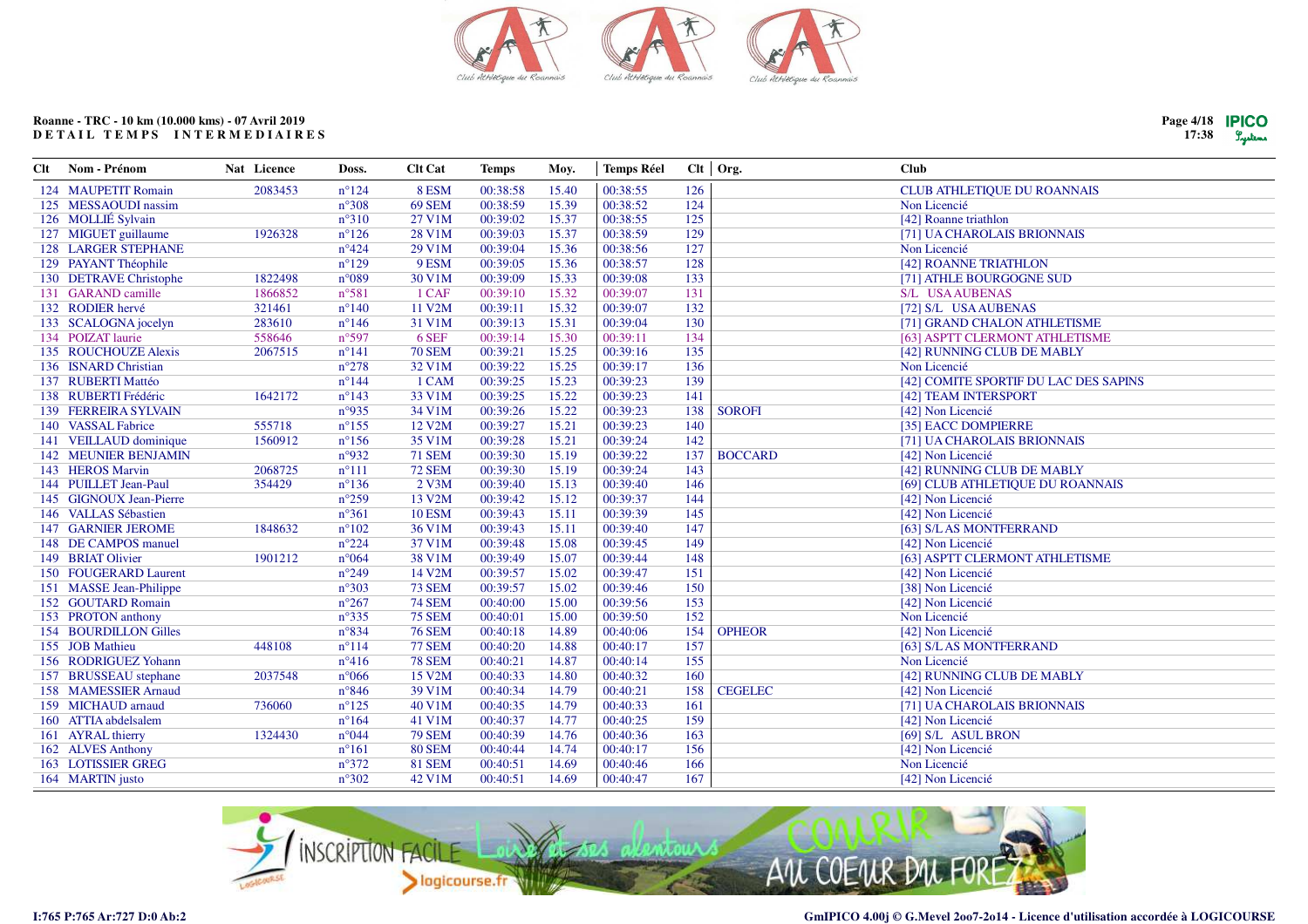

| Clt | Nom - Prénom                | Nat Licence | Doss.           | <b>Clt Cat</b>    | <b>Temps</b> | Moy.  | <b>Temps Réel</b> |     | Clt   Org.               | Club                              |
|-----|-----------------------------|-------------|-----------------|-------------------|--------------|-------|-------------------|-----|--------------------------|-----------------------------------|
|     | 165 MURARD gilles           |             | $n^{\circ}313$  | 43 V1M            | 00:40:51     | 14.69 | 00:40:46          | 165 |                          | [71] Non Licencié                 |
|     | 166 CHAILLOU Sebastien      |             | $n^{\circ}418$  | 44 V1M            | 00:40:53     | 14.68 | 00:40:53          | 170 |                          | Non Licencié                      |
|     | 167 POMMAZ Philippe         |             | n°911           | <b>11 ESM</b>     | 00:40:53     | 14.68 | 00:40:43          | 164 | AA                       | [69] Non Licencié                 |
|     | 168 SOTTON Julien           |             | $n^{\circ}351$  | <b>82 SEM</b>     | 00:40:57     | 14.65 | 00:40:34          | 162 |                          | [42] Non Licencié                 |
|     | 169 VERNIN yves             |             | $n^{\circ}364$  | 16 V2M            | 00:40:59     | 14.64 | 00:40:48          | 168 |                          | [42] Non Licencié                 |
|     | 170 GAILLAT patrick         | 501138      | $n^{\circ}100$  | 17 V2M            | 00:41:01     | 14.63 | 00:40:55          | 171 |                          | [42] RUNNING CLUB DE MABLY        |
|     | 171 GRIVOT Pierre           |             | $n^{\circ}271$  | <b>83 SEM</b>     | 00:41:04     | 14.61 | 00:40:52          | 169 |                          | [42] Non Licencié                 |
|     | 172 IMBERT MURIEL           | 987670      | $n^{\circ}586$  | 3 V <sub>1F</sub> | 00:41:11     | 14.57 | 00:41:07          | 172 |                          | [63] S/AS MONTFERRAND             |
|     | 173 ORY Michel              | 989101      | $n^{\circ}128$  | 3 V3M             | 00:41:11     | 14.57 | 00:41:08          | 174 |                          | [42] Club Athlétique du Roannais  |
|     | 174 FONTANEY Jeremie        |             | $n^{\circ}245$  | <b>84 SEM</b>     | 00:41:12     | 14.57 | 00:41:08          | 173 |                          | Non Licencié                      |
|     | 175 COMBY david             | 1295334     | $n^{\circ}079$  | 45 V1M            | 00:41:23     | 14.50 | 00:41:20          | 178 |                          | [42] CLUB ATHLETIQUE DU ROANNAIS* |
|     | 176 BOUTARANE fred          | 1863264     | $n^{\circ}063$  | 46 V1M            | 00:41:25     | 14.49 | 00:41:18          | 176 |                          | [42] RC MABLY                     |
|     | 177 MALLARD BRUNO           | 1863267     | $n^{\circ}119$  | 47 V1M            | 00:41:27     | 14.48 | 00:41:21          | 179 |                          | [42] RUNNING CLUB DE MABLY        |
|     | 178 ROQUES olivier          |             | $n^{\circ}378$  | <b>85 SEM</b>     | 00:41:29     | 14.46 | 00:41:17          | 175 |                          | Non Licencié                      |
|     | 179 LAFLEUR MARIE           |             | $n^{\circ}728$  | 7 SEF             | 00:41:33     | 14.44 | 00:41:29          | 183 |                          | Non Licencié                      |
|     | 180 BASILE Alberto          | 1216244     | n°045           | 48 V1M            | 00:41:38     | 14.41 | 00:41:37          | 184 |                          | [42] CLUB ATHLETIQUE DU ROANNAIS* |
|     | 181 BRUN Julien             |             | $n^{\circ}194$  | <b>86 SEM</b>     | 00:41:42     | 14.39 | 00:41:27          | 182 |                          | [42] Non Licencié                 |
|     | 182 LEGATH Julien           |             | $n^{\circ}291$  | 49 V1M            | 00:41:42     | 14.39 | 00:41:37          | 185 |                          | Non Licencié                      |
|     | 183 TRACLET Alexandre       |             | $n^{\circ}357$  | <b>87 SEM</b>     | 00:41:46     | 14.37 | 00:41:23          | 181 |                          | Non Licencié                      |
|     | 184 SALLA Pierre adrien     |             | $n^{\circ}346$  | <b>88 SEM</b>     | 00:41:48     | 14.35 | 00:41:41          | 186 |                          | Non Licencié                      |
|     | <b>185 LECOMTE CLAIRE</b>   | 1166037     | n°590           | 4 V1F             | 00:41:49     | 14.35 | 00:41:45          | 187 |                          | [63] ASPTT Clermont               |
|     | 186 TAOUFIQ Yahya Oussama   |             | n°946           | <b>89 SEM</b>     | 00:41:52     | 14.33 | 00:41:18          | 177 | <b>VALENTIN TRAITEUR</b> | Non Licencié                      |
|     | <b>187 MAUPAS GUILLAUME</b> |             | $n^{\circ}396$  | <b>90 SEM</b>     | 00:41:52     | 14.33 | 00:41:22          | 180 |                          | Non Licencié                      |
|     | 188 DUBANCHET Jerome        |             | $n^{\circ}214$  | 50 V1M            | 00:41:56     | 14.31 | 00:41:47          | 188 |                          | [42] Non Licencié                 |
|     | 189 BERTHELOT Michel        |             | $n^{\circ}182$  | 51 V1M            | 00:42:04     | 14.27 | 00:41:55          | 192 |                          | [71] Non Licencié                 |
|     | 190 BRUEL andre             | 2038123     | $n^{\circ}065$  | 4 V3M             | 00:42:04     | 14.26 | 00:41:57          | 193 |                          | [42] LA FOULEE FOREZIENNE*        |
|     | 191 TREILLE Marlene         |             | $n^{\circ}708$  | 8 SEF             | 00:42:05     | 14.26 | 00:41:49          | 189 |                          | [42] Non Licencié                 |
|     | 192 ZAPOTOCZNY Yohann       |             | $n^{\circ}366$  | <b>91 SEM</b>     | 00:42:06     | 14.25 | 00:41:52          | 190 |                          | [42] Roanne triathlon             |
|     | 193 DUMONT Mickael          |             | n°928           | <b>92 SEM</b>     | 00:42:07     | 14.25 | 00:41:53          | 191 | <b>TEAM FORMUP</b>       | [42] Non Licencié                 |
|     | 194 BUISSON Romane          | 1332306     | $n^{\circ}$ 568 | 9 SEF             | 00:42:07     | 14.25 | 00:42:02          | 194 |                          | [21] DIJON UC*                    |
|     | 195 VIGNON François-Régis   | 1292443     | n°038           | 18 V2M            | 00:42:10     | 14.23 | 00:42:05          | 195 | <b>EXCO HESIO</b>        | [42] Club Athlétique du Roannais  |
|     | 196 PAPILLON mikael         |             | $n^{\circ}320$  | <b>93 SEM</b>     | 00:42:15     | 14.21 | 00:42:05          | 196 |                          | [42] Non Licencié                 |
|     | 197 PERNET Francis          | 1443927     | $n^{\circ}131$  | 5 V3M             | 00:42:16     | 14.20 | 00:42:15          | 200 |                          | [63] COURIR EN LIVRADOIS FOREZ    |
|     | 198 OSELIN Lionel           |             | $n^{\circ}868$  | <b>94 SEM</b>     | 00:42:21     | 14.17 | 00:42:15          | 202 | <b>GROUPE DEVEAUX</b>    | Non Licencié                      |
|     | 199 WOLF JEAN LUC           | 1743291     | $n^{\circ}030$  | 19 V2M            | 00:42:22     | 14.16 | 00:42:11          | 197 | <b>VILLE DE ROANNE</b>   | [42] ORMA Riorges                 |
|     | 200 RAMILLON THIERRY        |             | n°929           | 20 V2M            | 00:42:24     | 14.16 | 00:42:15          | 201 | <b>BOCCARD</b>           | [42] Non Licencié                 |
|     | 201 FERNANDES raphael       |             | $n^{\circ}243$  | 52 V1M            | 00:42:26     | 14.15 | 00:42:13          | 199 |                          | [42] ORMA                         |
|     | 202 BOIVIN jerome           |             | $n^{\circ}188$  | 53 V1M            | 00:42:27     | 14.14 | 00:42:20          | 203 |                          | [42] Non Licencié                 |
|     | 203 ARDEBOL Ludivine        |             | $n^{\circ}608$  | 5 V1F             | 00:42:29     | 14.13 | 00:42:24          | 204 |                          | [42] CSADN                        |
|     | 204 VERNASSIERE Gilles      | 860944      | $n^{\circ}157$  | 6 V3M             | 00:42:31     | 14.12 | 00:42:27          | 205 |                          | [42] CLUB ATHLETIQUE DU ROANNAIS* |
|     | 205 RIVES gilles            | 1475448     | $n^{\circ}139$  | 21 V2M            | 00:42:33     | 14.10 | 00:42:30          | 206 |                          | [42] CLUB ATHLETIQUE DU ROANNAIS* |
|     |                             |             |                 |                   |              |       |                   |     |                          |                                   |

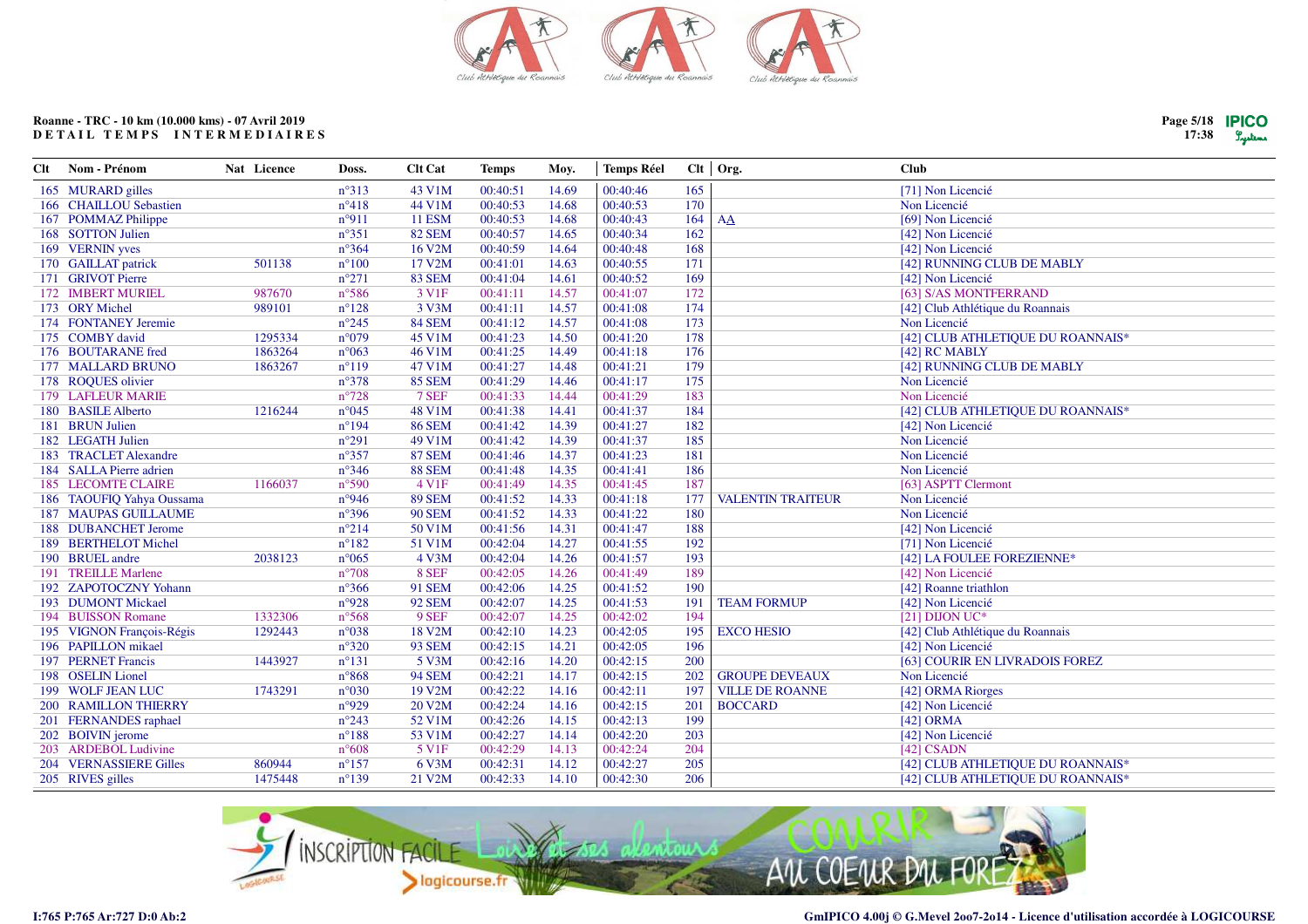

| Page 6/18  PICC |       |
|-----------------|-------|
| 17:38           | Luter |

| Clt | Nom - Prénom                | Nat Licence | Doss.           | <b>Clt Cat</b>    | <b>Temps</b> | Moy.  | <b>Temps Réel</b> |     | Clt   Org.                    | <b>Club</b>                       |
|-----|-----------------------------|-------------|-----------------|-------------------|--------------|-------|-------------------|-----|-------------------------------|-----------------------------------|
|     | 206 DUPUY Yvan              | 1153487     | n°092           | 54 V1M            | 00:42:34     | 14.10 | 00:42:32          | 208 |                               | [42] COQUELICOT 42*               |
|     | 207 RIVIERE Eric            |             | $n^{\circ}341$  | <b>95 SEM</b>     | 00:42:35     | 14.09 | 00:42:31          | 207 |                               | [69] Non Licencié                 |
|     | 208 THOMAS JOSUE            | 1942786     | $n^{\circ}035$  | <b>96 SEM</b>     | 00:42:45     | 14.04 | 00:42:39          | 210 | <b>SAGG PEUGEOT</b>           | [42] ORMA Riorges                 |
|     | 209 BERTHELIER Daniel       | 1191352     | n°049           | 22 V2M            | 00:42:47     | 14.03 | 00:42:42          | 211 |                               | [71] CLUB ATHLETIQUE DU ROANNAIS* |
|     | 210 MARINIER Benjamin       |             | $n^{\circ}853$  | <b>97 SEM</b>     | 00:42:47     | 14.03 | 00:42:13          | 198 | <b>GRAND OPTICAL CHARLIEU</b> | Non Licencié                      |
|     | 211 FALCONNIER Harold       |             | n°927           | <b>98 SEM</b>     | 00:42:53     | 13.99 | 00:42:38          | 209 | <b>TEAM FORMUP</b>            | [42] Non Licencié                 |
|     | 212 FRANZELLA Massimo       | 1735559     | n°097           | 23 V2M            | 00:42:54     | 13.99 | 00:42:53          | 217 |                               | [58] AO NIVERNAISE (NEVERS)       |
|     | 213 CHASSY rene             |             | $n^{\circ}206$  | 24 V2M            | 00:42:56     | 13.98 | 00:42:49          | 214 |                               | [71] Non Licencié                 |
|     | 214 BLANCHARD patrick       | 425097      | $n^{\circ}052$  | 25 V2M            | 00:42:59     | 13.96 | 00:42:48          | 213 |                               | [69] AS RISPOLI VILLEURBANNE      |
|     | 215 MASSON Vincent          |             | $n^{\circ}304$  | <b>99 SEM</b>     | 00:43:00     | 13.96 | 00:42:52          | 215 |                               | Non Licencié                      |
|     | 216 GUERY Aurélien          |             | $n^{\circ}273$  | <b>100 SEM</b>    | 00:43:02     | 13.94 | 00:42:48          | 212 |                               | Non Licencié                      |
|     | 217 CNUDDE Marion           | 2068248     | $n^{\circ}571$  | <b>10 SEF</b>     | 00:43:10     | 13.90 | 00:43:02          | 220 |                               | [32] RC VICHY                     |
|     | 218 BERTHIER Eric           |             | $n^{\circ}862$  | <b>101 SEM</b>    | 00:43:14     | 13.88 | 00:43:06          | 221 | <b>GROUPE DEVEAUX</b>         | Non Licencié                      |
|     | 219 TRACLET Patrick         |             | $n^{\circ}358$  | 26 V2M            | 00:43:15     | 13.87 | 00:42:52          | 216 |                               | Non Licencié                      |
|     | 220 ARNAL Jean-Pierre       | 1874781     | n°043           | 7 V3M             | 00:43:18     | 13.86 | 00:43:09          | 224 |                               | [42] CLUB ATHLETIQUE DU ROANNAIS* |
|     | 221 CREPIN Pierre           |             | $n^{\circ}218$  | <b>102 SEM</b>    | 00:43:18     | 13.86 | 00:43:11          | 225 |                               | [42] Non Licencié                 |
|     | 222 FOUILLET patrice        | 1676932     | n°095           | 55 V1M            | 00:43:23     | 13.84 | 00:43:09          | 222 |                               | [42] Club Athlétique du Roannais  |
|     | 223 VERCHÈRE Wilfrid        |             | $n^{\circ}363$  | <b>103 SEM</b>    | 00:43:29     | 13.80 | 00:43:18          | 227 |                               | [15] Non Licencié                 |
|     | 224 MONIER marc             |             | $n^{\circ}311$  | 8 V3M             | 00:43:31     | 13.79 | 00:43:18          | 226 |                               | [42] Non Licencié                 |
|     | 225 TONOLI serge            | 1340557     | $n^{\circ}154$  | 9 V3M             | 00:43:32     | 13.78 | 00:43:27          | 230 |                               | [42] ASMSE                        |
|     | 226 GARCIA Grégory          |             | $n^{\circ}254$  | <b>104 SEM</b>    | 00:43:34     | 13.78 | 00:43:19          | 228 |                               | [42] Non Licencié                 |
|     | 227 LESTOCK Mike            | <b>USA</b>  | $n^{\circ}294$  | 56 V1M            | 00:43:35     | 13.77 | 00:42:59          | 218 |                               | [42] Non Licencié                 |
|     | 228 THOVISTE Romain         |             | n°951           | <b>105 SEM</b>    | 00:43:36     | 13.77 | 00:43:02          | 219 | <b>VALENTIN TRAITEUR</b>      | Non Licencié                      |
|     | 229 LAVAL Cyril             |             | $n^{\circ}290$  | 57 V1M            | 00:43:36     | 13.76 | 00:43:25          | 229 |                               | Non Licencié                      |
|     | 230 BERRY Sebastien         |             | $n^{\circ}181$  | 58 V1M            | 00:43:40     | 13.74 | 00:43:09          | 223 |                               | [42] Non Licencié                 |
|     | 231 RAGE philippe           |             | $n^{\circ}336$  | 27 V2M            | 00:43:42     | 13.73 | 00:43:42          | 234 |                               | [63] Non Licencié                 |
|     | 232 THIVANT alexandre       |             | $n^{\circ}356$  | 59 V1M            | 00:43:49     | 13.69 | 00:43:41          | 233 |                               | [42] Non Licencié                 |
|     | 233 BOUDEMIENE Faradji      |             | $n^{\circ}871$  | <b>106 SEM</b>    | 00:43:50     | 13.69 | 00:43:41          | 232 | <b>GROUPE DEVEAUX</b>         | Non Licencié                      |
|     | 234 CREMONESI matthieu      |             | $n^{\circ}217$  | <b>107 SEM</b>    | 00:43:52     | 13.68 | 00:43:37          | 231 |                               | [42] Non Licencié                 |
|     | 235 GIRARDIN Dominique      |             | $n^{\circ}261$  | 10 V3M            | 00:43:54     | 13.67 | 00:43:47          | 235 |                               | [42] Non Licencié                 |
|     | 236 BARRALLON Franck        |             | $n^{\circ}173$  | <b>108 SEM</b>    | 00:43:59     | 13.65 | 00:43:50          | 237 |                               | Non Licencié                      |
|     | 237 ROBIN EMERIC            |             | $n^{\circ}438$  | <b>109 SEM</b>    | 00:44:00     | 13.64 | 00:43:48          | 236 |                               | Non Licencié                      |
|     | <b>238 ROYER CHRISTOPHE</b> |             | $n^{\circ}811$  | 28 V2M            | 00:44:05     | 13.61 | 00:43:53          | 238 | <b>VILLE DE ROANNE</b>        | [42] Non Licencié                 |
|     | 239 SEGUIN Eric             |             | $n^{\circ}864$  | <b>110 SEM</b>    | 00:44:09     | 13.59 | 00:44:00          | 239 | <b>GROUPE DEVEAUX</b>         | Non Licencié                      |
|     | 240 SOARES serge            | 2043861     | $n^{\circ}350$  | 29 V2M            | 00:44:10     | 13.59 | 00:44:05          | 242 |                               | [71] ATHLE BOURGOGNE SUD          |
|     | 241 PERRIN Virginie         |             | $n^{\circ}716$  | 6 V <sub>1F</sub> | 00:44:11     | 13.58 | 00:44:05          | 243 |                               | Non Licencié                      |
|     | 242 BONNEFOND Hervé         |             | $n^{\circ}190$  | 11 V3M            | 00:44:15     | 13.56 | 00:44:08          | 246 |                               | [42] Non Licencié                 |
|     | 243 GIBERNON Jérémy         |             | $n^{\circ}258$  | <b>111 SEM</b>    | 00:44:16     | 13.56 | 00:44:07          | 245 |                               | [32] Non Licencié                 |
|     | 244 LACROIX david           |             | $n^{\circ}284$  | <b>112 SEM</b>    | 00:44:17     | 13.55 | 00:44:06          | 244 |                               | [69] Non Licencié                 |
|     | 245 CHATAL Philippe         |             | $n^{\circ}866$  | <b>113 SEM</b>    | 00:44:20     | 13.53 | 00:44:13          | 247 | <b>GROUPE DEVEAUX</b>         | Non Licencié                      |
|     | 246 BOURCHANIN Pauline      | 2068318     | $n^{\circ}$ 566 | <b>11 SEF</b>     | 00:44:27     | 13.50 | 00:44:21          | 249 |                               | Club Athlétique du Roannais       |

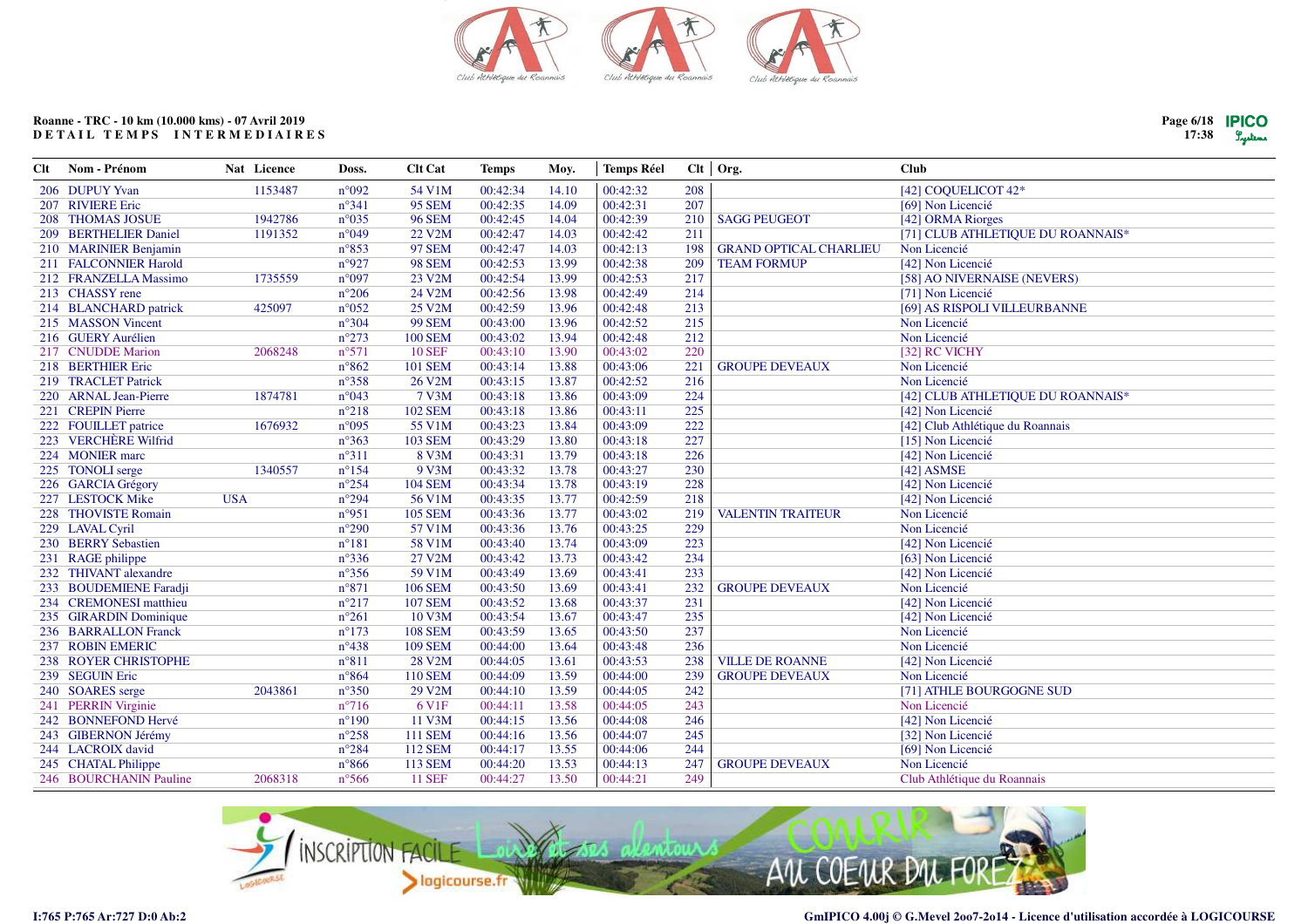

| Clt | Nom - Prénom              | Nat Licence | Doss.          | <b>Clt Cat</b>    | <b>Temps</b> | Moy.  | <b>Temps Réel</b> |     | $Clt$ Org.               | Club                               |
|-----|---------------------------|-------------|----------------|-------------------|--------------|-------|-------------------|-----|--------------------------|------------------------------------|
|     | 247 PRAS Jean-Luc         | 2068991     | $n^{\circ}134$ | 12 V3M            | 00:44:29     | 13.49 | 00:44:26          | 251 |                          | Club Athlétique du Roannais        |
|     | 248 VILLAR OSCAR          |             | $n^{\circ}413$ | 5 JUM             | 00:44:36     | 13.46 | 00:44:01          | 240 |                          | Non Licencié                       |
|     | 249 BRAGARD Sylvain       |             | $n^{\circ}428$ | <b>114 SEM</b>    | 00:44:40     | 13.43 | 00:44:23          | 250 |                          | Non Licencié                       |
|     | 250 PEPIN FLORENT         |             | $n^{\circ}434$ | <b>115 SEM</b>    | 00:44:42     | 13.42 | 00:44:03          | 241 |                          | Non Licencié                       |
|     | 251 BEAUTRIX Charlène     |             | $n^{\circ}614$ | <b>12 SEF</b>     | 00:44:43     | 13.42 | 00:44:36          | 256 |                          | [42] Non Licencié                  |
|     | 252 FAYET BENJAMIN        |             | $n^{\circ}440$ | <b>116 SEM</b>    | 00:44:47     | 13.40 | 00:44:35          | 254 |                          | Non Licencié                       |
|     | 253 KHADRAOUI Nordine     |             | $n^{\circ}398$ | 60 V1M            | 00:44:48     | 13.40 | 00:44:18          | 248 |                          | Non Licencié                       |
|     | 254 COUDERT Maxime        | 1131405     | $n^{\circ}082$ | <b>117 SEM</b>    | 00:44:50     | 13.39 | 00:44:43          | 259 |                          | [42] RUNNING CLUB DE MABLY         |
|     | 255 POYET JEAN PHILIPPE   |             | $n^{\circ}411$ | 30 V2M            | 00:44:50     | 13.39 | 00:44:31          | 252 |                          | Non Licencié                       |
|     | 256 TAUSSAT JEREMIE       |             | $n^{\circ}412$ | <b>118 SEM</b>    | 00:44:51     | 13.38 | 00:44:47          | 262 |                          | Non Licencié                       |
|     | 257 COUSSO Serge          | 959650      | $n^{\circ}083$ | 31 V2M            | 00:44:51     | 13.38 | 00:44:46          | 261 |                          | [69] asul bron                     |
|     | 258 LEROI Estelle         | 583759      | $n^{\circ}591$ | 7 V1F             | 00:44:51     | 13.38 | 00:44:47          | 263 |                          | [63] LIMAGNE-ATHLETES-ENDURANCE    |
|     | 259 JONIN Nathalie        | 228567      | $n^{\circ}561$ | 1 V <sub>2F</sub> | 00:44:55     | 13.36 | 00:44:49          | 265 | <b>DEVERNOIS</b>         | Club Athlétique du Roannais        |
|     | 260 FURNON grégory        |             | $n^{\circ}251$ | <b>119 SEM</b>    | 00:44:55     | 13.36 | 00:44:34          | 253 |                          | [42] Non Licencié                  |
|     | 261 SINGER Lucas          | 1306066     | $n^{\circ}147$ | 6 JUM             | 00:44:57     | 13.35 | 00:44:36          | 255 |                          | [71] GRAND CHALON ATHLETISME       |
|     | 262 MAYERE JEANPAUL       |             | $n^{\circ}439$ | 13 V3M            | 00:44:57     | 13.35 | 00:44:53          | 268 |                          | Non Licencié                       |
|     | 263 BOURG Abigael         | 1973511     | $n^{\circ}567$ | 1 JUF             | 00:44:57     | 13.35 | 00:44:37          | 257 |                          | [71] GRAND CHALON ATHLETISME       |
|     | 264 DERACHE Emmanuel      | 713177      | $n^{\circ}087$ | 61 V1M            | 00:44:58     | 13.34 | 00:44:39          | 258 |                          | [71] GRAND CHALON ATHLETISME       |
|     | 265 BARONNAT LAURENT      |             | $n^{\circ}172$ | 32 V2M            | 00:45:02     | 13.33 | 00:44:50          | 266 |                          | [71] Non Licencié                  |
|     | 266 PELLE Thomas          |             | $n^{\circ}324$ | <b>120 SEM</b>    | 00:45:08     | 13.29 | 00:45:03          | 270 |                          | [69] Non Licencié                  |
|     | 267 LIÈVRE Arnaud         |             | $n^{\circ}295$ | <b>12 ESM</b>     | 00:45:11     | 13.28 | 00:44:50          | 267 |                          | [42] Non Licencié                  |
|     | 268 DANIEL Damien         |             | $n^{\circ}221$ | <b>121 SEM</b>    | 00:45:14     | 13.27 | 00:44:46          | 260 |                          | [42] Non Licencié                  |
|     | 269 GEORGES Maxime        |             | $n^{\circ}399$ | <b>122 SEM</b>    | 00:45:18     | 13.25 | 00:45:08          | 272 |                          | Roanne Tri                         |
|     | 270 BERRY Nicolas         | 1433624     | $n^{\circ}041$ | 123 SEM           | 00:45:20     | 13.24 | 00:44:48          | 264 | <b>VALENTIN TRAITEUR</b> | Club Athlétique du Roannais        |
|     | 271 GIRAUDO JULIEN        |             | $n^{\circ}419$ | <b>124 SEM</b>    | 00:45:22     | 13.23 | 00:44:59          | 269 |                          | Non Licencié                       |
|     | 272 BOURRICANT NICOLAS    |             | $n^{\circ}192$ | 62 V1M            | 00:45:26     | 13.21 | 00:45:16          | 274 |                          | [42] Non Licencié                  |
|     | 273 BIEVRE PERRIN Laurent | 1920803     | $n^{\circ}050$ | <b>125 SEM</b>    | 00:45:29     | 13.20 | 00:45:08          | 273 |                          | Club Athlétique du Roannais        |
|     | 274 ESCUDERO Thomas       |             | $n^{\circ}239$ | <b>13 ESM</b>     | 00:45:29     | 13.19 | 00:45:08          | 271 |                          | [43] Non Licencié                  |
|     | 275 FRECHET Antonin       | 2098735     | n°098          | 2 CAM             | 00:45:34     | 13.17 | 00:45:19          | 276 |                          | <b>CLUB ATHLETIQUE DU ROANNAIS</b> |
|     | 276 BIZEBARD Adrien       |             | $n^{\circ}186$ | <b>126 SEM</b>    | 00:45:35     | 13.16 | 00:45:28          | 278 |                          | [42] Non Licencié                  |
|     | 277 BESVILLE Julien       |             | $n^{\circ}184$ | <b>127 SEM</b>    | 00:45:36     | 13.16 | 00:45:29          | 279 |                          | Non Licencié                       |
|     | 278 KERHERVE JEAN-YVES    |             | $n^{\circ}282$ | 33 V2M            | 00:45:43     | 13.13 | 00:45:36          | 283 |                          | [29] Non Licencié                  |
|     | 279 FRANC laure           |             | $n^{\circ}640$ | <b>13 SEF</b>     | 00:45:46     | 13.11 | 00:45:37          | 284 |                          | $[42]$ ORMA                        |
|     | 280 BENZERROUG Karim      | 708956      | $n^{\circ}047$ | 34 V2M            | 00:45:48     | 13.10 | 00:45:43          | 286 |                          | [42] ASM ST-ETIENNE                |
|     | 281 BIANCHINI Frédéric    |             | $n^{\circ}185$ | <b>128 SEM</b>    | 00:45:50     | 13.09 | 00:45:33          | 282 |                          | [42] Non Licencié                  |
|     | 282 MICHEL HUGO           |             | $n^{\circ}433$ | 3 CAM             | 00:45:50     | 13.09 | 00:45:32          | 281 |                          | Non Licencié                       |
|     | 283 POUILLOUX Pierre      |             | $n^{\circ}330$ | 7 JUM             | 00:45:51     | 13.09 | 00:45:38          | 285 |                          | [42] Non Licencié                  |
|     | 284 MOUTTET Thierry       |             | n°950          | 35 V2M            | 00:45:52     | 13.08 | 00:45:17          | 275 | <b>VALENTIN TRAITEUR</b> | Non Licencié                       |
|     | 285 RATHIER Romain        |             | n°908          | <b>129 SEM</b>    | 00:45:55     | 13.07 | 00:45:32          | 280 | AA                       | [42] Non Licencié                  |
|     | 286 BARDONNET Kyliann     |             | $n^{\circ}171$ | 4 CAM             | 00:45:56     | 13.07 | 00:45:21          | 277 |                          | [42] Non Licencié                  |
|     | 287 ENJALBERT edouard     |             | $n^{\circ}237$ | <b>130 SEM</b>    | 00:45:59     | 13.05 | 00:45:50          | 288 |                          | Non Licencié                       |



**I:765 P:765 Ar:727 D:0 Ab:2**

**Page 7/18 17:38**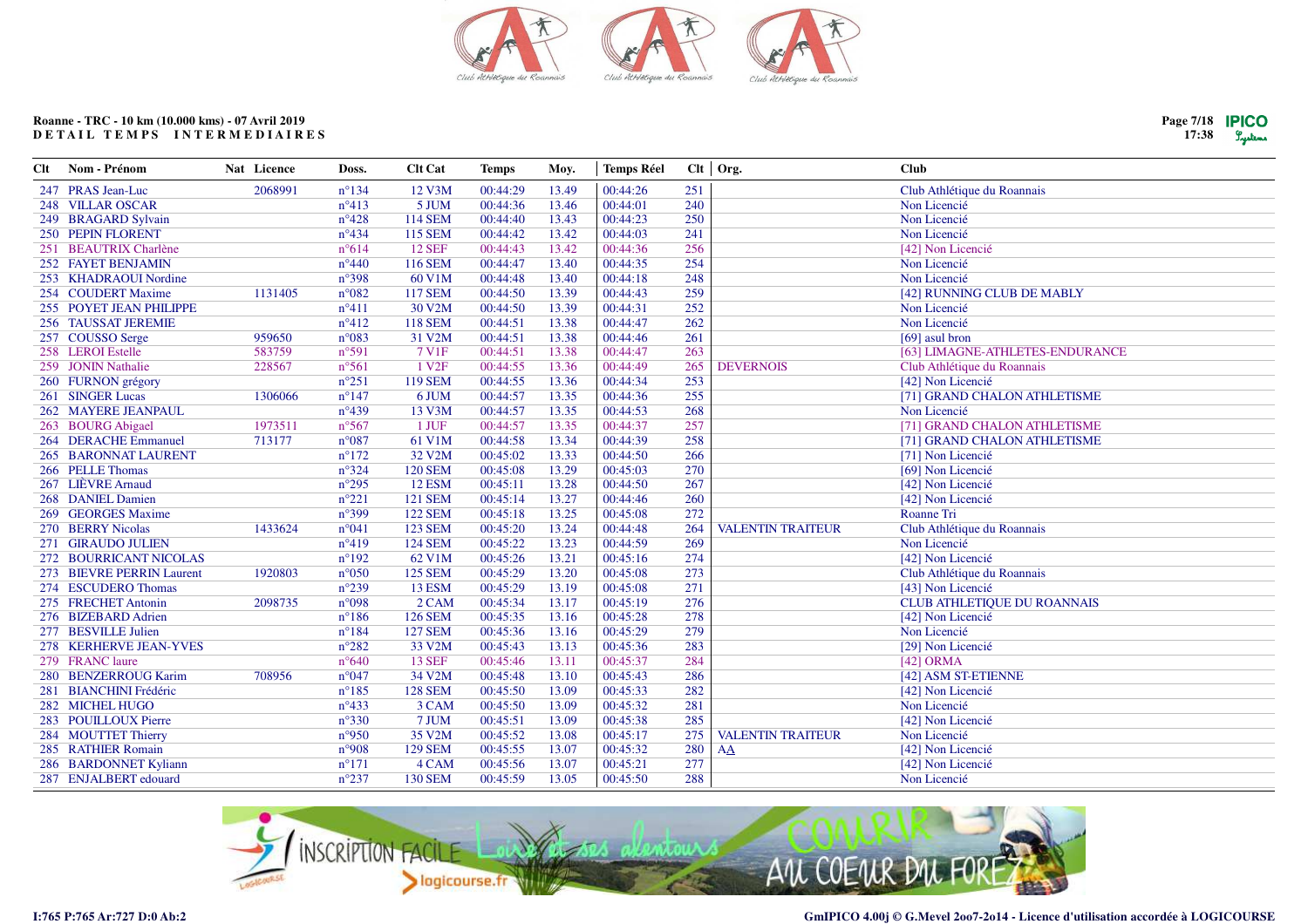

| Clt | Nom - Prénom                 | Nat Licence | Doss.           | <b>Clt Cat</b>    | <b>Temps</b> | Moy.  | <b>Temps Réel</b> |     | $Clt$ Org.               | <b>Club</b>                        |
|-----|------------------------------|-------------|-----------------|-------------------|--------------|-------|-------------------|-----|--------------------------|------------------------------------|
|     | 288 COELHO ANTHONY           |             | $n^{\circ}429$  | <b>131 SEM</b>    | 00:46:01     | 13.04 | 00:45:56          | 291 |                          | Non Licencié                       |
|     | 289 VALLET Sébastien         |             | $n^{\circ}362$  | 63 V1M            | 00:46:02     | 13.04 | 00:45:54          | 290 |                          | [71] Non Licencié                  |
|     | 290 CHILARD Cyril            |             | $n^{\circ}391$  | 64 V1M            | 00:46:06     | 13.02 | 00:45:57          | 292 |                          | Non Licencié                       |
|     | 291 BRUNELIN MARC            |             | $n^{\circ}837$  | 65 V1M            | 00:46:08     | 13.01 | 00:45:49          | 287 | <b>SAGG PEUGEOT</b>      | [42] Non Licencié                  |
|     | 292 RENAUDIE francois        |             | $n^{\circ}339$  | 66 V1M            | 00:46:08     | 13.01 | 00:45:58          | 293 |                          | [69] Non Licencié                  |
|     | 293 BONIN henri              |             | $n^{\circ}189$  | 36 V2M            | 00:46:11     | 13.00 | 00:45:54          | 289 |                          | [42] Non Licencié                  |
|     | 294 JACQUET Jérôme           |             | $n^{\circ}280$  | 67 V1M            | 00:46:19     | 12.95 | 00:46:14          | 297 |                          | [42] Non Licencié                  |
|     | 295 DEBATISSE THOMAS         |             | $n^{\circ}435$  | 68 V1M            | 00:46:22     | 12.94 | 00:46:15          | 299 |                          | Non Licencié                       |
|     | 296 MARCHAND Fred            |             | $n^{\circ}300$  | <b>132 SEM</b>    | 00:46:27     | 12.92 | 00:46:18          | 301 |                          | [42] Non Licencié                  |
|     | 297 BUZET-BAGUE Sébastien    |             | $n^{\circ}197$  | <b>133 SEM</b>    | 00:46:31     | 12.90 | 00:46:01          | 295 |                          | Non Licencié                       |
|     | 298 BERTRAND Jean-Michel     |             | $n^{\circ}869$  | 37 V2M            | 00:46:32     | 12.90 | 00:46:23          | 303 | <b>GROUPE DEVEAUX</b>    | Non Licencié                       |
|     | 299 CHERMANNE Marion         | 2147580     | $n^{\circ}570$  | 1 ESF             | 00:46:33     | 12.89 | 00:46:27          | 307 |                          | [42] TEAM CONSEILS COURSEAPIED.COM |
|     | 300 LAGOUTE Daniel           | 1520141     | $n^{\circ}116$  | 14 V3M            | 00:46:34     | 12.89 | 00:46:24          | 305 |                          | <b>CLUB ATHLETIQUE DU ROANNAIS</b> |
|     | 301 DELORIERE Antoine        |             | $n^{\circ}368$  | 69 V1M            | 00:46:35     | 12.88 | 00:46:27          | 308 |                          | Non Licencié                       |
|     | 302 MATRAY gregoire          |             | $n^{\circ}305$  | <b>134 SEM</b>    | 00:46:36     | 12.88 | 00:45:58          | 294 |                          | [69] Non Licencié                  |
|     | 303 DEPALLE Yves             |             | $n^{\circ}227$  | 38 V2M            | 00:46:37     | 12.87 | 00:46:16          | 300 |                          | [42] Non Licencié                  |
|     | 304 TROUILLET Pierre-Camille |             | $n^{\circ}360$  | <b>135 SEM</b>    | 00:46:39     | 12.86 | 00:46:05          | 296 |                          | Non Licencié                       |
|     | 305 PICARD julien            |             | $n^{\circ}326$  | <b>136 SEM</b>    | 00:46:42     | 12.85 | 00:46:31          | 310 |                          | [42] Non Licencié                  |
|     | 306 FEDRIGO pascal           |             | $n^{\circ}242$  | 70 V1M            | 00:46:45     | 12.84 | 00:46:40          | 316 |                          | [69] yaca courir                   |
|     | 307 MEMBRÉ Cassandra         |             | $n^{\circ}670$  | <b>14 SEF</b>     | 00:46:46     | 12.83 | 00:46:14          | 298 |                          | [42] Non Licencié                  |
|     | 308 HEM Guillaume            |             | $n^{\circ}277$  | <b>137 SEM</b>    | 00:46:46     | 12.83 | 00:46:23          | 302 |                          | [71] Non Licencié                  |
|     | 309 HEDELIUS Maxime          |             | n°903           | <b>138 SEM</b>    | 00:46:47     | 12.83 | 00:46:24          | 304 | AA                       | [69] Non Licencié                  |
|     | 310 DEGRANGES Alain          | 1692274     | $n^{\circ}085$  | 15 V3M            | 00:46:49     | 12.82 | 00:46:37          | 312 |                          | [42] CLUB ATHLETIQUE DU ROANNAIS*  |
|     | 311 RAQUIN Maxime            |             | $n^{\circ}337$  | <b>139 SEM</b>    | 00:46:50     | 12.82 | 00:46:39          | 314 |                          | [42] Non Licencié                  |
|     | 312 BAIZET Géraldine         | 2146071     | $n^{\circ}$ 563 | 8 V1F             | 00:46:50     | 12.81 | 00:46:43          | 318 |                          | Club Athlétique du Roannais        |
|     | 313 SAUTET florian           |             | $n^{\circ}347$  | <b>140 SEM</b>    | 00:46:54     | 12.80 | 00:46:25          | 306 |                          | Non Licencié                       |
|     | 314 MOOS Catherine           |             | $n^{\circ}679$  | 1 V3F             | 00:46:56     | 12.78 | 00:46:50          | 322 |                          | Non Licencié                       |
|     | 315 MONTEL VINCENT           |             | $n^{\circ}312$  | <b>141 SEM</b>    | 00:46:57     | 12.78 | 00:46:38          | 313 |                          | [63] Non Licencié                  |
|     | 316 CHATELUS Goran           |             | $n^{\circ}386$  | 142 SEM           | 00:46:59     | 12.77 | 00:46:39          | 315 |                          | Non Licencié                       |
|     | 317 MOLIERE nicole           | 1216242     | $n^{\circ}595$  | 2 V <sub>2F</sub> | 00:47:00     | 12.77 | 00:46:56          | 323 |                          | [42] CLUB ATHLETIQUE DU ROANNAIS*  |
|     | 318 DENONFOUX Marc           |             | $n^{\circ}833$  | <b>143 SEM</b>    | 00:47:00     | 12.77 | 00:46:47          | 319 | <b>OPHEOR</b>            | [42] Non Licencié                  |
|     | 319 INGUIMBERTI GREGORY      |             | n°933           | 71 V1M            | 00:47:04     | 12.75 | 00:46:30          | 309 | <b>SOROFI</b>            | [42] Non Licencié                  |
|     | 320 BARTHOMEUF Mathieu       |             | $n^{\circ}175$  | <b>144 SEM</b>    | 00:47:06     | 12.74 | 00:46:49          | 321 |                          | [42] Non Licencié                  |
|     | 321 SERINO Alexandre         |             | n°952           | 145 SEM           | 00:47:08     | 12.73 | 00:46:34          | 311 | <b>VALENTIN TRAITEUR</b> | Non Licencié                       |
|     | 322 FRANC Loïc               |             | $n^{\circ}250$  | 72 V1M            | 00:47:11     | 12.72 | 00:47:03          | 328 |                          | [42] Non Licencié                  |
|     | 323 CORTAY valerie           |             | $n^{\circ}627$  | 9 V <sub>1F</sub> | 00:47:11     | 12.72 | 00:47:01          | 326 |                          | [42] Non Licencié                  |
|     | 324 CHABRY Thomas            |             | $n^{\circ}404$  | <b>146 SEM</b>    | 00:47:14     | 12.71 | 00:46:43          | 317 |                          | Non Licencié                       |
|     | 325 LOMBARD Jérôme           |             | $n^{\circ}296$  | <b>147 SEM</b>    | 00:47:15     | 12.70 | 00:47:15          | 333 |                          | [42] Non Licencié                  |
|     | 326 FOREST alexandre         |             | $n^{\circ}246$  | <b>148 SEM</b>    | 00:47:17     | 12.69 | 00:46:49          | 320 |                          | [42] Non Licencié                  |
|     | 327 DUMAS JEAN PHILIPPE      |             | $n^{\circ}825$  | 16 V3M            | 00:47:19     | 12.68 | 00:47:12          | 332 | <b>VILLE DE ROANNE</b>   | [42] Non Licencié                  |
|     | 328 CHAILLOU Delphine        |             | $n^{\circ}727$  | 10 V1F            | 00:47:19     | 12.68 | 00:47:11          | 331 |                          | Non Licencié                       |
|     |                              |             |                 |                   |              |       |                   |     |                          |                                    |



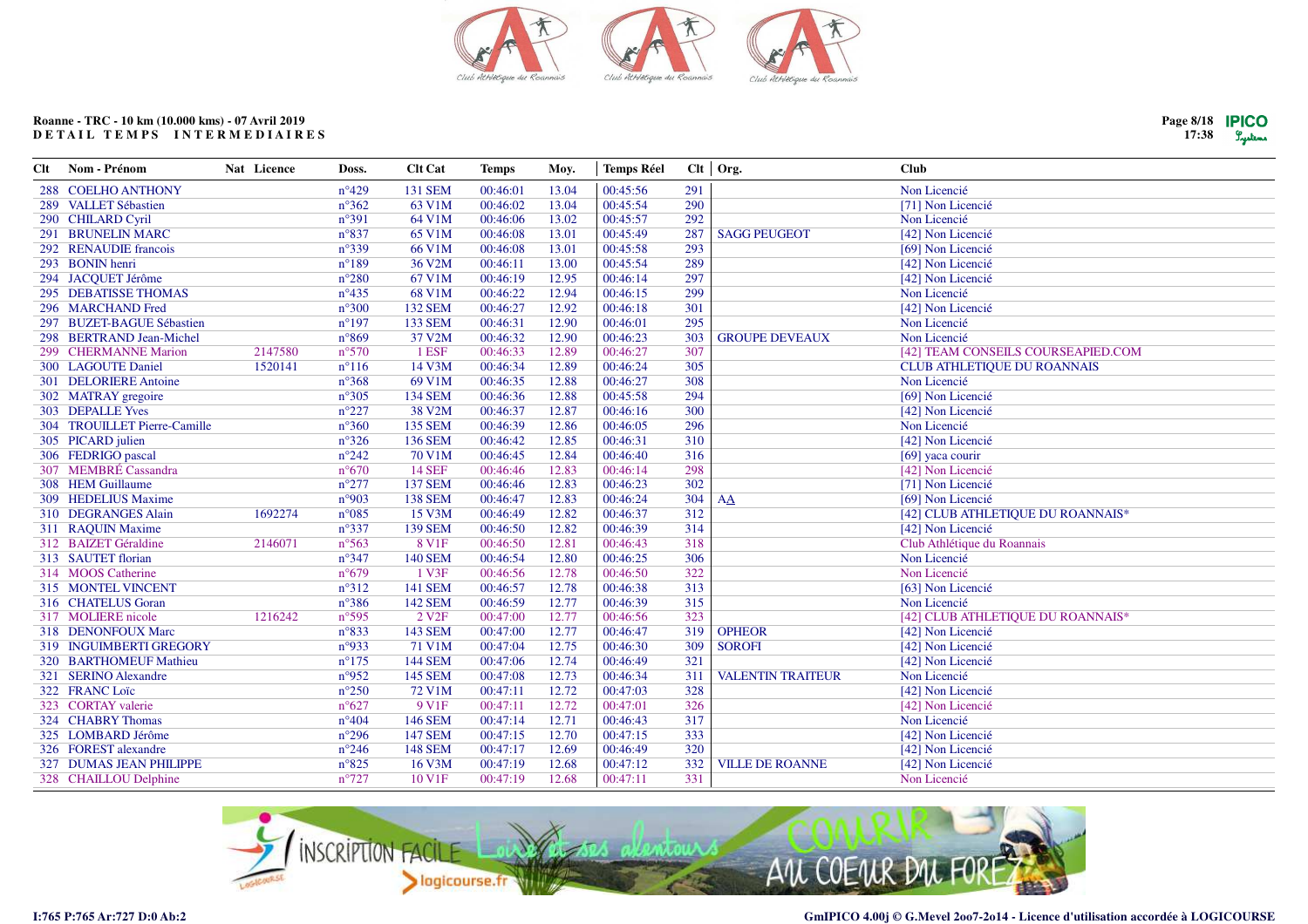

| Clt | Nom - Prénom                 | Nat Licence | Doss.           | <b>Clt Cat</b>    | <b>Temps</b> | Moy.  | <b>Temps Réel</b> |         | $Clt$ Org.          | <b>Club</b>                        |
|-----|------------------------------|-------------|-----------------|-------------------|--------------|-------|-------------------|---------|---------------------|------------------------------------|
|     | <b>329 CHOULY JEROME</b>     |             | $n^{\circ}421$  | 73 V1M            | 00:47:21     | 12.67 | 00:47:03          | 327     |                     | Non Licencié                       |
|     | 330 MAILLARD Stéphane        |             | $n^{\circ}298$  | 74 V1M            | 00:47:22     | 12.67 | 00:46:57          | 324     |                     | [69] Non Licencié                  |
|     | 331 SIMOND Delphine          |             | $n^{\circ}706$  | 11 V1F            | 00:47:24     | 12.66 | 00:47:10          | 330     |                     | [42] Non Licencié                  |
|     | 332 LAFAY DOMINIQUE          |             | $n^{\circ}285$  | 39 V2M            | 00:47:27     | 12.65 | 00:46:58          | 325     |                     | [42] Non Licencié                  |
|     | 333 MICHEL CLARA             |             | $n^{\circ}731$  | 2 JUF             | 00:47:28     | 12.64 | 00:47:09          | 329     |                     | Non Licencié                       |
|     | 334 GIRARDIN timothée        |             | $n^{\circ}262$  | <b>149 SEM</b>    | 00:47:31     | 12.63 | 00:47:23          | 340     |                     | Non Licencié                       |
|     | 335 MOURIER Mathieu          |             | $n^{\circ}884$  | <b>150 SEM</b>    | 00:47:31     | 12.63 | 00:47:17          | 334     | <b>CIC</b>          | [42] Non Licencié                  |
|     | 336 VERRIERE Céline          |             | $n^{\circ}711$  | 12 V1F            | 00:47:32     | 12.63 | 00:47:22          | 339     |                     | [42] Non Licencié                  |
|     | 337 ANDRE Franck             |             | $n^{\circ}162$  | 75 V1M            | 00:47:34     | 12.62 | 00:47:22          | 338     |                     | [42] Non Licencié                  |
|     | 338 ECHALIER Lisa            | 2068317     | $n^{\circ}579$  | <b>15 SEF</b>     | 00:47:34     | 12.62 | 00:47:28          | 341     |                     | Club Athlétique du Roannais        |
|     | 339 FORGE Calvin             |             | $n^{\circ}248$  | 5 CAM             | 00:47:37     | 12.60 | 00:47:19          | 335     |                     | [42] Non Licencié                  |
|     | <b>340 BILLIEMAZ PATRICE</b> |             | n°930           | 40 V2M            | 00:47:43     | 12.58 | 00:47:36          | 342     | <b>BOCCARD</b>      | [42] Non Licencié                  |
|     | 341 GROUILLER Hubert         |             | $n^{\circ}272$  | <b>76 V1M</b>     | 00:47:44     | 12.57 | 00:47:38          | 344     |                     | [42] Non Licencié                  |
|     | 342 CHANNELIERE Christian    |             | $n^{\circ}202$  | 41 V2M            | 00:47:48     | 12.55 | 00:47:36          | 343     |                     | [42] Non Licencié                  |
|     | 343 RENAUDET Camille         | 273086      | $n^{\circ}599$  | <b>16 SEF</b>     | 00:47:51     | 12.54 | 00:47:44          | 345     |                     | <b>S/L STADE CLERMONTOIS</b>       |
|     | 344 RIVIERE Sylvain          |             | $n^{\circ}376$  | <b>151 SEM</b>    | 00:47:52     | 12.53 | 00:47:21          | 336     |                     | Non Licencié                       |
|     | <b>345 GOURLIER SAMUEL</b>   |             | $n^{\circ}377$  | <b>152 SEM</b>    | 00:47:53     | 12.53 | 00:47:21          | 337     |                     | Non Licencié                       |
|     | 346 LEPLAT patrick           |             | $n^{\circ}293$  | 17 V3M            | 00:47:59     | 12.51 | 00:47:46          | 347     |                     | [42] Non Licencié                  |
|     | 347 BALAGNY CLARISSE         |             | $n^{\circ}732$  | <b>17 SEF</b>     | 00:48:01     | 12.50 | 00:47:48          | 348     |                     | Non Licencié                       |
|     | 348 GRAS philippe            |             | $n^{\circ}269$  | 42 V2M            | 00:48:06     | 12.48 | 00:47:56          | 351     |                     | [42] Non Licencié                  |
|     | 349 TALARON Philippe         |             | $n^{\circ}353$  | 18 V3M            | 00:48:08     | 12.47 | 00:47:55          | 350     |                     | [42] Non Licencié                  |
|     | 350 CHARRONDIERE Remi        |             | $n^{\circ}383$  | 8 JUM             | 00:48:14     | 12.44 | 00:48:08          | 353     |                     | Non Licencié                       |
|     | 351 BEAUMONT Arthur          |             | $n^{\circ}382$  | 9 JUM             | 00:48:15     | 12.44 | 00:48:09          | 354     |                     | Non Licencié                       |
|     | 352 NICOD Caroline           |             | $n^{\circ}715$  | 13 V1F            | 00:48:15     | 12.44 | 00:47:45          | 346     |                     | Non Licencié                       |
|     | 353 PINARD Marion            |             | $n^{\circ}693$  | <b>18 SEF</b>     | 00:48:21     | 12.41 | 00:48:09          | 355     |                     | Non Licencié                       |
|     | 354 KHADRAOUI KATY           |             | $n^{\circ}669$  | 14 V1F            | 00:48:24     | 12.40 | 00:47:53          | 349     |                     | Non Licencié                       |
|     | 355 KOTT Caroline            |             | $n^{\circ}657$  | <b>19 SEF</b>     | 00:48:30     | 12.37 | 00:48:21          | 358     |                     | [75] Non Licencié                  |
|     | 356 PETITJEAN joris          |             | $n^{\circ}325$  | <b>14 ESM</b>     | 00:48:34     | 12.36 | 00:48:23          | 359     |                     | [70] Non Licencié                  |
|     | <b>357 BLANDIN DIDIER</b>    |             | $n^{\circ}187$  | 43 V2M            | 00:48:35     | 12.35 | 00:48:18          | 356     |                     | Non Licencié                       |
|     | 358 PINARD Nathalie          |             | $n^{\circ}694$  | 3 V <sub>2F</sub> | 00:48:36     | 12.35 | 00:48:24          | 360     |                     | <b>ASVEL Triathlon</b>             |
|     | 359 CANDEIAS Cedric          |             | $n^{\circ}200$  | 77 V1M            | 00:48:40     | 12.33 | 00:48:29          | 362     |                     | [69] Non Licencié                  |
|     | <b>360 JOUANIN NICOLAS</b>   |             | $n^{\circ}423$  | <b>78 V1M</b>     | 00:48:42     | 12.32 | 00:48:20          | 357     |                     | Non Licencié                       |
|     | 361 VILLARS Frédéric         |             | $n^{\circ}895$  | 44 V2M            | 00:48:48     | 12.30 | 00:48:07          | 352     | <b>EXCO HESIO</b>   | [42] Non Licencié                  |
|     | 362 ADRIAENSSENS Michel      |             | $n^{\circ}160$  | <b>15 ESM</b>     | 00:48:49     | 12.29 | 00:48:32          | 363     |                     | [42] Non Licencié                  |
|     | <b>363 VALLAS AURELIEN</b>   |             | $n^{\circ}420$  | <b>153 SEM</b>    | 00:48:54     | 12.27 | 00:48:38          | 365     |                     | Non Licencié                       |
|     | 364 ROCHE Anaëlle            |             | $n^{\circ}849$  | <b>20 SEF</b>     | 00:48:56     | 12.26 | 00:48:45          | 367     | <b>MLLE DESSERT</b> | [42] Non Licencié                  |
|     | 365 BENUCCI Corinne          | 2115774     | $n^{\circ}$ 564 | 15 V1F            | 00:48:57     | 12.26 | 00:48:36          | 364     |                     | <b>CLUB ATHLETISUE DU ROANNAIS</b> |
|     | 366 TAMBOURIN elodie         |             | $n^{\circ}707$  | <b>21 SEF</b>     | 00:49:00     | 12.25 | 00:48:38          | 366     |                     | [42] Non Licencié                  |
|     | 367 MERLE Maxence            |             | $n^{\circ}307$  | <b>10 JUM</b>     | 00:49:05     | 12.23 | 00:48:56          | 373     |                     | [42] Roanne Triathlon              |
|     | 368 DUPIN didier             |             | $n^{\circ}234$  | <b>79 V1M</b>     | 00:49:05     | 12.23 | 00:48:28          | 361     |                     | [42] Non Licencié                  |
|     | <b>369 BRISSET CHARLIE</b>   |             | $n^{\circ}890$  | 80 V1M            | 00:49:06     | 12.22 | 00:48:52          | 370 CIC |                     | [42] Non Licencié                  |



**I:765 P:765 Ar:727 D:0 Ab:2**

**Page 9/1817:38**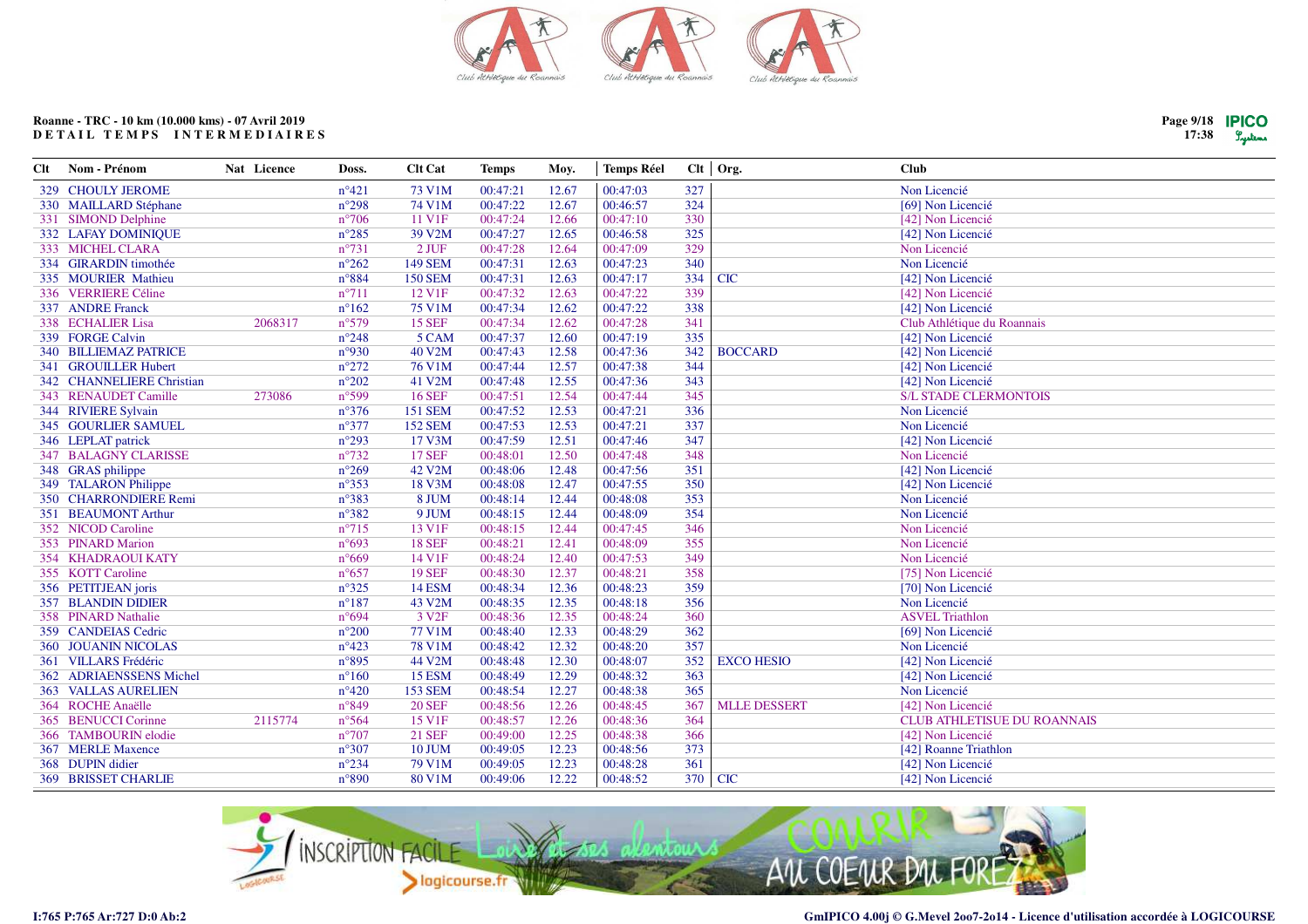

| Nom - Prénom                 | Nat Licence                               | Doss.           | <b>Clt Cat</b>                                              | <b>Temps</b> | Moy.                             | <b>Temps Réel</b> |          |                                 | <b>Club</b>                        |
|------------------------------|-------------------------------------------|-----------------|-------------------------------------------------------------|--------------|----------------------------------|-------------------|----------|---------------------------------|------------------------------------|
| 370 RISI XAVIER              |                                           | $n^{\circ}403$  | 19 V3M                                                      | 00:49:07     | 12.22                            | 00:48:54          | 372      |                                 | Non Licencié                       |
| 371 CHOULY Sébastien         |                                           | $n^{\circ}210$  | 81 V1M                                                      | 00:49:10     | 12.21                            | 00:48:51          | 369      |                                 | [42] Non Licencié                  |
| 372 JANDARD OLIVIER          |                                           | $n^{\circ}817$  | 82 V1M                                                      | 00:49:12     | 12.20                            | 00:49:00          | 374      | <b>VILLE DE ROANNE</b>          | [42] Non Licencié                  |
| 373 MALZIEU MARIE            | 214145                                    | $n^{\circ}730$  | <b>22 SEF</b>                                               | 00:49:15     | 12.18                            | 00:48:54          | 371      |                                 | 422023                             |
| 374 GAY Franck               | 1925566                                   | $n^{\circ}104$  | 83 V1M                                                      | 00:49:19     | 12.17                            | 00:49:10          | 381      |                                 | Club Athlétique du Roannais        |
| 375 BERNARDIN dominique      |                                           | $n^{\circ}180$  | 84 V1M                                                      | 00:49:21     | 12.16                            | 00:49:00          | 375      |                                 | [42] Non Licencié                  |
| 376 TROESTER FREDERIC        |                                           | n°931           | <b>154 SEM</b>                                              | 00:49:22     | 12.16                            | 00:49:12          | 385      | <b>BOCCARD</b>                  | [42] Non Licencié                  |
| 377 LABROSSE Claudine        |                                           | n°947           | <b>23 SEF</b>                                               | 00:49:22     | 12.16                            | 00:48:47          | 368      | <b>VALENTIN TRAITEUR</b>        | Non Licencié                       |
|                              |                                           | $n^{\circ}696$  | 4 V <sub>2F</sub>                                           | 00:49:24     | 12.15                            | 00:49:17          | 390      |                                 | [42] Non Licencié                  |
| 379 ROCQUET Alison           |                                           | n°699           | <b>24 SEF</b>                                               | 00:49:24     | 12.15                            | 00:49:06          | 378      |                                 | [42] Non Licencié                  |
| 380 MONARD aurélie           |                                           | $n^{\circ}675$  | <b>25 SEF</b>                                               | 00:49:24     | 12.15                            | 00:49:13          | 386      |                                 | [42] Non Licencié                  |
| 381 GARCIA Christian         | 2132199                                   | $n^{\circ}101$  | 85 V1M                                                      | 00:49:25     | 12.14                            | 00:49:18          | 391      |                                 | [42] TEAM CONSEILS COURSEAPIED.COM |
| 382 FAVIER ALBAN             |                                           | $n^{\circ}805$  | <b>155 SEM</b>                                              | 00:49:28     | 12.13                            | 00:49:02          | 376      | <b>INTERSPORT MABLY</b>         | Non Licencié                       |
|                              |                                           | $n^{\circ}265$  | 20 V3M                                                      | 00:49:29     | 12.13                            | 00:49:18          | 392      |                                 | [42] Non Licencié                  |
| 384 KNAP CARINE              | 1323252                                   | n°589           | 16 V1F                                                      | 00:49:29     | 12.13                            | 00:49:12          | 383      |                                 | [42] ASM ST-ETIENNE                |
| 385 DAVAL yannick            |                                           | $n^{\circ}222$  | 86 V1M                                                      | 00:49:30     | 12.13                            | 00:49:12          | 384      |                                 | [42] Non Licencié                  |
| 386 GAILLARD Françoise       |                                           | $n^{\circ}641$  | 17 V1F                                                      | 00:49:31     | 12.12                            | 00:49:08          | 380      |                                 | Non Licencié                       |
| 387 PRAS Jean-Paul           |                                           | $n^{\circ}863$  | <b>156 SEM</b>                                              | 00:49:32     | 12.12                            | 00:49:20          | 393      | <b>GROUPE DEVEAUX</b>           | Non Licencié                       |
| 388 GUITTARD jerome          |                                           | $n^{\circ}276$  | 87 V1M                                                      | 00:49:32     | 12.12                            | 00:49:05          | 377      |                                 | [42] AMAR RENAISON                 |
| 389 ROMANN Marie             |                                           | $n^{\circ}718$  | <b>26 SEF</b>                                               | 00:49:32     | 12.12                            | 00:49:08          | 379      |                                 | Non Licencié                       |
| <b>390 LARUE GUILLAUME</b>   |                                           | $n^{\circ}288$  | <b>88 V1M</b>                                               | 00:49:35     | 12.10                            | 00:49:25          | 394      |                                 | [42] Non Licencié                  |
| 391 MARCELLIN Eric           | 1369896                                   | $n^{\circ}375$  | 89 V1M                                                      | 00:49:37     | 12.10                            | 00:49:11          | 382      |                                 | <b>RUNNING CLUB MABLY</b>          |
| 392 LEKIEN Mickael           |                                           | $n^{\circ}292$  | 90 V1M                                                      | 00:49:38     | 12.09                            | 00:49:13          | 387      |                                 | [42] Non Licencié                  |
| 393 MALECKI christine        | 2147475                                   | n°593           | 18 V1F                                                      | 00:49:38     | 12.09                            | 00:49:36          | 399      |                                 | [63] AS ROMAGNAT                   |
| 394 HEBRARD J PAUL           |                                           | $n^{\circ}406$  | 21 V3M                                                      | 00:49:39     | 12.09                            | 00:49:36          | 400      |                                 | Non Licencié                       |
| 395 CHABROL Julien           | 1475457                                   | n°379           | <b>157 SEM</b>                                              | 00:49:44     | 12.07                            | 00:49:13          |          |                                 | Club Athlétique du Roannais        |
| 396 MATHEAUD catherine       | 4298930880                                | $n^{\circ}$ 724 | 5 V <sub>2F</sub>                                           | 00:49:48     | 12.05                            | 00:49:27          |          |                                 | <b>ORMA</b>                        |
| 397 OLLAGNIER Sebastien      |                                           |                 |                                                             |              |                                  |                   |          |                                 | [42] Non Licencié                  |
| 398 MAGAUD Stéphane          |                                           | $n^{\circ}297$  | 92 V1M                                                      | 00:49:54     | 12.03                            | 00:49:30          | 398      |                                 | [42] Non Licencié                  |
| 399 MAGNIN CAROLINE          | 1755772                                   | n°592           | <b>27 SEF</b>                                               | 00:49:56     | 12.02                            | 00:49:30          | 396      |                                 | [42] RUNNING CLUB DE MABLY         |
| 400 MATHELIN Deborah         | 2168539                                   |                 | <b>28 SEF</b>                                               | 00:49:57     | 12.01                            | 00:49:30          |          |                                 | [42] RUNNING CLUB DE MABLY         |
| 401 LATRICHE valérie         |                                           |                 | 19 V1F                                                      |              | 11.97                            | 00:49:44          |          |                                 | Non Licencié                       |
| <b>402 IDENTITE INCONNUE</b> |                                           |                 | <b>158 SEM</b>                                              | 00:50:16     |                                  | 00:50:00          | 404      |                                 | Non Licencié                       |
| 403 PEREZ reda               | 2091524                                   | $n^{\circ}130$  | <b>159 SEM</b>                                              | 00:50:17     | 11.93                            | 00:50:07          | 408      |                                 | [91] VAL D'ORGE ATHLETIC           |
| <b>404 ARMANET CLAUDE</b>    |                                           | $n^{\circ}437$  | 93 V1M                                                      | 00:50:21     | 11.92                            | 00:50:07          | 409      |                                 | Non Licencié                       |
| 405 ACHOUR Emilie            |                                           | n°926           | 20 V1F                                                      |              | 11.91                            | 00:50:05          | 407      | <b>TEAM FORMUP</b>              | [42] Non Licencié                  |
| <b>406 GLATARD SEBASTIEN</b> | 2108721                                   | $n^{\circ}426$  | <b>160 SEM</b>                                              | 00:50:25     | 11.90                            | 00:49:53          | 403      |                                 | <b>CAROANNAIS</b>                  |
| 407 DESAUTEL David           |                                           | $n^{\circ}228$  | <b>161 SEM</b>                                              | 00:50:26     | 11.90                            | 00:49:51          | 402      |                                 | [42] Non Licencié                  |
| 408 OVIZE Rnaud              |                                           | n°318           | <b>162 SEM</b>                                              | 00:50:27     | 11.89                            | 00:50:02          | 406      |                                 | [42] Non Licencié                  |
| 409 OVIZE Anaelle            |                                           | $n^{\circ}685$  | <b>29 SEF</b>                                               | 00:50:27     | 11.89                            | 00:50:01          | 405      |                                 | [42] Non Licencié                  |
| <b>410 ROMEO YOHANN</b>      |                                           | $n^{\circ}843$  | <b>163 SEM</b>                                              | 00:50:31     | 11.88                            | 00:50:13          | 412      |                                 | [42] Non Licencié                  |
|                              | 378 ROCHE pascale<br>383 GOURBEYRE gérard |                 | $n^{\circ}316$<br>n°971<br>$n^{\circ}662$<br>$n^{\circ}441$ | 91 V1M       | 00:49:51<br>00:50:08<br>00:50:23 | 12.04<br>11.94    | 00:49:13 | 389<br>395<br>388<br>397<br>401 | $Clt$ Org.<br><b>SAGG PEUGEOT</b>  |



**Page 10/1817:38**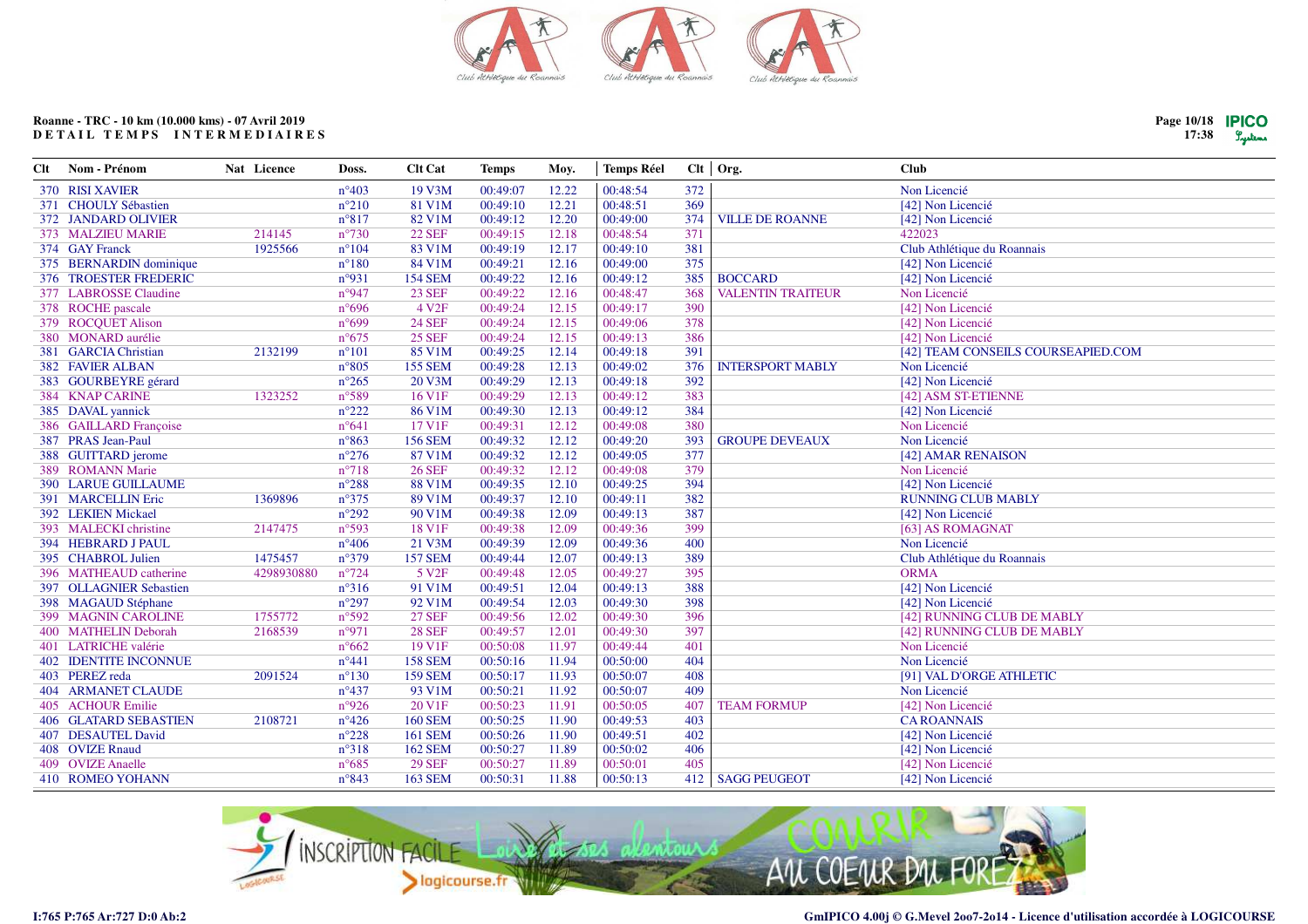

| Page 11/18 <b>PICO</b> |         |
|------------------------|---------|
| 17:38                  | Lystems |

| Nom - Prénom                     | Nat Licence | Doss.           | <b>Clt Cat</b>     | <b>Temps</b> | Moy.  | <b>Temps Réel</b> |     |                          | <b>Club</b>                 |
|----------------------------------|-------------|-----------------|--------------------|--------------|-------|-------------------|-----|--------------------------|-----------------------------|
| 411 BERNE patrick                | 1550320     | $n^{\circ}048$  | 45 V2M             | 00:50:32     | 11.88 | 00:50:23          | 415 |                          | [42] LA FOULEE FOREZIENNE*  |
| 412 MHADHBI Lotfi                |             | n°956           | <b>164 SEM</b>     | 00:50:37     | 11.86 | 00:50:08          | 410 | <b>VALENTIN TRAITEUR</b> | Non Licencié                |
| 413 BERGIRON Hervé               |             | n°389           | 94 V1M             | 00:50:38     | 11.85 | 00:50:33          | 416 |                          | Non Licencié                |
| 414 GAILLARD Sylvain             |             | $n^{\circ}253$  | 95 V1M             | 00:50:41     | 11.84 | 00:50:12          | 411 |                          | [31] Non Licencié           |
| 415 CADILLON Christian           |             | $n^{\circ}199$  | 22 V3M             | 00:50:44     | 11.83 | 00:50:21          | 414 |                          | [42] Non Licencié           |
| 416 HATET David                  |             | n°961           | <b>165 SEM</b>     | 00:50:45     | 11.83 | 00:50:13          | 413 | <b>SOROFI</b>            | Non Licencié                |
| <b>417 TESSIER PIERRE EDOUAR</b> |             | $n^{\circ}408$  | <b>166 SEM</b>     | 00:50:46     | 11.82 | 00:50:36          | 417 |                          | Non Licencié                |
| 418 PISTER Marine                |             | n°962           | $2$ ESF            | 00:50:46     | 11.82 | 00:50:37          | 419 | <b>GROUPE DEVEAUX</b>    | Non Licencié                |
| 419 PREHER maurice               | 1268356     | $n^{\circ}$ 135 | 23 V3M             | 00:50:48     | 11.81 | 00:50:37          | 418 |                          | [42] LA FOULEE FOREZIENNE*  |
| 420 BOIRE Ludovic                | 2034452     | $n^{\circ}053$  | <b>167 SEM</b>     | 00:51:05     | 11.75 | 00:50:40          | 420 |                          | Club Athlétique du Roannais |
| 421 GAUDIN anais                 |             | $n^{\circ}642$  | <b>30 SEF</b>      | 00:51:07     | 11.74 | 00:50:52          | 422 |                          | [71] Non Licencié           |
| 422 ARTHAUD Olivier              |             | $n^{\circ}912$  | 96 V1M             | 00:51:12     | 11.72 | 00:50:52          | 423 | AA                       | [42] Non Licencié           |
| 423 DI GIUSTO Stéphanie          | 2143610     | n°578           | 21 V1F             | 00:51:12     | 11.72 | 00:51:02          | 429 |                          | CLUB ATHLETIQUE DU ROANNAIS |
| 424 ACHOUR Sofia                 |             | $n^{\circ}604$  | 3 ESF              | 00:51:14     | 11.71 | 00:50:56          | 425 |                          | Non Licencié                |
| 425 DJELLOIL Dinar               |             | $n^{\circ}872$  | <b>168 SEM</b>     | 00:51:15     | 11.71 | 00:50:55          | 424 | <b>GROUPE DEVEAUX</b>    | Non Licencié                |
| <b>426 BUCHET CAROLINE</b>       |             | $n^{\circ}827$  | 31 SEF             | 00:51:17     | 11.70 | 00:50:42          | 421 | <b>VILLE DE ROANNE</b>   | [42] Non Licencié           |
| 427 PERRIN Maryline              |             | n°689           | <b>32 SEF</b>      | 00:51:17     | 11.70 | 00:50:56          | 426 |                          | [42] Non Licencié           |
| 428 HOARAU Magali                |             | n°957           | <b>33 SEF</b>      | 00:51:30     | 11.65 | 00:50:58          | 427 | <b>VALENTIN TRAITEUR</b> | Non Licencié                |
| 429 PINTO Adelino                |             | n°328           | 97 V1M             | 00:51:36     | 11.63 | 00:51:01          | 428 |                          | Non Licencié                |
| 430 THEVENIN Stephane            |             |                 | 98 V1M             | 00:51:42     | 11.61 | 00:51:07          | 430 | <b>VALENTIN TRAITEUR</b> | Non Licencié                |
| 431 DECORAY Marie-Francoise      | 307387      | $n^{\circ}576$  | 1 V <sub>4F</sub>  | 00:51:45     | 11.60 | 00:51:39          | 439 |                          | Club Athlétique du Roannais |
| 432 HUCHOT Fabienne              |             | $n^{\circ}$ 714 | 6 V <sub>2F</sub>  | 00:51:45     | 11.60 | 00:51:13          | 431 |                          | Non Licencié                |
| 433 SOTTON Christophe            |             | $n^{\circ}380$  | 46 V2M             | 00:51:46     | 11.59 | 00:51:39          | 438 |                          | Non Licencié                |
| 434 MURE armand                  |             | $n^{\circ}315$  | 1 V <sub>4</sub> M | 00:51:47     | 11.59 | 00:51:23          | 433 |                          | [42] Non Licencié           |
| 435 COLAS Gilles                 |             | $n^{\circ}860$  | <b>169 SEM</b>     | 00:51:47     | 11.59 | 00:51:29          | 435 | <b>GROUPE DEVEAUX</b>    | Non Licencié                |
| 436 AMOROS Anne-Charlotte        |             | $n^{\circ}606$  | 7 V <sub>2F</sub>  | 00:51:55     | 11.56 | 00:51:28          | 434 |                          | [42] AMA Renaison           |
| 437 STANKIEWICZ Frederic         | 1983816     | $n^{\circ}149$  | 99 V1M             | 00:51:57     | 11.55 | 00:51:51          | 444 |                          | [71] ATHLE BOURGOGNE SUD    |
| <b>438 CORENTHIN LEGENDRE</b>    |             | $n^{\circ}216$  | <b>170 SEM</b>     | 00:51:58     | 11.55 | 00:51:23          | 432 |                          | [42] Non Licencié           |
| <b>439 SAUVIGNET EMMANUELI</b>   |             | $n^{\circ}704$  | 22 V1F             | 00:51:58     | 11.55 | 00:51:35          | 437 |                          | [38] Non Licencié           |
| 440 CHAUX loic                   |             | $n^{\circ}208$  | 100 V1M            | 00:52:02     | 11.53 | 00:51:51          | 443 |                          | [42] Non Licencié           |
| 441 BESSEGHIER Nabil             |             | $n^{\circ}183$  | 171 SEM            | 00:52:05     | 11.52 | 00:51:55          | 445 |                          | [42] Non Licencié           |
| 442 BRUN Alexia                  |             | n°943           | <b>34 SEF</b>      | 00:52:06     | 11.52 | 00:51:41          | 441 | <b>DEVERNOIS</b>         | Non Licencié                |
| 443 MATTERA Jean                 |             | $n^{\circ}306$  | 47 V2M             | 00:52:09     | 11.51 | 00:51:32          | 436 |                          | [42] Non Licencié           |
| 444 RABIER Véronique             | 2079472     | n°598           | 23 V1F             | 00:52:14     | 11.49 | 00:52:08          | 451 |                          | CLUB ATHLETIQUE DU ROANNAIS |
| 445 JACQUET Mounira              | 1410340     | n°587           | 24 V1F             | 00:52:14     | 11.49 | 00:52:04          | 449 |                          | Club Athlétique du Roannais |
| <b>446 MARIN JULIEN</b>          |             | n°893           | <b>35 SEF</b>      | 00:52:16     | 11.48 | 00:51:59          | 447 | <b>CIC</b>               | [42] Non Licencié           |
| 447 BURG Sandrine                |             | $n^{\circ}621$  | 8 V <sub>2F</sub>  | 00:52:19     | 11.47 | 00:51:57          | 446 |                          | [39] Non Licencié           |
| 448 ROULENDES Sébastien          |             | n°959           | 101 V1M            | 00:52:20     | 11.47 | 00:51:39          | 440 | <b>CARREFOUR MARKET</b>  | [42] Non Licencié           |
| 449 GAILLAT Françoise            | 1375873     | $n^{\circ}560$  | 9 V <sub>2F</sub>  | 00:52:20     | 11.47 | 00:52:05          | 450 | <b>DEVERNOIS</b>         | <b>RC</b> Mably             |
| 450 DURIER julien                |             | $n^{\circ}235$  | <b>172 SEM</b>     | 00:52:22     | 11.46 | 00:51:45          | 442 |                          | [42] Non Licencié           |
| <b>451 ANDRE ESTELLE</b>         |             | $n^{\circ}607$  | <b>36 SEF</b>      | 00:52:25     | 11.45 | 00:52:13          | 452 |                          | [42] Non Licencié           |
|                                  |             |                 | n°955              |              |       |                   |     |                          | Clt Org.                    |

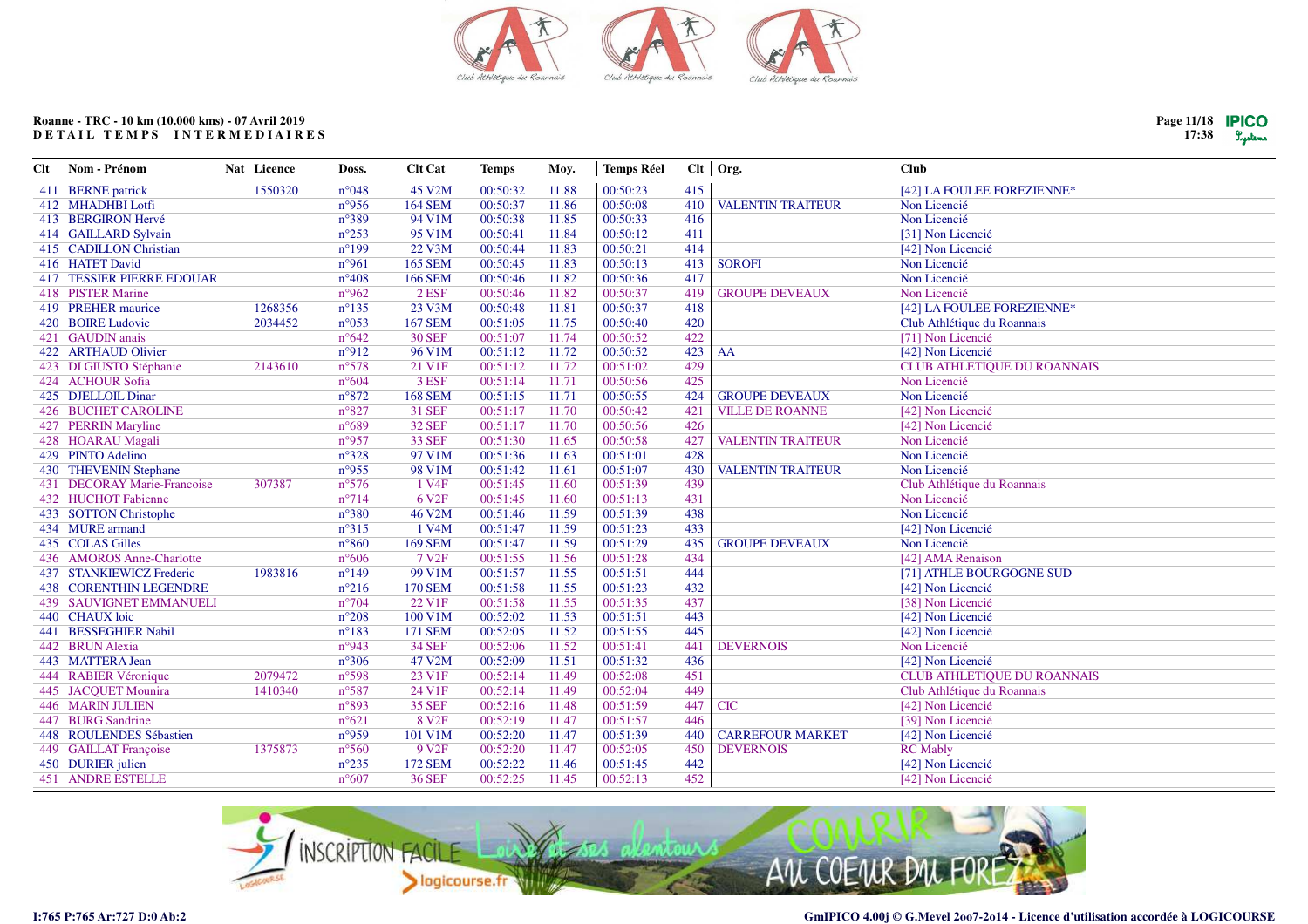

| Clt | Nom - Prénom               | Nat Licence | Doss.          | <b>Clt Cat</b>     | <b>Temps</b> | Moy.  | <b>Temps Réel</b> |     | $Clt$ Org.               | <b>Club</b>                       |
|-----|----------------------------|-------------|----------------|--------------------|--------------|-------|-------------------|-----|--------------------------|-----------------------------------|
|     | 452 BRETTE Anne Marie      |             | $n^{\circ}722$ | 10 V <sub>2F</sub> | 00:52:32     | 11.42 | 00:52:19          | 453 |                          | Non Licencié                      |
|     | 453 BOUGEOT fabienne       |             | $n^{\circ}619$ | 25 V1F             | 00:52:35     | 11.41 | 00:52:00          | 448 |                          | [71] Non Licencié                 |
|     | <b>454 THOMAS FRANCK</b>   | 535336      | $n^{\circ}152$ | 48 V2M             | 00:52:39     | 11.40 | 00:52:32          | 459 |                          | [69] S/L VAL DE SAONE ATHLETISME  |
|     | 455 GRAS Sylvie            |             | $n^{\circ}848$ | 11 V <sub>2F</sub> | 00:52:43     | 11.38 | 00:52:26          | 457 | <b>MLLE DESSERT</b>      | [42] Non Licencié                 |
|     | <b>456 MAILLARD ROMAIN</b> |             | n°892          | 102 V1M            | 00:52:43     | 11.38 | 00:52:27          | 458 | <b>CIC</b>               | [42] Non Licencié                 |
|     | <b>457 KHADRAOUI SAAD</b>  |             | $n^{\circ}370$ | 103 V1M            | 00:52:52     | 11.35 | 00:52:21          | 455 |                          | Non Licencié                      |
|     | 458 COMBY Maud             | 4298952224  | $n^{\circ}723$ | 26 V1F             | 00:52:54     | 11.34 | 00:52:26          | 456 |                          | <b>ORMA</b>                       |
|     | 459 CACHET Adrien          |             | $n^{\circ}198$ | <b>173 SEM</b>     | 00:53:00     | 11.32 | 00:52:44          | 463 |                          | [42] Non Licencié                 |
|     | 460 METTÉ Isabelle         |             | $n^{\circ}673$ | 27 V1F             | 00:53:02     | 11.32 | 00:52:56          | 468 | <b>MALGRÉ L'ENDO</b>     | [42] Non Licencié                 |
|     | <b>461 GUITTARD SANDRA</b> |             | $n^{\circ}650$ | 28 V1F             | 00:53:03     | 11.31 | 00:52:36          | 461 |                          | [42] AMAR RENAISON                |
|     | 462 PICARD Caroline        |             | $n^{\circ}690$ | <b>37 SEF</b>      | 00:53:04     | 11.31 | 00:52:39          | 462 |                          | [42] Non Licencié                 |
|     | 463 LAMBERT Thibaud        |             | $n^{\circ}286$ | 49 V2M             | 00:53:04     | 11.31 | 00:52:19          | 454 |                          | [42] Non Licencié                 |
|     | 464 MERLE Ophelie          |             | $n^{\circ}671$ | <b>38 SEF</b>      | 00:53:05     | 11.30 | 00:52:50          | 465 |                          | [26] Non Licencié                 |
|     | 465 FAYOLLE Fred           |             | $n^{\circ}241$ | <b>174 SEM</b>     | 00:53:12     | 11.28 | 00:52:33          | 460 |                          | [42] Non Licencié                 |
|     | 466 ROFFAT aurelie         |             | $n^{\circ}700$ | <b>39 SEF</b>      | 00:53:16     | 11.26 | 00:53:02          | 471 |                          | Non Licencié                      |
|     | <b>467 MERLE VALERIE</b>   |             | $n^{\circ}672$ | 29 V1F             | 00:53:19     | 11.25 | 00:53:04          | 472 |                          | [42] Non Licencié                 |
|     | 468 MAGNIN Joëlle          | 1022532     | $n^{\circ}558$ | 12 V <sub>2F</sub> | 00:53:21     | 11.25 | 00:53:06          | 475 | <b>MLLE DESSERT</b>      | [42] Running Club de Mably        |
|     | 469 HEISE Brigitte         | 1216245     | n°583          | 2 V3F              | 00:53:22     | 11.25 | 00:53:15          | 482 |                          | [71] CLUB ATHLETIQUE DU ROANNAIS* |
|     | 470 MPENGA Elodie          |             | n°953          | <b>40 SEF</b>      | 00:53:23     | 11.24 | 00:52:52          | 466 | <b>VALENTIN TRAITEUR</b> | Non Licencié                      |
|     | 471 SANTIER Jean-Charles   |             | $n^{\circ}388$ | <b>175 SEM</b>     | 00:53:24     | 11.24 | 00:52:55          | 467 |                          | Non Licencié                      |
|     | 472 MICHELON Chloé         |             | n°898          | <b>41 SEF</b>      | 00:53:27     | 11.23 | 00:52:47          | 464 | <b>EXCO HESIO</b>        | [42] Non Licencié                 |
|     | 473 BAUDRY Manon           |             | $n^{\circ}613$ | 4 ESF              | 00:53:30     | 11.22 | 00:53:10          | 479 |                          | [42] Non Licencié                 |
|     | 474 DA COSTA ANAIS         |             | $n^{\circ}804$ | <b>42 SEF</b>      | 00:53:32     | 11.21 | 00:53:04          | 473 | <b>INTERSPORT MABLY</b>  | Non Licencié                      |
|     | 475 BURNOT marylene        |             | $n^{\circ}622$ | <b>43 SEF</b>      | 00:53:33     | 11.21 | 00:53:15          | 484 |                          | [42] Non Licencié                 |
|     | <b>476 ALLEGRE THIERRY</b> |             | $n^{\circ}814$ | 50 V2M             | 00:53:34     | 11.20 | 00:52:58          | 469 | <b>VILLE DE ROANNE</b>   | [42] Non Licencié                 |
|     | 477 CHARLAT Gilles         |             | n°905          | <b>176 SEM</b>     | 00:53:34     | 11.20 | 00:53:10          | 478 | AA                       | [42] Non Licencié                 |
|     | <b>478 BONJOC ROBERT</b>   |             | $n^{\circ}384$ | 51 V2M             | 00:53:36     | 11.20 | 00:53:07          | 476 |                          | Non Licencié                      |
|     | 479 ATTIA Frédéric         |             | $n^{\circ}165$ | <b>177 SEM</b>     | 00:53:37     | 11.19 | 00:52:58          | 470 |                          | [42] Non Licencié                 |
|     | 480 BOICHON Juliette       |             | $n^{\circ}616$ | 3 JUF              | 00:53:38     | 11.19 | 00:53:29          | 488 |                          | [69] Non Licencié                 |
|     | 481 BEAUJEAN kevin         |             | $n^{\circ}177$ | <b>178 SEM</b>     | 00:53:39     | 11.19 | 00:53:10          | 477 |                          | [42] Non Licencié                 |
|     | <b>482 WALLART MARIKA</b>  |             | $n^{\circ}810$ | <b>44 SEF</b>      | 00:53:40     | 11.18 | 00:53:12          | 481 | <b>INTERSPORT MABLY</b>  | Non Licencié                      |
|     | 483 RENAUDIN Antoine       |             | $n^{\circ}340$ | 11 JUM             | 00:53:40     | 11.18 | 00:53:30          | 489 |                          | [42] Non Licencié                 |
|     | 484 HERMER Blandine        |             | $n^{\circ}654$ | 13 V <sub>2F</sub> | 00:53:41     | 11.18 | 00:53:04          | 474 |                          | [42] Non Licencié                 |
|     | 485 DEAL amandine          | 2168835     | $n^{\circ}575$ | <b>45 SEF</b>      | 00:53:42     | 11.18 | 00:53:15          | 483 |                          | [42] RUNNING CLUB DE MABLY        |
|     | <b>486 DEBOVE BENJAMIN</b> |             | n°934          | <b>179 SEM</b>     | 00:53:44     | 11.17 | 00:53:11          | 480 | <b>SOROFI</b>            | [42] Non Licencié                 |
|     | <b>487 CASENOVE DAMIEN</b> | 2106026     | $n^{\circ}070$ | <b>180 SEM</b>     | 00:53:48     | 11.15 | 00:53:24          | 486 |                          | [71] GRAND CHALON ATHLETISME      |
|     | 488 DIDIERJEAN marie       |             | $n^{\circ}632$ | <b>46 SEF</b>      | 00:53:51     | 11.14 | 00:53:37          | 491 |                          | [42] Non Licencié                 |
|     | 489 BRUN Charlotte         |             | n°939          | <b>47 SEF</b>      | 00:53:52     | 11.14 | 00:53:26          | 487 | <b>DEVERNOIS</b>         | Non Licencié                      |
|     | 490 GAUQUELIN ALEXANDRE    |             | $n^{\circ}255$ | 104 V1M            | 00:53:55     | 11.13 | 00:53:47          | 494 |                          | [42] Non Licencié                 |
|     | 491 MURAT joseph           |             | $n^{\circ}314$ | 52 V2M             | 00:53:56     | 11.13 | 00:53:33          | 490 |                          | [42] Non Licencié                 |
|     | 492 SAPIN Céline           | 1906226     | $n^{\circ}559$ | 30 V1F             | 00:53:56     | 11.13 | 00:53:16          | 485 | <b>EXCO HESIO</b>        | [42] Club Athlétique du Roannais  |



 $\equiv$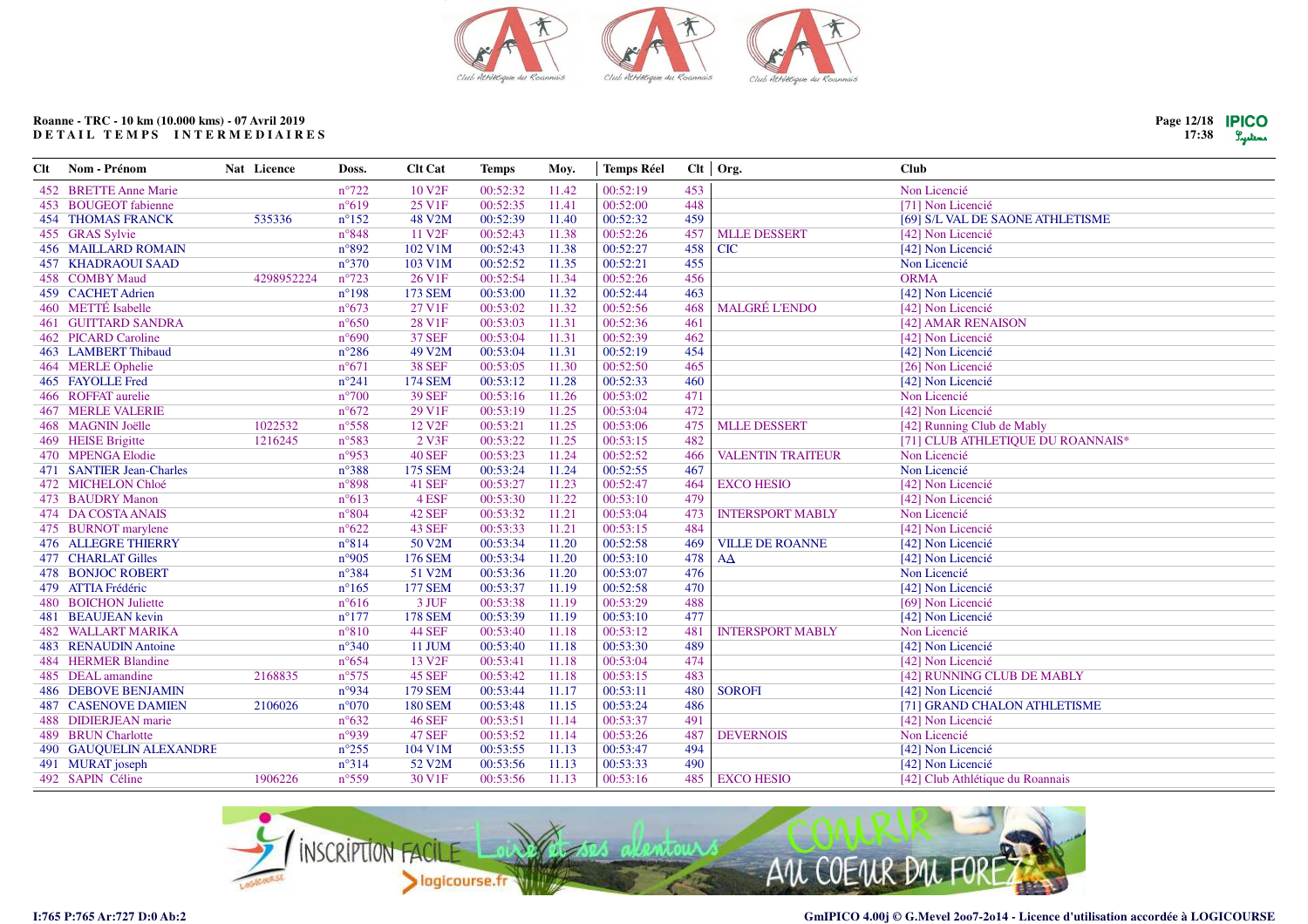

 $\overline{a}$ .  $\overline{a}$ 

 $\overline{1}$ 

**49 SEF** 

109 V1M

58 V2M

110 V1M

59 V2M

60 V2M

111 V1M

61 V2M

62 V2M

112 V1M

**50 SEF** 

38 V1F

63 V2M

**186 SEM** 

 $n^{\circ}648$ 

 $n°393$ 

 $n^{\circ}220$ 

 $n^{\circ}264$ 

 $n^{\circ}387$ 

 $n°816$ 

 $n°813$ 

 $n^{\circ}205$ 

 $n°940$ 

 $n^{\circ}211$ 

 $n^{\circ}209$ 

 $n^{\circ}681$ 

 $n^{\circ}651$ 

 $n^{\circ}233$ 

00:54:50

00:54:51

00:54:52

00:54:53

00:55:02

00:55:04

00:55:06

00:55:08

00:55:10

00:55:13

00:55:18

00:55:19

00:55:22

00:55:22

10.94

10.94

10.94

10.93

10.90

10.90

10.89

10.89

10.88

10.87

10.85

10.85

10.84

10.84

00:54:30

00:54:26

00:54:23

 $00:54:30$ 

 $00:54:34$ 

00:54:27

00:54:30

00:54:42

00:54:46

00:54:47

00:54:48

00:54:43

00:55:08

 $00:55:10$ 

523

519

517

522

525

520

521

527

529

530

531

528

534

536

**VILLE DE ROANNE** 

**VILLE DE ROANNE** 

**DEVERNOIS** 

# Roanne - TRC - 10 km (10.000 kms) - 07 Avril 2019 DETAIL TEMPS INTERMEDIAIRES

Nom - Prénom

493 DESPORTE AGNES **494 BURNOL MARYSE** 495 MARCHAND olivier **496 BURNOT HERVE** 497 LAURETTI Julien 498 POULET William 499 PIASIO Enzo 500 RABOUTOT ALLAN **501 GUILLOT FLORIAN** 502 AUBRY ALBERT YVES 503 CLEMENT Yoann 504 FAIVRE Pascal 505 CARRE Patrice 506 BABIN Karen 507 AUGIER MARIE 508 GINET Marine 509 ROBACH franck 510 TAILLARDAT Jean Marc

511 BLANCHARD Cyrille 512 ROY David 513 BARNAY Nathalie 514 GEORGES Sandrine 515 POMMERY Laurent 516 DUILLON brigitte

517 FOUGERARD Fanny 518 THIMONIER bertrand 519 JOUX Hélène

522 DA SILVA Jean-Patrick

525 DOS SANTOS ANTHONY

527 CHARMEAUX Christophe

530 CHEVALIER guillaume

523 GOLLIARD raphael

524 LASSALLE Pascal

526 BRUET BRUNO

528 BRUN Thierry

529 CIROUX Alain

531 MOSNIER Isabelle

532 HAMYS nathalie

533 DUIVON Philippe

520 GODIÉ léa

521 MAUGE Alain

 $Clt$ 

| Nat Licence | Doss.           | <b>Clt Cat</b>     | Temps    | Moy.  | <b>Temps Réel</b> |     | Clt   Org.             | <b>Club</b>                      |
|-------------|-----------------|--------------------|----------|-------|-------------------|-----|------------------------|----------------------------------|
|             | $n^{\circ}807$  | 14 V <sub>2F</sub> | 00:53:57 | 11.12 | 00:53:43          | 492 | <b>VILLE DE ROANNE</b> | [42] Non Licencié                |
|             | $n^{\circ}729$  | 31 V1F             | 00:54:03 | 11.10 | 00:53:51          | 495 |                        | Non Licencié                     |
|             | $n^{\circ}301$  | 105 V1M            | 00:54:07 | 11.09 | 00:53:53          | 496 |                        | [42] Non Licencié                |
|             | $n^{\circ}430$  | 53 V2M             | 00:54:15 | 11.06 | 00:54:15          | 512 |                        | Non Licencié                     |
|             | $n^{\circ}289$  | <b>181 SEM</b>     | 00:54:17 | 11.06 | 00:53:57          | 498 |                        | [42] Non Licencié                |
|             | $n^{\circ}331$  | <b>182 SEM</b>     | 00:54:17 | 11.05 | 00:53:57          | 497 |                        | [42] Non Licencié                |
|             | $n^{\circ}401$  | 6 CAM              | 00:54:20 | 11.05 | 00:54:10          | 506 |                        | Non Licencié                     |
|             | $n^{\circ}369$  | 12 JUM             | 00:54:20 | 11.04 | 00:54:06          | 504 |                        | Non Licencié                     |
|             | $n^{\circ}838$  | <b>183 SEM</b>     | 00:54:23 | 11.03 | 00:54:04          | 501 | <b>SAGG PEUGEOT</b>    | [42] Non Licencié                |
|             | $n^{\circ}166$  | 24 V3M             | 00:54:26 | 11.03 | 00:53:44          | 493 |                        | [42] Non Licencié                |
|             | $n^{\circ}394$  | <b>184 SEM</b>     | 00:54:27 | 11.02 | 00:54:12          | 507 |                        | Non Licencié                     |
|             | $n^{\circ}240$  | 54 V2M             | 00:54:28 | 11.02 | 00:54:06          | 503 |                        | [39] Non Licencié                |
|             | $n^{\circ}201$  | 55 V2M             | 00:54:28 | 11.02 | 00:54:03          | 500 |                        | [42] Non Licencié                |
|             | $n^{\circ}725$  | 32 V1F             | 00:54:29 | 11.02 | 00:54:13          | 508 |                        | Non Licencié                     |
|             | $n^{\circ}836$  | 33 V1F             | 00:54:29 | 11.01 | 00:54:14          | 509 | <b>SAGG PEUGEOT</b>    | [42] Non Licencié                |
|             | $n^{\circ}646$  | <b>48 SEF</b>      | 00:54:29 | 11.01 | 00:54:18          | 513 |                        | [42] Non Licencié                |
|             | $n^{\circ}342$  | 56 V2M             | 00:54:34 | 11.00 | 00:54:14          | 511 | <b>CONFORAMA</b>       | [42] Non Licencié                |
| 1289707     | $n^{\circ}034$  | 57 V2M             | 00:54:35 | 10.99 | 00:54:18          | 514 | <b>OPHEOR</b>          | [42] Club Athlétique du Roannais |
|             | $n^{\circ}861$  | 106 V1M            | 00:54:35 | 10.99 | 00:54:14          | 510 | <b>GROUPE DEVEAUX</b>  | Non Licencié                     |
|             | $n^{\circ}345$  | 107 V1M            | 00:54:38 | 10.98 | 00:54:05          | 502 |                        | [42] Non Licencié                |
|             | n°921           | 34 V1F             | 00:54:41 | 10.97 | 00:54:08          | 505 | LE PHÉNIX              | [42] Non Licencié                |
|             | $n^{\circ}645$  | 35 V1F             | 00:54:41 | 10.97 | 00:54:02          | 499 |                        | [42] Non Licencié                |
|             | $n^{\circ}867$  | <b>185 SEM</b>     | 00:54:44 | 10.97 | 00:54:33          | 524 | <b>GROUPE DEVEAUX</b>  | Non Licencié                     |
|             | $n^{\circ}636$  | 15 V <sub>2F</sub> | 00:54:45 | 10.96 | 00:54:22          | 516 |                        | [42] Non Licencié                |
| 2018708     | $n^{\circ}580$  | 36 V1F             | 00:54:45 | 10.96 | 00:54:34          | 526 |                        | CLUB ATHLETIQUE DU ROANNAIS      |
|             | $n^{\circ}355$  | 108 V1M            | 00:54:48 | 10.95 | 00:54:25          | 518 |                        | Non Licencié                     |
| 1938934     | $n^{\circ}$ 588 | 37 V1F             | 00:54:49 | 10.95 | 00:54:18          | 515 |                        | Club Athlétique du Roannais      |

[42] Non Licencié

[42] Non Licencié

[42] Non Licencié

[42] Non Licencié

[42] Non Licencié

[69] Non Licencié

[42] Non Licencié

Non Licencié

Non Licencié

Non Licencié

Non Licencié

Non Licencié

Non Licencié

Non Licencié

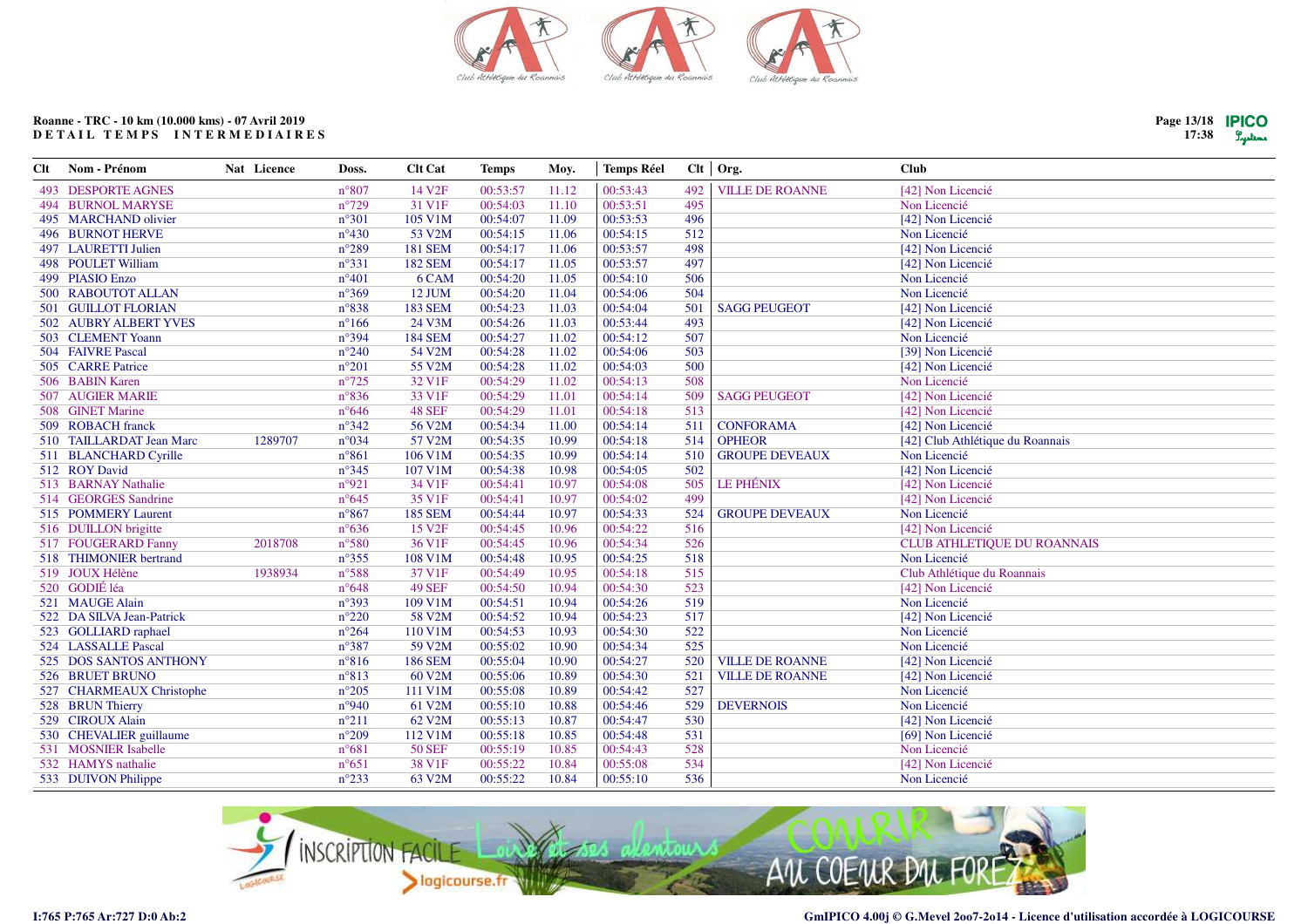

| Page $14/18$ <b>PICO</b> |         |
|--------------------------|---------|
| 17:38                    | Lystens |

| Clt | Nom - Prénom                 | Nat Licence | Doss.          | <b>Clt Cat</b>     | <b>Temps</b> | Moy.  | <b>Temps Réel</b> |     | Clt Org.                      | <b>Club</b>                        |
|-----|------------------------------|-------------|----------------|--------------------|--------------|-------|-------------------|-----|-------------------------------|------------------------------------|
|     | 534 BATTISTON Franck         |             | $n^{\circ}870$ | 64 V2M             | 00:55:23     | 10.84 | 00:55:01          | 533 | <b>GROUPE DEVEAUX</b>         | Non Licencié                       |
|     | 535 PATISSIER FRANCK         |             | $n^{\circ}808$ | 113 V1M            | 00:55:25     | 10.83 | 00:54:50          | 532 | <b>VILLE DE ROANNE</b>        | [42] Non Licencié                  |
|     | 536 GARCIA gwendoline        | 2147578     | n°582          | 4 JUF              | 00:55:33     | 10.80 | 00:55:27          | 542 |                               | [42] TEAM CONSEILS COURSEAPIED.COM |
|     | 537 COPPERE Lucas            |             | $n^{\circ}213$ | <b>187 SEM</b>     | 00:55:35     | 10.80 | 00:55:21          | 539 |                               | Non Licencié                       |
|     | 538 PICHON karine            | 1965877     | $n^{\circ}557$ | 39 V1F             | 00:55:41     | 10.78 | 00:55:09          | 535 | <b>CEGELEC</b>                | [42] Club Athlétique du Roannais   |
|     | 539 BAKHTIPOUR Nadine        |             | $n^{\circ}611$ | 40 V1F             | 00:55:42     | 10.77 | 00:55:21          | 540 |                               | [42] Non Licencié                  |
|     | 540 MURITH Jean Yves         |             | $n^{\circ}373$ | 65 V2M             | 00:55:47     | 10.76 | 00:55:10          | 537 |                               | Non Licencié                       |
|     | <b>541 DUGELAY FRANCOIS</b>  |             | $n^{\circ}840$ | 114 V1M            | 00:55:52     | 10.74 | 00:55:35          | 545 | <b>SAGG PEUGEOT</b>           | [42] Non Licencié                  |
|     | 542 LOMBARD Alexandra        |             | $n^{\circ}664$ | 41 V1F             | 00:55:54     | 10.74 | 00:55:34          | 544 |                               | [42] Non Licencié                  |
|     | 543 GRANDFILS Jean Pol       |             | $n^{\circ}268$ | 2 V <sub>4</sub> M | 00:55:55     | 10.73 | 00:55:18          | 538 |                               | [34] Non Licencié                  |
|     | 544 SABISCH Frederique       |             | $n^{\circ}702$ | 16 V <sub>2F</sub> | 00:55:59     | 10.72 | 00:55:47          | 551 |                               | [63] Non Licencié                  |
|     | 545 NOUHAUD BENOIT           |             | $n^{\circ}425$ | <b>188 SEM</b>     | 00:56:02     | 10.71 | 00:55:22          | 541 |                               | Non Licencié                       |
|     | 546 GUINOT Hervé             |             | $n^{\circ}275$ | <b>189 SEM</b>     | 00:56:04     | 10.70 | 00:55:45          | 548 |                               | [42] Non Licencié                  |
|     | 547 PINA palmira             |             | n°692          | 51 SEF             | 00:56:09     | 10.69 | 00:55:58          | 554 |                               | [42] Non Licencié                  |
|     | 548 BAUDRY william           |             | $n^{\circ}176$ | 66 V2M             | 00:56:11     | 10.68 | 00:55:51          | 552 |                               | [38] Non Licencié                  |
|     | 549 LARRAT bertrand          |             | $n^{\circ}402$ | <b>190 SEM</b>     | 00:56:12     | 10.68 | 00:55:32          | 543 |                               | Non Licencié                       |
|     | 550 LORRILLIARD Pierre       |             | $n^{\circ}400$ | <b>191 SEM</b>     | 00:56:13     | 10.68 | 00:55:43          | 547 |                               | Non Licencié                       |
|     | 551 DESVERNAY NOEL           |             | $n^{\circ}407$ | 25 V3M             | 00:56:14     | 10.67 | 00:55:35          | 546 |                               | Non Licencié                       |
|     | 552 SCANO VINCENT            |             | $n^{\circ}839$ | 115 V1M            | 00:56:14     | 10.67 | 00:55:45          | 549 | <b>SAGG PEUGEOT</b>           | [42] Non Licencié                  |
|     | 553 SAUVIGNET APOLLINE       |             | $n^{\circ}703$ | 5 JUF              | 00:56:23     | 10.64 | 00:56:00          | 555 |                               | [38] Non Licencié                  |
|     | 554 ROCLE Miguel             |             | $n^{\circ}343$ | 116 V1M            | 00:56:28     | 10.63 | 00:55:45          | 550 |                               | [42] Non Licencié                  |
|     | 555 DELCLOS Sébastien        |             | $n^{\circ}225$ | <b>192 SEM</b>     | 00:56:34     | 10.61 | 00:55:54          | 553 |                               | Non Licencié                       |
|     | 556 ADAMCZYK PATRICK         |             | $n^{\circ}159$ | 67 V2M             | 00:56:38     | 10.59 | 00:56:17          | 562 |                               | [42] Non Licencié                  |
|     | 557 VERNET Blandine          |             | n°918          | 42 V1F             | 00:56:40     | 10.59 | 00:56:10          | 558 | <b>LE PHÉNIX</b>              | [42] Non Licencié                  |
|     | 558 GARCIA AURELIEN          |             | $n^{\circ}818$ | <b>193 SEM</b>     | 00:56:40     | 10.59 | 00:56:03          | 556 | <b>VILLE DE ROANNE</b>        | [42] Non Licencié                  |
|     | 559 BONNOT marc              | 1749509     | $n^{\circ}055$ | 26 V3M             | 00:56:42     | 10.58 | 00:56:28          | 567 |                               | [42] CLUB ATHLETIQUE DU ROANNAIS*  |
|     | 560 MINGALIMOVA JANNA        |             | $n^{\circ}674$ | 43 V1F             | 00:56:44     | 10.58 | 00:56:27          | 565 |                               | Non Licencié                       |
|     | 561 APARD Evelyne            | 1425703     | $n^{\circ}562$ | 17 V <sub>2F</sub> | 00:56:44     | 10.58 | 00:56:15          | 561 |                               | Club Athlétique du Roannais        |
|     | 562 BOUCAUD Vanessa          |             | $n^{\circ}618$ | 44 V1F             | 00:56:46     | 10.57 | 00:56:13          | 560 |                               | [42] Non Licencié                  |
|     | 563 GONDARD Jean-Luc         |             | $n^{\circ}390$ | 117 V1M            | 00:56:48     | 10.57 | 00:56:09          | 557 |                               | Non Licencié                       |
|     | 564 CRETIN Marie-Line        | 2097239     | $n^{\circ}574$ | <b>52 SEF</b>      | 00:56:52     | 10.55 | 00:56:12          | 559 |                               | [42] ATHLEFORM'42                  |
|     | 565 FEDEROWICZ Laetitia      |             | $n^{\circ}910$ | <b>53 SEF</b>      | 00:56:54     | 10.55 | 00:56:28          | 566 | AA                            | [69] Non Licencié                  |
|     | 566 KROLL catherine          |             | $n^{\circ}658$ | 45 V1F             | 00:56:56     | 10.54 | 00:56:23          | 564 |                               | [42] Non Licencié                  |
|     | 567 KROLL JEAN YVES          |             | $n^{\circ}436$ | 118 V1M            | 00:56:56     | 10.54 | 00:56:23          | 563 |                               | Non Licencié                       |
|     | 568 ARSALE Audrey            |             | $n^{\circ}719$ | 46 V1F             | 00:57:01     | 10.53 | 00:56:30          | 568 |                               | Non Licencié                       |
|     | <b>569 GOUTORBE NATHALIE</b> |             | $n^{\circ}826$ | 47 V1F             | 00:57:03     | 10.52 | 00:56:49          | 578 | <b>VILLE DE ROANNE</b>        | Non Licencié                       |
|     | 570 TOURAILLE Pascale        | 1011585     | $n^{\circ}602$ | 3 V3F              | 00:57:03     | 10.52 | 00:56:42          | 572 |                               | [63] ASPTT CLERMONT ATHLETISME     |
|     | 571 GONNET AMANDINE          |             | $n^{\circ}821$ | <b>54 SEF</b>      | 00:57:05     | 10.51 | 00:56:47          | 576 | <b>VILLE DE ROANNE</b>        | [42] Non Licencié                  |
|     | 572 COTE GAYLOR              |             | $n^{\circ}820$ | <b>194 SEM</b>     | 00:57:05     | 10.51 | 00:56:47          | 575 | <b>VILLE DE ROANNE</b>        | [42] Non Licencié                  |
|     | 573 GONNET Pierre-Luc        |             | $n^{\circ}855$ | <b>195 SEM</b>     | 00:57:06     | 10.51 | 00:56:31          | 569 | <b>GRAND OPTICAL CHARLIEU</b> | Non Licencié                       |
|     | 574 MENAGER Sandrine         |             | n°938          | 48 V1F             | 00:57:08     | 10.50 | 00:56:43          |     | 573 DEVERNOIS                 | Non Licencié                       |

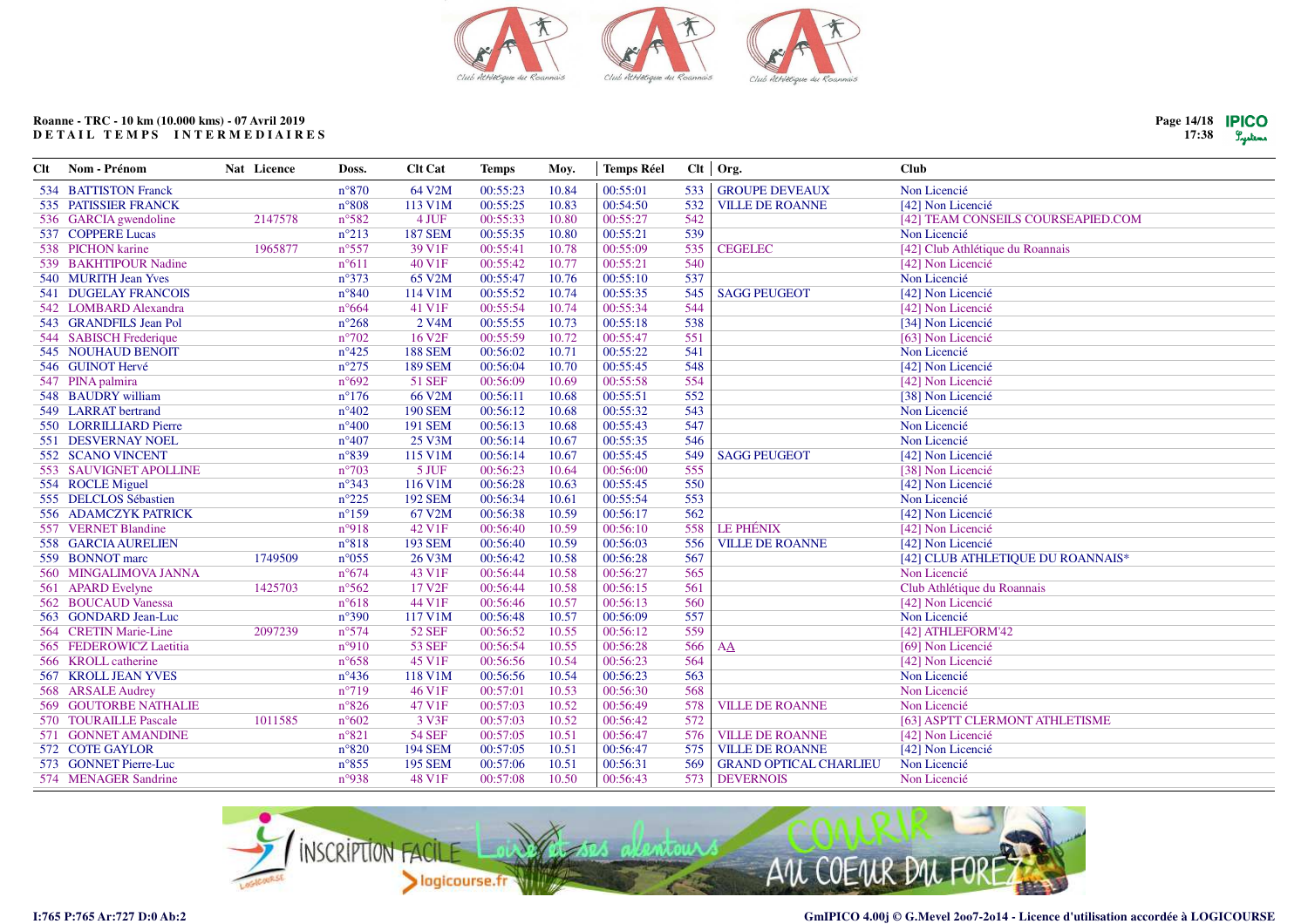

| Clt | Nom - Prénom              | Nat Licence | Doss.          | <b>Clt Cat</b>     | <b>Temps</b> | Moy.  | <b>Temps Réel</b> |     | Clt   Org.             | <b>Club</b>       |
|-----|---------------------------|-------------|----------------|--------------------|--------------|-------|-------------------|-----|------------------------|-------------------|
|     | 575 ROCLE Nathalie        |             | $n^{\circ}698$ | 49 V1F             | 00:57:10     | 10.50 | 00:56:37          | 571 |                        | [42] Non Licencié |
|     | 576 CORAZZA christophe    |             | $n^{\circ}215$ | 119 V1M            | 00:57:13     | 10.49 | 00:56:57          | 580 |                        | [42] Non Licencié |
|     | 577 COGNO Lucille         |             | $n^{\circ}625$ | 5 ESF              | 00:57:16     | 10.48 | 00:56:53          | 579 |                        | Non Licencié      |
|     | 578 PORTEFAIX Marie       |             | n°914          | <b>55 SEF</b>      | 00:57:17     | 10.48 | 00:56:43          | 574 | <b>LE PHÉNIX</b>       | [42] Non Licencié |
|     | 579 LAROCHE fabienne      |             | $n^{\circ}720$ | 50 V1F             | 00:57:17     | 10.48 | 00:56:47          | 577 |                        | Non Licencié      |
|     | 580 DUPUIS Sandra         |             | n°900          | 51 V1F             | 00:57:18     | 10.47 | 00:56:36          | 570 | <b>EXCO HESIO</b>      | [42] Non Licencié |
|     | 581 DE SA Kevin           |             | $n^{\circ}883$ | <b>196 SEM</b>     | 00:57:20     | 10.47 | 00:57:06          | 581 | <b>CIC</b>             | [42] Non Licencié |
|     | 582 GRIFFON Raoul         |             | $n^{\circ}270$ | 3 V <sub>4</sub> M | 00:57:26     | 10.45 | 00:57:12          | 585 |                        | [42] Non Licencié |
|     | 583 DÉROCHE Laure         |             | $n^{\circ}631$ | 52 V1F             | 00:57:36     | 10.42 | 00:57:29          | 589 |                        | [42] Non Licencié |
|     | 584 TROUILLET philippe    |             | $n^{\circ}359$ | 68 V2M             | 00:57:41     | 10.40 | 00:57:07          | 583 |                        | [42] Non Licencié |
|     | 585 DONDRILLE Margaux     |             | $n^{\circ}859$ | 4 V3F              | 00:57:42     | 10.40 | 00:57:23          | 587 | <b>GROUPE DEVEAUX</b>  | Non Licencié      |
|     | 586 BERNAY Florine        |             | $n^{\circ}851$ | <b>56 SEF</b>      | 00:57:43     | 10.40 | 00:57:25          | 588 | <b>MLLE DESSERT</b>    | [42] Non Licencié |
|     | 587 DELAGE CELINE         |             | $n^{\circ}806$ | 53 V1F             | 00:57:43     | 10.40 | 00:57:08          | 584 | <b>VILLE DE ROANNE</b> | [42] Non Licencié |
|     | 588 KNEFEL sylvain        |             | $n^{\circ}283$ | 120 V1M            | 00:57:45     | 10.39 | 00:57:07          | 582 |                        | [42] Non Licencié |
|     | 589 COLOTTO Alison        |             | $n^{\circ}626$ | <b>57 SEF</b>      | 00:57:55     | 10.36 | 00:57:35          | 591 |                        | [42] Non Licencié |
|     | 590 PORTALIER Caroline    |             | n°902          | <b>58 SEF</b>      | 00:57:59     | 10.35 | 00:57:34          | 590 | AA                     | [69] Non Licencié |
|     | 591 MATHIEU Guillaume     |             | $n^{\circ}897$ | <b>197 SEM</b>     | 00:57:59     | 10.35 | 00:57:18          | 586 | <b>EXCO HESIO</b>      | [42] Non Licencié |
|     | 592 ARNOUX Adeline        |             | n°909          | <b>59 SEF</b>      | 00:58:03     | 10.34 | 00:57:37          | 593 | AA                     | [69] Non Licencié |
|     | 593 SIMOND Clementine     |             | $n^{\circ}705$ | <b>60 SEF</b>      | 00:58:12     | 10.31 | 00:57:37          | 592 |                        | [17] Non Licencié |
|     | 594 JANEL Laura           |             | $n^{\circ}856$ | <b>61 SEF</b>      | 00:58:14     | 10.31 | 00:57:56          | 597 | <b>GROUPE DEVEAUX</b>  | Non Licencié      |
|     | 595 GUYENNET Pierre-Eloi  |             | n°906          | <b>198 SEM</b>     | 00:58:17     | 10.30 | 00:57:51          | 595 | AA                     | [69] Non Licencié |
|     | 596 JULIEN Annie          |             | $n^{\circ}655$ | 5 V3F              | 00:58:17     | 10.30 | 00:57:52          | 596 |                        | Non Licencié      |
|     | 597 LAURENT Lisa          |             | $n^{\circ}899$ | <b>62 SEF</b>      | 00:58:19     | 10.29 | 00:57:38          | 594 | <b>EXCO HESIO</b>      | [42] Non Licencié |
|     | 598 GAILLOT Pauline       |             | $n^{\circ}852$ | <b>63 SEF</b>      | 00:58:25     | 10.27 | 00:58:07          | 602 | <b>MLLE DESSERT</b>    | [42] Non Licencié |
|     | 599 PERRIN laetitia       |             | $n^{\circ}688$ | <b>64 SEF</b>      | 00:58:27     | 10.27 | 00:58:04          | 599 |                        | [71] Non Licencié |
|     | 600 DUVERGER jean charles |             | $n^{\circ}236$ | 121 V1M            | 00:58:37     | 10.24 | 00:58:03          | 598 |                        | [42] Non Licencié |
|     | 601 REGNARD Ludovic       |             | $n^{\circ}875$ | 122 V1M            | 00:58:41     | 10.23 | 00:58:08          | 603 | MON-HABITAT.COM        | [42] Non Licencié |
|     | 602 KOOS marilyn          |             | $n^{\circ}656$ | <b>65 SEF</b>      | 00:58:41     | 10.23 | 00:58:04          | 600 |                        | [42] Non Licencié |
|     | 603 CHARLES Jacques       |             | $n^{\circ}204$ | 69 V2M             | 00:58:42     | 10.22 | 00:58:04          | 601 |                        | Non Licencié      |
|     | 604 SCANO Aurélie         |             | $n^{\circ}857$ | 54 V1F             | 00:58:43     | 10.22 | 00:58:16          | 606 | <b>GROUPE DEVEAUX</b>  | Non Licencié      |
|     | <b>605 ARDINAT CEDRIC</b> |             | $n^{\circ}431$ | 123 V1M            | 00:58:44     | 10.22 | 00:58:14          | 605 |                        | Non Licencié      |
|     | 606 ROY Delphine          |             | $n^{\circ}701$ | 55 V1F             | 00:58:46     | 10.21 | 00:58:16          | 607 |                        | [69] Non Licencié |
|     | 607 LABOURE Florence      |             | $n^{\circ}659$ | 56 V1F             | 00:58:50     | 10.20 | 00:58:13          | 604 |                        | [42] Non Licencié |
|     | 608 MAKHLOUF Linda        |             | $n^{\circ}665$ | 57 V1F             | 00:58:52     | 10.20 | 00:58:32          | 609 |                        | Non Licencié      |
|     | 609 MUNSCH Charlène       |             | $n^{\circ}683$ | <b>66 SEF</b>      | 00:58:52     | 10.19 | 00:58:31          | 608 |                        | Non Licencié      |
|     | 610 DEMONTFAUCON Léonie   |             | $n^{\circ}630$ | <b>67 SEF</b>      | 00:59:08     | 10.15 | 00:58:50          | 611 |                        | [42] Non Licencié |
|     | 611 POCHET cedric         |             | $n^{\circ}329$ | <b>199 SEM</b>     | 00:59:16     | 10.12 | 00:59:06          | 616 |                        | [42] Non Licencié |
|     | 612 ATTIA Marilyne        |             | $n^{\circ}609$ | <b>68 SEF</b>      | 00:59:24     | 10.10 | 00:58:45          | 610 |                        | Non Licencié      |
|     | 613 MONCORGE christine    |             | $n^{\circ}676$ | 18 V <sub>2F</sub> | 00:59:29     | 10.09 | 00:59:16          | 617 |                        | [42] Non Licencié |
|     | 614 REBILLARD Jean        |             | $n^{\circ}338$ | <b>200 SEM</b>     | 00:59:29     | 10.09 | 00:58:57          | 612 |                        | Non Licencié      |
|     | <b>615 PERARD FRANCIS</b> |             | $n^{\circ}405$ | <b>70 V2M</b>      | 00:59:34     | 10.07 | 00:59:04          | 615 |                        | Non Licencié      |
|     |                           |             |                |                    |              |       |                   |     |                        |                   |



**Page 15/1817:38**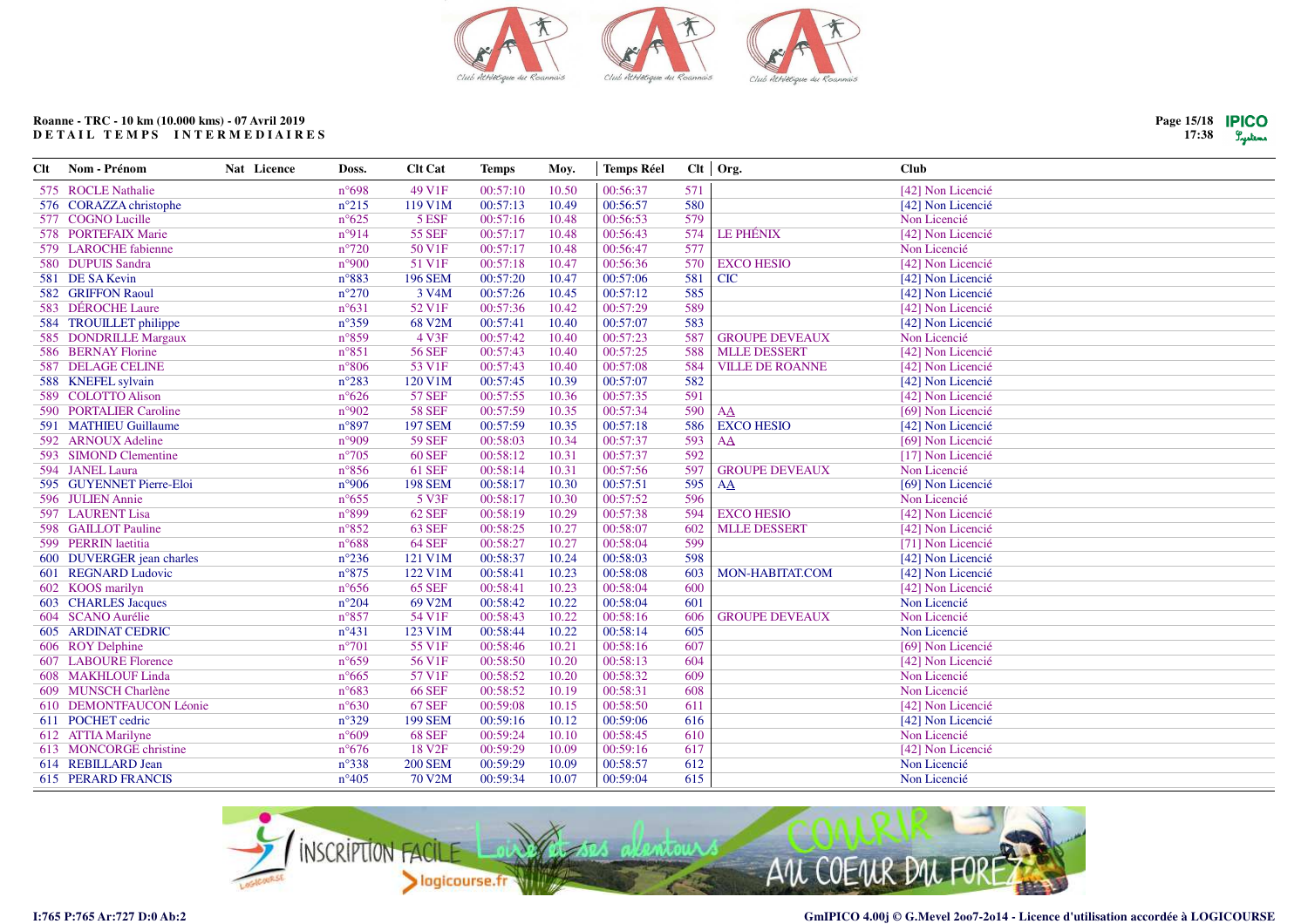

| Nom - Prénom                | Nat Licence        | Doss.           | <b>Clt Cat</b>     | <b>Temps</b> | Moy.  | <b>Temps Réel</b> |          |                         | <b>Club</b>                       |
|-----------------------------|--------------------|-----------------|--------------------|--------------|-------|-------------------|----------|-------------------------|-----------------------------------|
| 616 DE CAMPOS Florian       |                    | $n^{\circ}397$  | 7 CAM              | 00:59:35     | 10.07 | 00:59:32          | 620      |                         | Non Licencié                      |
| 617 BOUQUET Amandine        |                    | $n^{\circ}620$  | <b>69 SEF</b>      | 00:59:36     | 10.07 | 00:58:57          | 613      |                         | Non Licencié                      |
| 618 BONNETAIN carole        | 1880459            | $n^{\circ}$ 565 | 58 V1F             | 00:59:39     | 10.06 | 00:59:35          | 621      |                         | [71] ATHLE BOURGOGNE SUD          |
| 619 MOTTET Carole           |                    | $n^{\circ}682$  | <b>70 SEF</b>      | 00:59:40     | 10.06 | 00:59:02          | 614      |                         | [42] Non Licencié                 |
| <b>620 COTTIN ALAIN</b>     |                    | $n^{\circ}427$  | 27 V3M             | 00:59:45     | 10.04 | 00:59:39          | 622      |                         | Non Licencié                      |
| 621 TUCI LIONEL             |                    | n°891           | <b>201 SEM</b>     | 00:59:48     | 10.03 | 00:59:31          | 619      | <b>CIC</b>              | [42] Non Licencié                 |
| 622 CHALAMETTE Marc         | 1292805            | $n^{\circ}158$  | 28 V3M             | 00:59:50     | 10.03 | 00:59:20          | 618      |                         | [42] CLUB ATHLETIQUE DU ROANNAIS* |
| 623 REVERET Nicolas         |                    | $n^{\circ}832$  | <b>202 SEM</b>     | 00:59:55     | 10.01 | 00:59:42          | 624      | <b>OPHEOR</b>           | [42] Non Licencié                 |
| 624 VIAL Vincente           |                    | $n^{\circ}829$  | 59 V1F             | 00:59:56     | 10.01 | 00:59:42          | 625      | <b>OPHEOR</b>           | [42] Non Licencié                 |
| <b>625 TRONCY CAROLE</b>    |                    | n°904           | <b>71 SEF</b>      | 01:00:03     | 9.99  | 00:59:39          | 623      | AA                      | [71] Non Licencié                 |
| 626 VALETY Gwenaëlle        |                    | $n^{\circ}710$  | <b>72 SEF</b>      | 01:00:22     | 9.94  | 00:59:55          | 628      |                         | <b>AMAR RENAISON</b>              |
| 627 FERRARI Carine          |                    | $n^{\circ}639$  | <b>73 SEF</b>      | 01:00:22     | 9.94  | 00:59:55          | 626      |                         | [42] Non Licencié                 |
| 628 MONDELIIN Pascal        |                    | n°941           | 71 V2M             | 01:00:26     | 9.93  | 00:59:59          | 630      | <b>DEVERNOIS</b>        | Non Licencié                      |
| 629 PERRIN Nicolas          |                    | n°919           | <b>203 SEM</b>     | 01:00:29     | 9.92  | 00:59:55          | 627      | <b>LE PHÉNIX</b>        | [42] Non Licencié                 |
| 630 LAMBERT Marie Pierre    |                    | $n^{\circ}661$  | 60 V1F             | 01:00:38     | 9.90  | 00:59:56          | 629      |                         | [42] Non Licencié                 |
| 631 MARON Priscillia        |                    | $n^{\circ}667$  | <b>74 SEF</b>      | 01:00:48     | 9.87  | 01:00:08          | 631      |                         | Non Licencié                      |
| 632 ANGELINI Jean patrick   |                    | $n^{\circ}163$  | <b>204 SEM</b>     | 01:00:48     | 9.87  | 01:00:09          | 632      |                         | [42] Non Licencié                 |
| 633 GONZALEZ Susana         |                    | $n^{\circ}850$  | 61 V1F             | 01:01:27     | 9.77  | 01:01:09          | 636      | <b>MLLE DESSERT</b>     | [42] Non Licencié                 |
| 634 MOREL Marlène           |                    | $n^{\circ}680$  | 62 V1F             | 01:01:29     | 9.76  | 01:01:15          | 638      |                         | [71] Non Licencié                 |
| 635 COMAS Sophie            |                    | n°936           | 63 V1F             | 01:01:30     | 9.76  | 01:01:02          | 633      | <b>DEVERNOIS</b>        | Non Licencié                      |
| 636 DUARTE Nathalia         |                    | n°937           | 64 V1F             | 01:01:30     | 9.76  | 01:01:02          | 634      | <b>DEVERNOIS</b>        | Non Licencié                      |
| <b>637 DUARTE Alonso</b>    |                    | n°942           | 72 V2M             | 01:01:30     | 9.76  | 01:01:02          | 635      | <b>DEVERNOIS</b>        | Non Licencié                      |
| <b>638 MONOD FANNY</b>      |                    | $n^{\circ}677$  | $2$ CAF            | 01:01:42     | 9.73  | 01:01:33          | 642      |                         | [42] Non Licencié                 |
| 639 DAUNE Adeline           |                    | $n^{\circ}629$  | <b>75 SEF</b>      | 01:01:42     | 9.73  | 01:01:27          | 639      |                         | Non Licencié                      |
| <b>640 PATISSIER Marion</b> |                    | n°924           | 6 ESF              | 01:01:47     | 9.71  | 01:01:29          | 640      | <b>TEAM FORMUP</b>      | [42] Non Licencié                 |
| 641 DURAND Christine        |                    | n°923           | 19 V <sub>2F</sub> | 01:01:47     | 9.71  | 01:01:30          | 641      | <b>TEAM FORMUP</b>      | [42] Non Licencié                 |
| 642 DUBOIS Benjamin         | 270936             | n°039           | <b>205 SEM</b>     | 01:01:48     | 9.71  | 01:01:35          | 643      | <b>TEAM FORMUP</b>      | [42] Club Athlétique du Roannais  |
| 643 ITETRAT Sébatien        | cm échu            | $n^{\circ}888$  | 124 V1M            | 01:01:52     | 9.70  | 01:01:12          | 637      | <b>CARREFOUR MARKET</b> | [69] Non Licencié                 |
|                             |                    | $n^{\circ}830$  |                    | 01:01:55     | 9.69  |                   | 645      | <b>OPHEOR</b>           | [42] Non Licencié                 |
| 645 MENADIER Jean Yves      |                    | $n^{\circ}835$  | 73 V2M             | 01:01:56     | 9.69  | 01:01:42          | 646      | <b>OPHEOR</b>           | [42] Non Licencié                 |
| 646 DUCHENE Emilie          |                    | $n^{\circ}635$  | <b>76 SEF</b>      | 01:02:08     | 9.66  | 01:01:44          | 647      |                         | [42] Non Licencié                 |
| 647 DUBOST ALEXANDRA        |                    | $n^{\circ}733$  | <b>77 SEF</b>      | 01:02:18     | 9.63  | 01:01:37          | 644      |                         | Non Licencié                      |
| <b>648 CARRION Claire</b>   |                    | $n^{\circ}623$  | 65 V1F             | 01:02:23     | 9.62  | 01:02:00          | 651      |                         | [42] Non Licencié                 |
| 649 MARCUCCILLI agathe      |                    | $n^{\circ}666$  | <b>78 SEF</b>      | 01:02:25     | 9.61  | 01:01:59          | 649      |                         | [42] Non Licencié                 |
| 650 BONNARDOT Loanne        |                    | $n^{\circ}617$  | 3 CAF              | 01:02:26     | 9.61  | 01:02:00          | 650      |                         | [42] Non Licencié                 |
| 651 PAPILLON Adeline        |                    | $n^{\circ}686$  | 7 ESF              | 01:02:30     | 9.60  | 01:02:16          | 654      |                         | [42] Non Licencié                 |
| 652 VADEBOIN Nadine         |                    | $n^{\circ}709$  | <b>79 SEF</b>      | 01:02:33     | 9.59  | 01:01:55          | 648      |                         | Non Licencié                      |
| 653 BUJARD J-Christophe     |                    | $n^{\circ}195$  | 74 V2M             | 01:02:34     | 9.59  | 01:02:04          | 652      |                         | [42] Non Licencié                 |
| 654 COTE Eric Michel        |                    | n°960           | 75 V2M             | 01:02:51     | 9.55  | 01:02:10          | 653      | <b>CARREFOUR MARKET</b> | [42] Non Licencié                 |
| 655 CHELLE Marie-Clotilde   |                    | $n^{\circ}624$  | <b>80 SEF</b>      | 01:02:57     | 9.53  | 01:02:17          | 655      |                         | [42] Non Licencié                 |
| 656 BUJARD Christina        | 1848335            | $n^{\circ}569$  | 7 V3F              | 01:03:05     | 9.51  | 01:02:36          | 656      |                         | <b>CLUB ATHETIQUE DU ROANNAIS</b> |
|                             | 644 AOUAREM Dalila |                 |                    | 6 V3F        |       |                   | 01:01:41 |                         | Clt   Org.                        |



Page 16/18 **IPICO**  $17:38$   $9$ yekma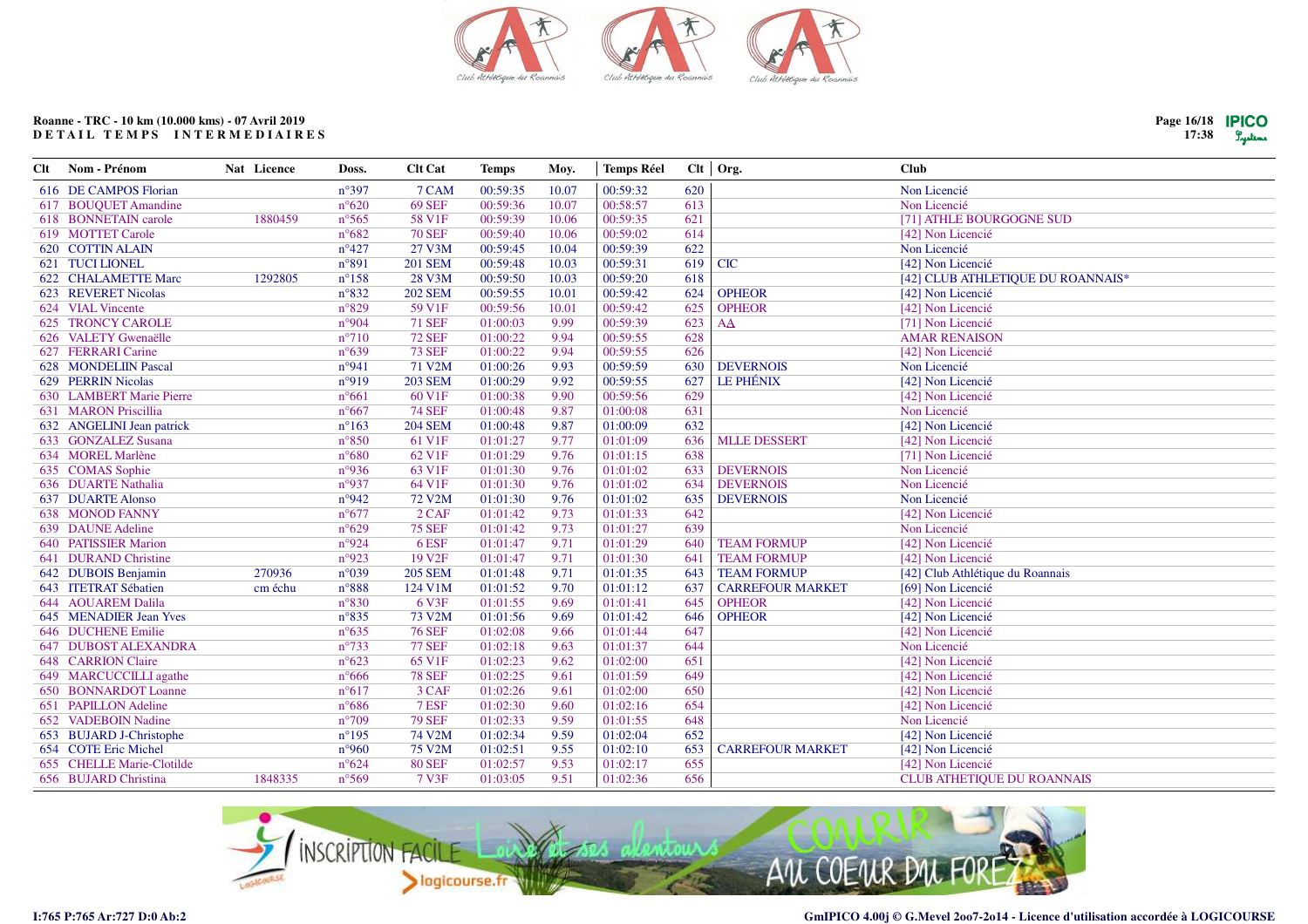

| Clt | Nom - Prénom                | Nat Licence | Doss.          | <b>Clt Cat</b>     | <b>Temps</b> | Moy. | <b>Temps Réel</b> |     | $Clt$   Org.             | <b>Club</b>                  |
|-----|-----------------------------|-------------|----------------|--------------------|--------------|------|-------------------|-----|--------------------------|------------------------------|
|     | <b>657 ROUX CAROLINE</b>    |             | n°881          | 8 ESF              | 01:03:55     | 9.39 | 01:03:24          | 657 | <b>CIC</b>               | [71] Non Licencié            |
|     | 658 GOUTARD Elodie          |             | $n^{\circ}649$ | <b>81 SEF</b>      | 01:03:58     | 9.38 | 01:03:27          | 658 |                          | [42] Non Licencié            |
|     | 659 GOUTARD raphael         |             | $n^{\circ}266$ | <b>206 SEM</b>     | 01:03:58     | 9.38 | 01:03:28          | 660 |                          | [42] Non Licencié            |
|     | 660 DESCHAINTRES Jérôme     |             | $n^{\circ}229$ | <b>207 SEM</b>     | 01:03:59     | 9.38 | 01:03:29          | 661 |                          | [71] Non Licencié            |
|     | 661 ZEPHIR Hambourg         |             | $n^{\circ}367$ | 125 V1M            | 01:04:03     | 9.37 | 01:03:38          | 665 |                          | [42] Non Licencié            |
|     | 662 TARLET Aymeric          |             | $n^{\circ}873$ | 126 V1M            | 01:04:03     | 9.37 | 01:03:31          | 663 | MON-HABITAT.COM          | [42] Non Licencié            |
|     | <b>663 CHATTELARD MARIE</b> |             | $n^{\circ}828$ | <b>82 SEF</b>      | 01:04:04     | 9.37 | 01:03:29          | 662 | <b>VILLE DE ROANNE</b>   | [42] Non Licencié            |
|     | <b>664 MERLE AURELIA</b>    |             | n°894          | 66 V1F             | 01:04:06     | 9.36 | 01:03:36          | 664 | <b>CIC</b>               | [42] Non Licencié            |
|     | 665 HAMYS sophie            |             | $n^{\circ}652$ | <b>83 SEF</b>      | 01:04:08     | 9.36 | 01:03:28          | 659 |                          | [42] Non Licencié            |
|     | 666 BENIGAUD anthony        |             | $n^{\circ}385$ | <b>208 SEM</b>     | 01:04:09     | 9.36 | 01:04:02          | 671 |                          | Non Licencié                 |
|     | 667 FERREIRA Samantha       |             | $n^{\circ}721$ | 6 JUF              | 01:04:09     | 9.35 | 01:04:02          | 672 |                          | Non Licencié                 |
|     | 668 LEPINE Céline           |             | n°913          | <b>84 SEF</b>      | 01:04:26     | 9.31 | 01:04:02          | 670 | AA                       | [69] Non Licencié            |
|     | 669 PROST Karen             |             | n°695          | 67 V1F             | 01:04:30     | 9.30 | 01:03:49          | 666 |                          | [42] Non Licencié            |
|     | 670 GAUTHIER Anne-claire    |             | $n^{\circ}644$ | <b>85 SEF</b>      | 01:04:30     | 9.30 | 01:03:50          | 667 |                          | [42] Non Licencié            |
|     | 671 NOEL Virginie           |             | $n^{\circ}717$ | 68 V1F             | 01:04:31     | 9.30 | 01:03:55          | 668 |                          | Non Licencié                 |
|     | 672 OBLETTE GEORGES         |             | n°819          | 29 V3M             | 01:04:35     | 9.29 | 01:03:57          | 669 | <b>VILLE DE ROANNE</b>   | [42] Non Licencié            |
|     | 673 THOUY Alexandre         |             | n°948          | <b>209 SEM</b>     | 01:04:51     | 9.25 | 01:04:16          | 673 | <b>VALENTIN TRAITEUR</b> | Non Licencié                 |
|     | 674 ROCHER Emmanuelle       |             | n°949          | <b>86 SEF</b>      | 01:04:51     | 9.25 | 01:04:17          | 674 | <b>VALENTIN TRAITEUR</b> | Non Licencié                 |
|     | 675 COGNET Béatrice         | 1966479     | $n^{\circ}572$ | 20 V <sub>2F</sub> | 01:04:52     | 9.25 | 01:04:22          | 676 |                          | CLUB ATHLETIQUE DU ROANNAIS* |
|     | 676 DUVERNAY Sandrine       |             | $n^{\circ}637$ | 69 V1F             | 01:04:56     | 9.24 | 01:04:36          | 680 |                          | [42] Non Licencié            |
|     | <b>677 LAROCHE MELINA</b>   |             | $n^{\circ}824$ | <b>87 SEF</b>      | 01:04:57     | 9.24 | 01:04:20          | 675 | <b>VILLE DE ROANNE</b>   | [42] Non Licencié            |
|     | <b>678 BETHOLLET PAUL</b>   |             | $n^{\circ}414$ | 76 V2M             | 01:05:02     | 9.23 | 01:04:26          | 677 |                          | Non Licencié                 |
|     | 679 HENNEVEUX FLORENCE      |             | $n^{\circ}653$ | 21 V <sub>2F</sub> | 01:05:05     | 9.22 | 01:04:49          | 683 |                          | [42] Non Licencié            |
|     | <b>680 DETOUR CATHERINE</b> |             | $n^{\circ}802$ | <b>88 SEF</b>      | 01:05:09     | 9.21 | 01:04:41          | 681 | <b>TEMPO ONE</b>         | [42] Non Licencié            |
|     | 681 MONTET Sophie           |             | $n^{\circ}678$ | <b>89 SEF</b>      | 01:05:12     | 9.20 | 01:04:33          | 678 |                          | Non Licencié                 |
|     | 682 DUBOIS Tamara           |             | $n^{\circ}634$ | <b>90 SEF</b>      | 01:05:12     | 9.20 | 01:04:34          | 679 |                          | [49] Non Licencié            |
|     | 683 SEYCHAL Laurent         |             | $n^{\circ}874$ | <b>210 SEM</b>     | 01:05:18     | 9.19 | 01:04:44          | 682 | MON-HABITAT.COM          | [42] Non Licencié            |
|     | <b>684 CHANCRIN Julien</b>  |             | n°916          | <b>211 SEM</b>     | 01:05:29     | 9.16 | 01:04:56          | 684 | <b>LE PHÉNIX</b>         | [42] Non Licencié            |
|     | 685 PRUNARET Anaïs          |             | n°917          | <b>91 SEF</b>      | 01:05:46     | 9.12 | 01:05:14          | 686 | <b>LE PHÉNIX</b>         | [42] Non Licencié            |
|     | 686 SI MOHAMED Rachid       |             | n°915          | 77 V2M             | 01:05:46     | 9.12 | 01:05:15          | 687 | LE PHÉNIX                | [42] Non Licencié            |
|     | 687 FAYE Corinne            |             | $n^{\circ}638$ | 70 V1F             | 01:05:52     | 9.11 | 01:05:11          | 685 |                          | [42] Non Licencié            |
|     | <b>688 MARCOLINO JASON</b>  |             | $n^{\circ}889$ | <b>212 SEM</b>     | 01:05:55     | 9.10 | 01:05:38          | 691 | <b>CIC</b>               | [42] Non Licencié            |
|     | <b>689 LARTET LUCIE</b>     |             | $n^{\circ}887$ | <b>92 SEF</b>      | 01:05:55     | 9.10 | 01:05:39          | 692 | <b>CIC</b>               | [42] Non Licencié            |
|     | 690 GIVRE Clemence          |             | $n^{\circ}647$ | <b>93 SEF</b>      | 01:05:57     | 9.10 | 01:05:29          | 688 | <b>ERGALIS</b>           | [42] Non Licencié            |
|     | 691 TALBOTIER Maud          | 2136831     | $n^{\circ}601$ | <b>94 SEF</b>      | 01:05:58     | 9.10 | 01:05:29          | 689 |                          | [42] LA FOULEE FOREZIENNE*   |
|     | 692 DIGONNET karine         |             | $n^{\circ}633$ | <b>95 SEF</b>      | 01:06:00     | 9.09 | 01:05:31          | 690 |                          | [42] Non Licencié            |
|     | 693 SAUVENEE Michel         |             | $n^{\circ}348$ | <b>78 V2M</b>      | 01:06:20     | 9.05 | 01:05:42          | 693 |                          | Non Licencié                 |
|     | 694 BESSON Mathilde         |             | n°944          | <b>96 SEF</b>      | 01:06:27     | 9.03 | 01:05:53          | 694 | <b>VALENTIN TRAITEUR</b> | Non Licencié                 |
|     | 695 BROCHOT Emmanuel        |             | n°896          | 79 V2M             | 01:06:39     | 9.00 | 01:06:03          | 695 | <b>VALENTIN TRAITEUR</b> | Non Licencié                 |
|     | 696 LAIMECHE Laetitia       |             | $n^{\circ}660$ | <b>97 SEF</b>      | 01:07:12     | 8.93 | 01:06:33          | 696 |                          | Non Licencié                 |
|     | 697 IMBERT Maelis           |             | n°945          | <b>98 SEF</b>      | 01:07:42     | 8.86 | 01:07:08          | 697 | <b>VALENTIN TRAITEUR</b> | Non Licencié                 |
|     |                             |             |                |                    |              |      |                   |     |                          |                              |